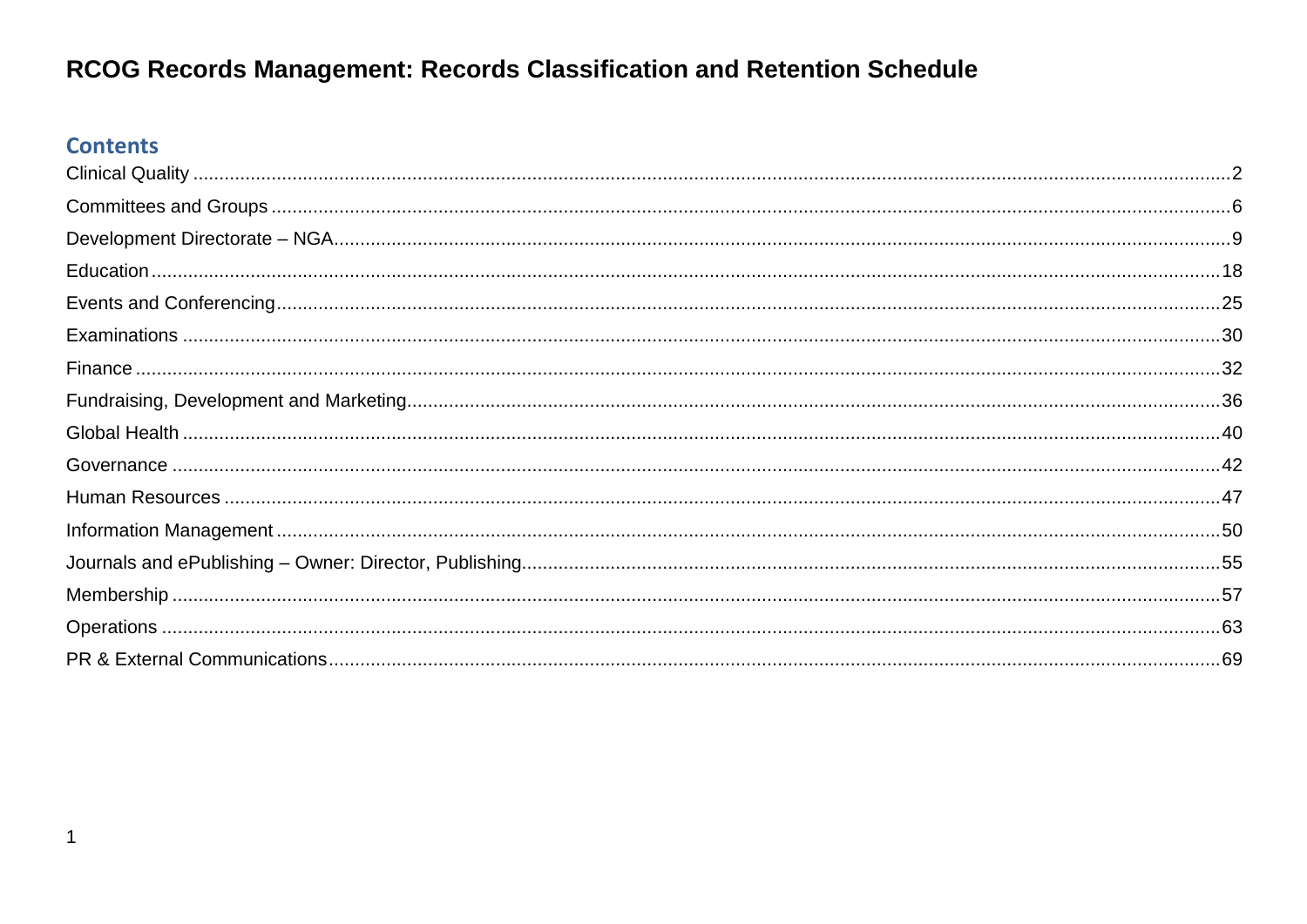#### <span id="page-1-0"></span>Clinical Quality

| <b>Business</b><br>activity | Function                   | Narrower<br>function                                         | Record series                                                                                       | <b>Retention status</b>                                                                                               | <b>Trigger</b>                       | <b>Related series</b>       | Other<br>information/authority               |
|-----------------------------|----------------------------|--------------------------------------------------------------|-----------------------------------------------------------------------------------------------------|-----------------------------------------------------------------------------------------------------------------------|--------------------------------------|-----------------------------|----------------------------------------------|
| Clinical<br>Quality<br>CQ   | Clinical<br>Quality<br>CQ1 | Guidelines and<br>evidence-based<br>standards<br><b>CQ11</b> | Published guidelines,<br>impact papers, opinion<br>paper, patient information<br>and reports        | Send to Archive<br>for permanent<br>retention                                                                         | Time of<br>publication               | College<br>publications     | <b>Business activity</b>                     |
| Clinical<br>Quality<br>CQ   | Clinical<br>Quality<br>CQ1 | Guidelines and<br>evidence-based<br>standards<br><b>CQ11</b> | Project papers, including<br>draft reports and<br>guidelines and patient<br>information             | Send material of<br>corporate and<br>historical value<br>to Archives;<br>delete any<br>outdated and<br>unneeded files | Review on<br>regular<br>yearly basis | Cross-College<br>projects   | <b>Business activity</b>                     |
| Clinical<br>Quality<br>CQ   | Clinical<br>Quality<br>CQ1 | Guidelines and<br>evidence-based<br>standards<br><b>CQ11</b> | Literature searches for<br>guidelines                                                               | Delete/destroy<br>either locally or<br>send to semi-<br>active store                                                  | Time of<br>update                    | <b>NGA</b>                  | Royal Medical<br>Colleges common<br>practice |
| Clinical<br>Quality<br>CQ   | Clinical<br>Quality<br>CQ1 | Guidelines and<br>evidence-based<br>standards<br><b>CQ11</b> | Peer reviews and<br>correspondence relating<br>to guidelines and patient<br>information development | Send material of<br>corporate and<br>historical value<br>to Archives;<br>delete any<br>outdated and<br>unneeded files | Review on<br>regular<br>yearly basis | <b>NGA</b>                  | <b>Business activity</b>                     |
| Clinical<br>Quality<br>CQ   | Clinical<br>Quality<br>CQ1 | Guidelines and<br>evidence-based<br>standards<br><b>CQ11</b> | Signed contracts and<br>agreements;<br>commissioning letters                                        | Send to Archive<br>for permanent<br>retention                                                                         | At end of<br>active use              | Legal records<br><b>NGA</b> | Legal accountability                         |
| Clinical<br>Quality<br>CQ   | Clinical<br>Quality<br>CQ1 | Guidelines and<br>evidence-based<br>standards<br><b>CQ11</b> | Correspondence and<br>administrative papers                                                         | Send material of<br>corporate and<br>historical value<br>to Archives;<br>delete any<br>outdated and<br>unneeded files | Review on<br>regular<br>yearly basis |                             | <b>Business activity</b>                     |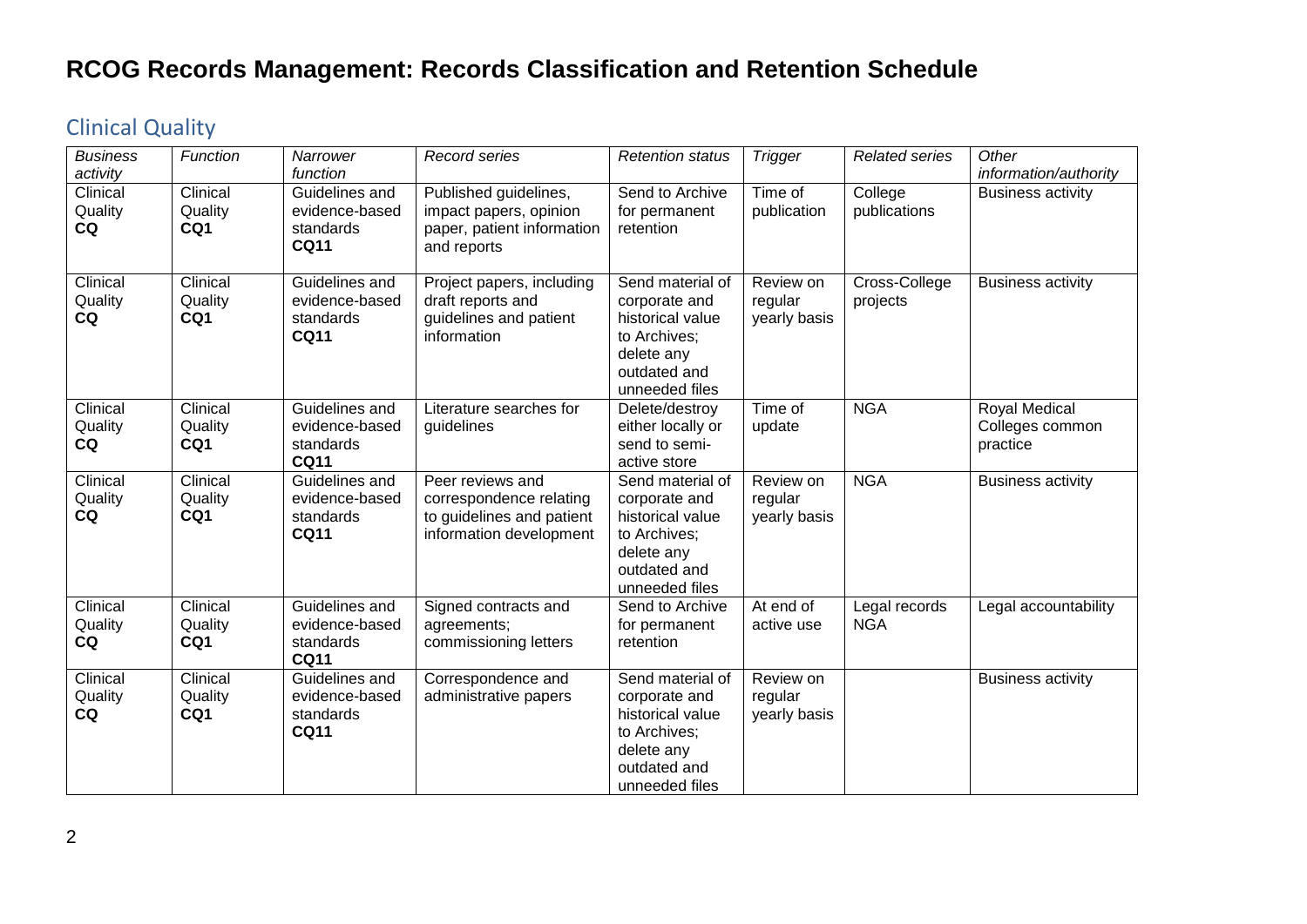| <b>Business</b><br>activity | Function                   | Narrower<br>function                                         | Record series                                                           | <b>Retention status</b>                                                                                               | <b>Trigger</b>                                                   | <b>Related series</b>                    | Other<br>information/authority |
|-----------------------------|----------------------------|--------------------------------------------------------------|-------------------------------------------------------------------------|-----------------------------------------------------------------------------------------------------------------------|------------------------------------------------------------------|------------------------------------------|--------------------------------|
| Clinical<br>Quality<br>CQ   | Clinical<br>Quality<br>CQ1 | Guidelines and<br>evidence-based<br>standards<br><b>CQ11</b> | Statistics and research<br>papers                                       | Send material of<br>corporate and<br>historical value<br>to Archives;<br>delete any<br>outdated and<br>unneeded files | Review on<br>regular<br>yearly basis                             | <b>NGA Cross-</b><br>College<br>projects | <b>Business activity</b>       |
| Clinical<br>Quality<br>CQ   | Clinical<br>Quality<br>CQ1 | Guidelines and<br>evidence-based<br>standards<br><b>CQ11</b> | Working drafts of<br>guidelines, reports and<br>patient information etc | Destroy all draft<br>copies                                                                                           | Time of<br>publication<br>or review<br>after a year              | <b>NGA</b>                               | <b>Business activity</b>       |
| Clinical<br>Quality<br>CQ   | Clinical<br>Quality<br>CQ1 | Guidelines and<br>evidence-based<br>standards<br><b>CQ11</b> | Declarations of interest<br>forms/tables                                | Destroy                                                                                                               | Time of<br>update                                                | <b>NGA</b>                               | <b>Business activity</b>       |
| Clinical<br>Quality<br>CQ   | Clinical<br>Quality<br>CQ1 | Guidelines and<br>evidence-based<br>standards<br><b>CQ11</b> | Meeting agenda,<br>circulated papers and<br>minutes                     | Send to Archive<br>for permanent<br>retention                                                                         | At end of<br>active use;<br>review on<br>regular<br>yearly basis | Committees                               | <b>Business activity</b>       |
| Clinical<br>Quality<br>CQ   | Clinical<br>Quality<br>CQ1 | Individual and<br><b>Trust Reviews</b><br><b>CQ12</b>        | All papers                                                              | Transfer to<br>Records<br>Manager and<br>review 6 years<br>after transfer                                             | At end of<br>active use                                          |                                          | <b>Business activity</b>       |
| Clinical<br>Quality<br>CQ   | Clinical<br>Quality<br>CQ1 | <b>Clinical Quality</b><br>Team<br><b>CQ13</b>               | Team administrative<br>papers, correspondence<br>and templates          | Destroy<br>outdated and<br>unnecessary<br>files                                                                       | Review on<br>regular<br>yearly basis                             | Team<br>administration                   | <b>Business activity</b>       |
| Clinical<br>Quality         | Clinical<br>Quality        | <b>Clinical Quality</b><br>Team                              | Expense forms                                                           | Destroy                                                                                                               | End of<br>relevant<br>project                                    | Committes and<br>groups                  |                                |
| Clinical<br>Quality         | Clinical<br>Quality        | <b>Clinical Quality</b><br>Team                              | Photographs of team<br>members                                          | Destroy within 3<br>months of active<br>use                                                                           | Review<br>quarterly                                              | N/A                                      |                                |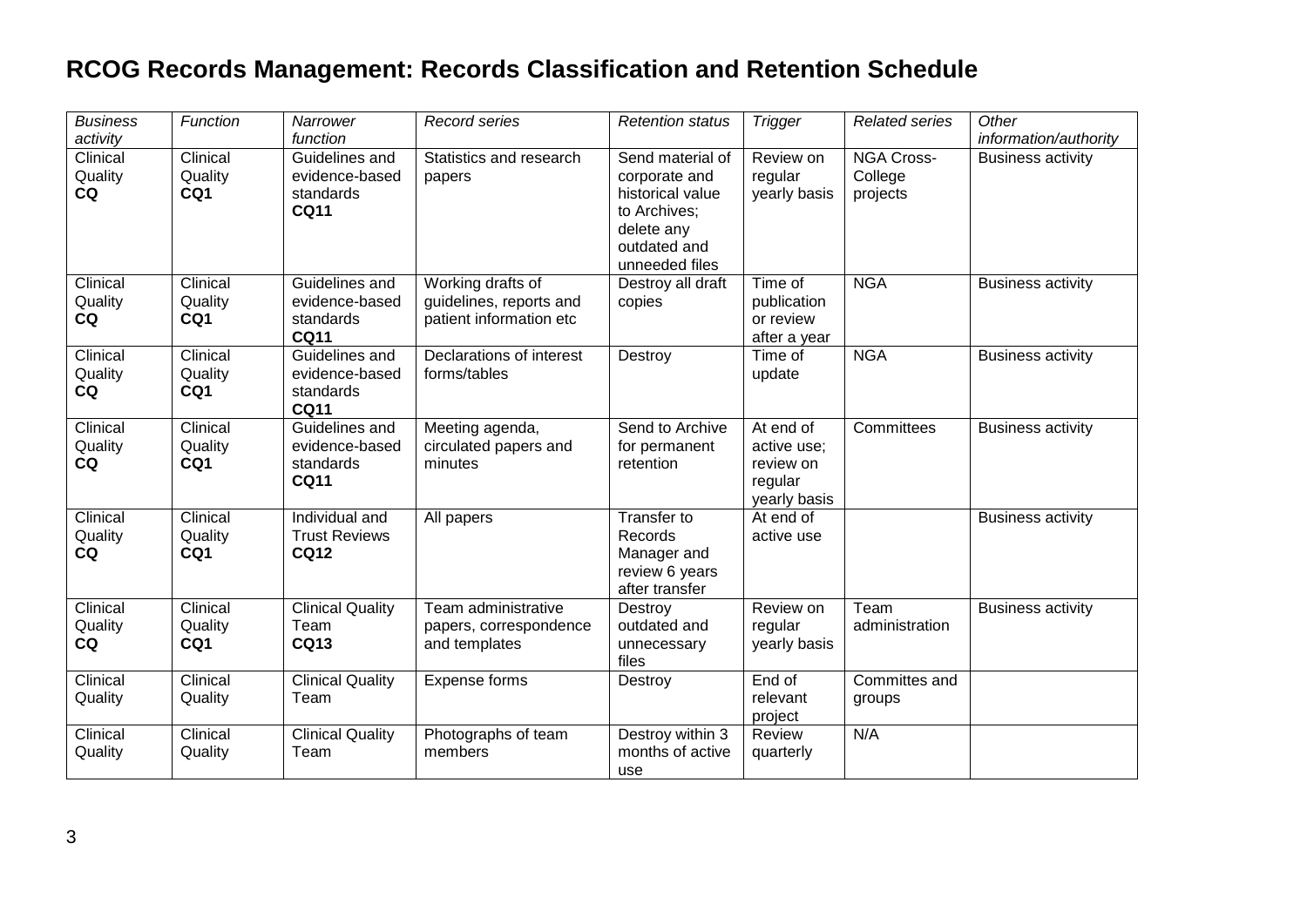| <b>Business</b><br>activity | Function                   | Narrower<br>function                                     | Record series                                                    | <b>Retention status</b>                                                                                                          | <b>Trigger</b>                             | <b>Related series</b> | Other<br>information/authority                                                                                                 |
|-----------------------------|----------------------------|----------------------------------------------------------|------------------------------------------------------------------|----------------------------------------------------------------------------------------------------------------------------------|--------------------------------------------|-----------------------|--------------------------------------------------------------------------------------------------------------------------------|
| Clinical<br>Quality         | Clinical<br>Quality        | <b>Clinical Quality</b><br>Team                          | Job applications,<br>applicant details,<br>interview notes       | Destroy within 3<br>months of<br>interview date                                                                                  | Review<br>quarterly                        | N/A                   |                                                                                                                                |
| Clinical<br>Quality         | Clinical<br>Quality        | <b>Clinical Quality</b><br>Team                          | Staff contact details,<br>electronic signatures                  | Destroy within 3<br>months of active<br>use                                                                                      | Review<br>quarterly                        | HR                    |                                                                                                                                |
| Clinical<br>Quality CQ      | Clinical<br>Quality CQ1    | <b>Lindsay Stewart</b><br>Centre projects<br><b>CQ14</b> | Research papers, survey<br>papers, and related<br>correspondence | <b>Transfer to</b><br>Records<br>Manager and<br>review 5 years<br>after transfer                                                 | At end of<br>active use                    |                       | <b>Business activity</b>                                                                                                       |
| Clinical<br>Quality CQ      | Clinical<br>Quality CQ1    | <b>Lindsay Stewart</b><br>Centre projects<br><b>CQ14</b> | Policy papers, guidance,<br>agreements and<br>procedure          | Send material of<br>corporate and<br>historical value<br>to Archives:<br>delete/destroy<br>any outdated<br>and unneeded<br>files | Review on<br>regular<br>yearly basis       |                       | <b>Business activity</b>                                                                                                       |
| Clinical<br>Quality<br>CQ   | Clinical<br>Quality<br>CQ1 | <b>Lindsay Stewart</b><br>Centre projects<br><b>CQ14</b> | Data collected in the<br>course of projects                      | Transfer to<br>Records<br>Manager on<br>completion of<br>project and<br>review 5 years<br>after transfer                         | At end of<br>project                       |                       | <b>Statutory Limitation</b><br>Period - an<br>alternative minimum<br>retention period may<br>be set by the<br>research sponsor |
| Clinical<br>Quality         | Clinical<br>Quality        | <b>Lindsay Stewart</b><br>Centre projects                | Person identifiable data<br>in clinical records                  | <b>Delete</b><br>immediately                                                                                                     | Once no<br>longer<br>needed for<br>linkage | N/A                   |                                                                                                                                |
| Clinical<br>Quality         | Clinical<br>Quality        | <b>Lindsay Stewart</b><br>Centre projects                | Patient level clinical<br>records (containing<br>sensitive data) | Delete after 5<br>years                                                                                                          | End of<br>project                          | N/A                   | 5 years necessary in<br>order to respond to<br>queries re project<br>results                                                   |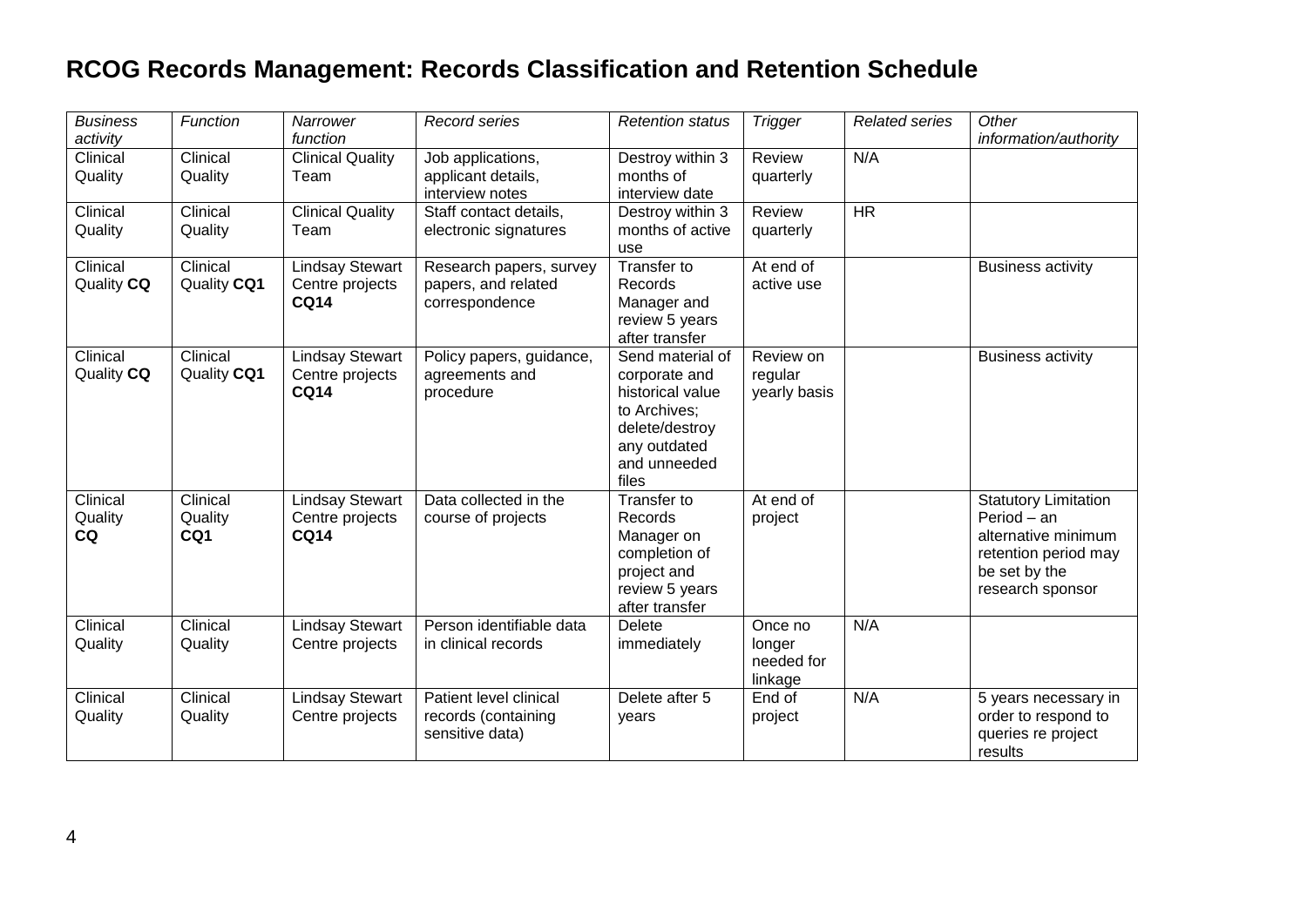| <b>Business</b><br>activity   | Function                       | Narrower<br>function                      | Record series                                                | <b>Retention status</b>                       | <b>Trigger</b>                   | <b>Related series</b> | Other<br>information/authority |
|-------------------------------|--------------------------------|-------------------------------------------|--------------------------------------------------------------|-----------------------------------------------|----------------------------------|-----------------------|--------------------------------|
| Clinical<br>Quality           | Clinical<br>Quality            | <b>Lindsay Stewart</b><br>Centre projects | Signed contracts and<br>agreements;<br>commissioning letters | Send to Archive<br>for permanent<br>retention | At end of<br>active use          | Governance            | Legal accountability           |
| Clinical<br>Quality           | Clinical<br>Quality            | <b>Clinical Quality</b><br>team           | <b>Bids</b>                                                  | Send to Archive<br>for permanent<br>retention | At end of<br>active use          | N/A                   |                                |
| Clinical<br><b>Quality CQ</b> | Clinical<br><b>Quality CQ1</b> | Public<br>correspondence                  | Folder of public<br>correspondence                           | Destroy after 5<br>vears                      | Annual<br>review and<br>deletion |                       | <b>Business activity</b>       |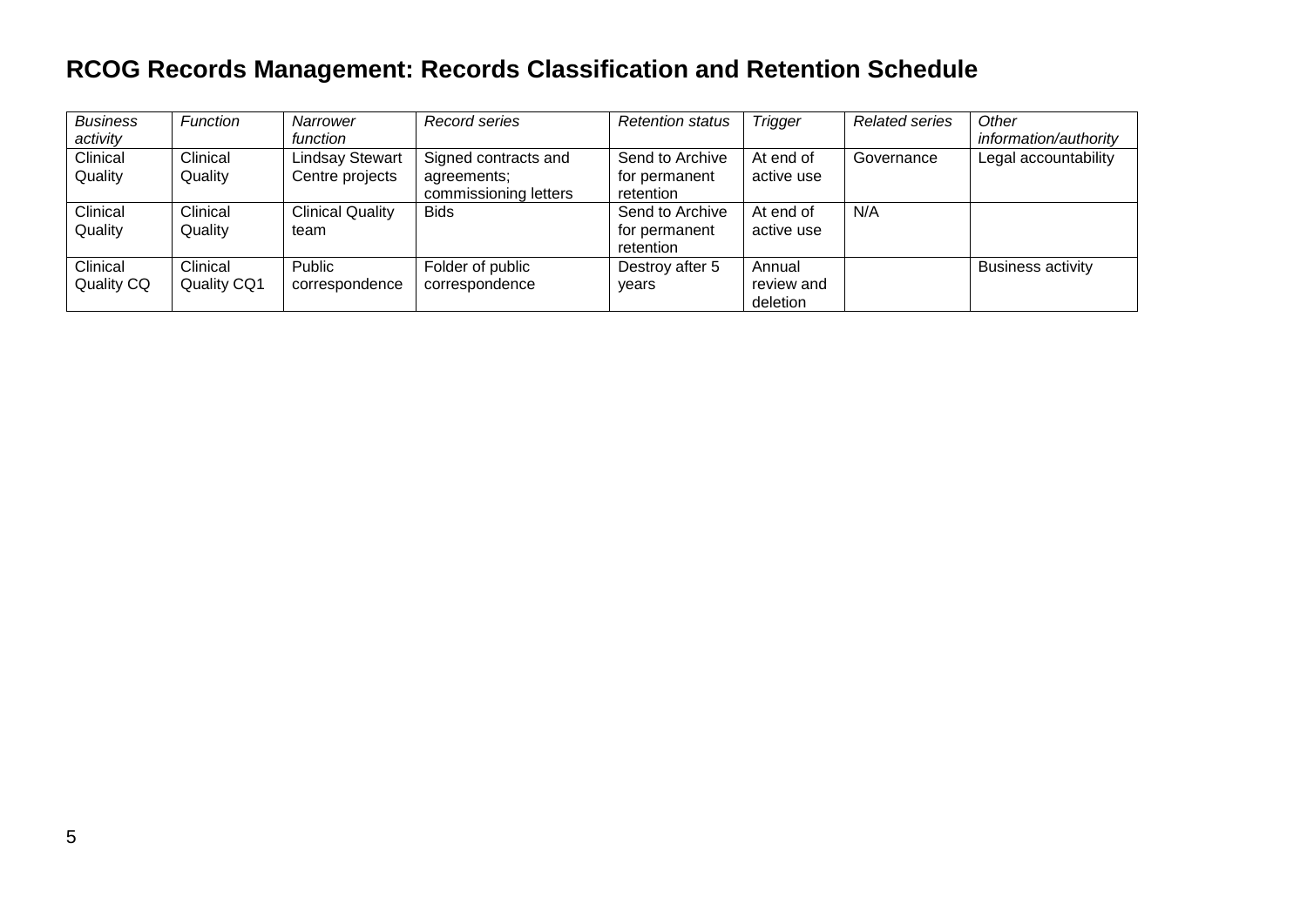#### <span id="page-5-0"></span>Committees and Groups

| <b>Business</b><br>activity            | Function                                            | Narrower<br>function                    | Record series                                       | <b>Retention status</b>                                                                                                   | <b>Trigger</b>                       | Related<br>series | Other<br>information/authority                                                                                                                           |
|----------------------------------------|-----------------------------------------------------|-----------------------------------------|-----------------------------------------------------|---------------------------------------------------------------------------------------------------------------------------|--------------------------------------|-------------------|----------------------------------------------------------------------------------------------------------------------------------------------------------|
| Committees<br>and Groups<br><b>COM</b> | All<br>committees<br>and groups<br>COM <sub>1</sub> | Committee<br>membership<br><b>COM11</b> | Appointments,<br>committee lists and<br>honorariums | Transfer to<br>Records<br>Management for<br>destruction after<br>2 years                                                  | Review on<br>regular yearly<br>basis |                   |                                                                                                                                                          |
| Committees<br>and Groups<br><b>COM</b> | All<br>committees<br>and groups<br>COM <sub>1</sub> | Committee<br>membership<br><b>COM11</b> | Chair payments                                      | Transfer to<br>Records<br>Management for<br>destruction or<br>destroy locally at<br>end of financial<br>year plus 6 years | Review on<br>regular yearly<br>basis |                   |                                                                                                                                                          |
| Committees<br>and Groups<br><b>COM</b> | All<br>committees<br>and groups<br>COM1             | Committee<br>membership<br><b>COM11</b> | Expense forms                                       | Retain locally<br>and destroy                                                                                             | Transfer to<br>Finance               |                   |                                                                                                                                                          |
| Committees<br>and Groups<br><b>COM</b> | All<br>committees<br>and groups<br>COM <sub>1</sub> | Committee<br>papers<br><b>COM12</b>     | Chair's<br>correspondence and<br>papers             | Transfer to<br>Records<br>Management for<br>review after 1<br>year                                                        | At end of<br>active use              |                   |                                                                                                                                                          |
| Committees<br>and Groups<br><b>COM</b> | All<br>committees<br>and groups<br>COM <sub>1</sub> | Committee<br>papers<br><b>COM12</b>     | Confirmed and<br>signed minutes                     | Send to Archive<br>for permanent<br>retention                                                                             | At end of<br>active use              |                   | All audio recordings of<br>committee meetings<br>would need to be<br>deleted once the<br>meeting minutes have<br>been approved (SMG<br>Meeting 26/07/16) |
| Committees<br>and Groups<br><b>COM</b> | All<br>committees<br>and groups<br>COM1             | Committee<br>papers<br><b>COM12</b>     | Agenda and<br>circulated papers                     | Send to Archive<br>for permanent<br>retention                                                                             | At end $of$<br>active use            |                   |                                                                                                                                                          |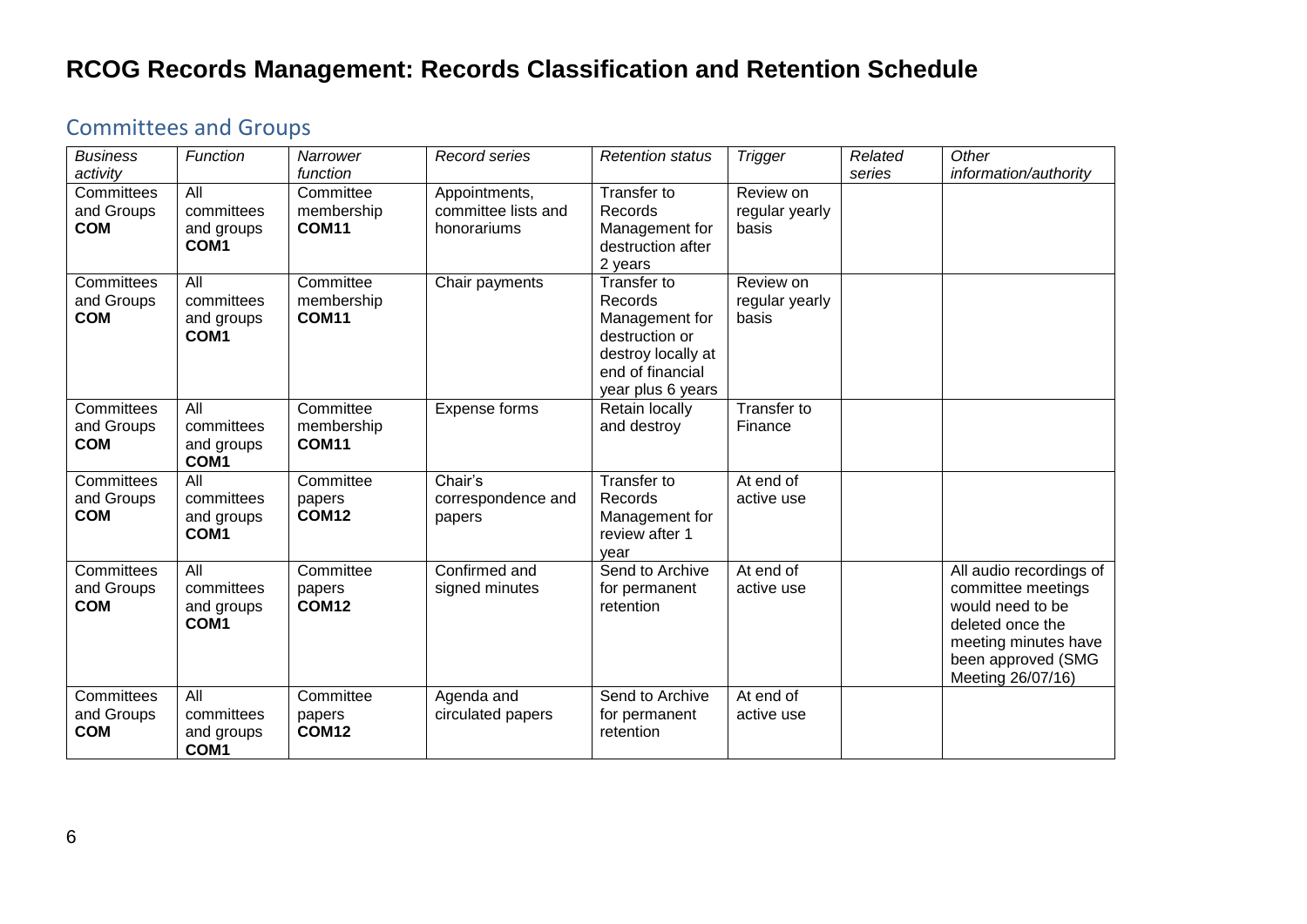| <b>Business</b><br>activity            | Function                                             | Narrower<br>function                | Record series                                              | <b>Retention status</b>                        | <b>Trigger</b>                    | Related<br>series | Other<br>information/authority |
|----------------------------------------|------------------------------------------------------|-------------------------------------|------------------------------------------------------------|------------------------------------------------|-----------------------------------|-------------------|--------------------------------|
| Committees<br>and Groups<br><b>COM</b> | All<br>committees<br>and groups<br>COM1              | Committee<br>papers<br><b>COM12</b> | Terms of reference                                         | Send to Archive<br>for permanent<br>retention  | At end of<br>active use           |                   |                                |
| Committees<br>and Groups<br><b>COM</b> | All<br>committees<br>and groups<br>COM1              | Committee<br>papers<br><b>COM12</b> | Submissions to<br>Council/Annual<br>Report etc             | Retain locally<br>and destroy                  | At end of<br>active use           |                   |                                |
| Committees<br>and Groups<br><b>COM</b> | $\overline{All}$<br>committees<br>and groups<br>COM1 | Administration<br>COM <sub>13</sub> | Team and routine<br>correspondence                         | Retain locally<br>and destroy                  | At end of<br>active use           |                   |                                |
| Committees<br>and Groups<br><b>COM</b> | All<br>committees<br>and groups<br>COM1              | Administration<br>COM <sub>13</sub> | Room bookings and<br>meeting admin                         | Retain locally<br>and destroy                  | At end of<br>active use           |                   |                                |
| Committees<br>and Groups<br><b>COM</b> | All<br>committees<br>and groups<br>COM1              | Administration<br><b>COM13</b>      | Contact details,<br>electronic signatures<br>and templates | Retain locally<br>and destroy                  | At end of<br>active use           |                   | Data Protection Policy         |
| Committees<br>and Groups<br><b>COM</b> | $\overline{All}$<br>committees<br>and groups<br>COM1 | Administration<br>COM <sub>13</sub> | Declarations of<br>interest and good<br>standing           | Retain locally<br>and destroy after<br>5 years | End of<br>committee<br>membership |                   |                                |
| Committees<br>and Groups<br><b>COM</b> | All<br>committees<br>and groups<br>COM1              | Administration<br><b>COM13</b>      | <b>Green Charter</b>                                       | Send to Archive<br>for permanent<br>retention  | Time of<br>publication            |                   |                                |
| Committees<br>and Groups<br><b>COM</b> | $\overline{All}$<br>committees<br>and groups<br>COM1 | Administration<br>COM <sub>13</sub> | Final agreements<br>and policies                           | Send to Archive<br>for permanent<br>retention  | At end of<br>active use           |                   |                                |
| Committees<br>and Groups<br><b>COM</b> | <b>All</b><br>committees<br>and groups<br>COM1       | Administration<br><b>COM13</b>      | Background notes<br>and papers                             | Retain locally<br>and destroy                  | At end of<br>active use           |                   |                                |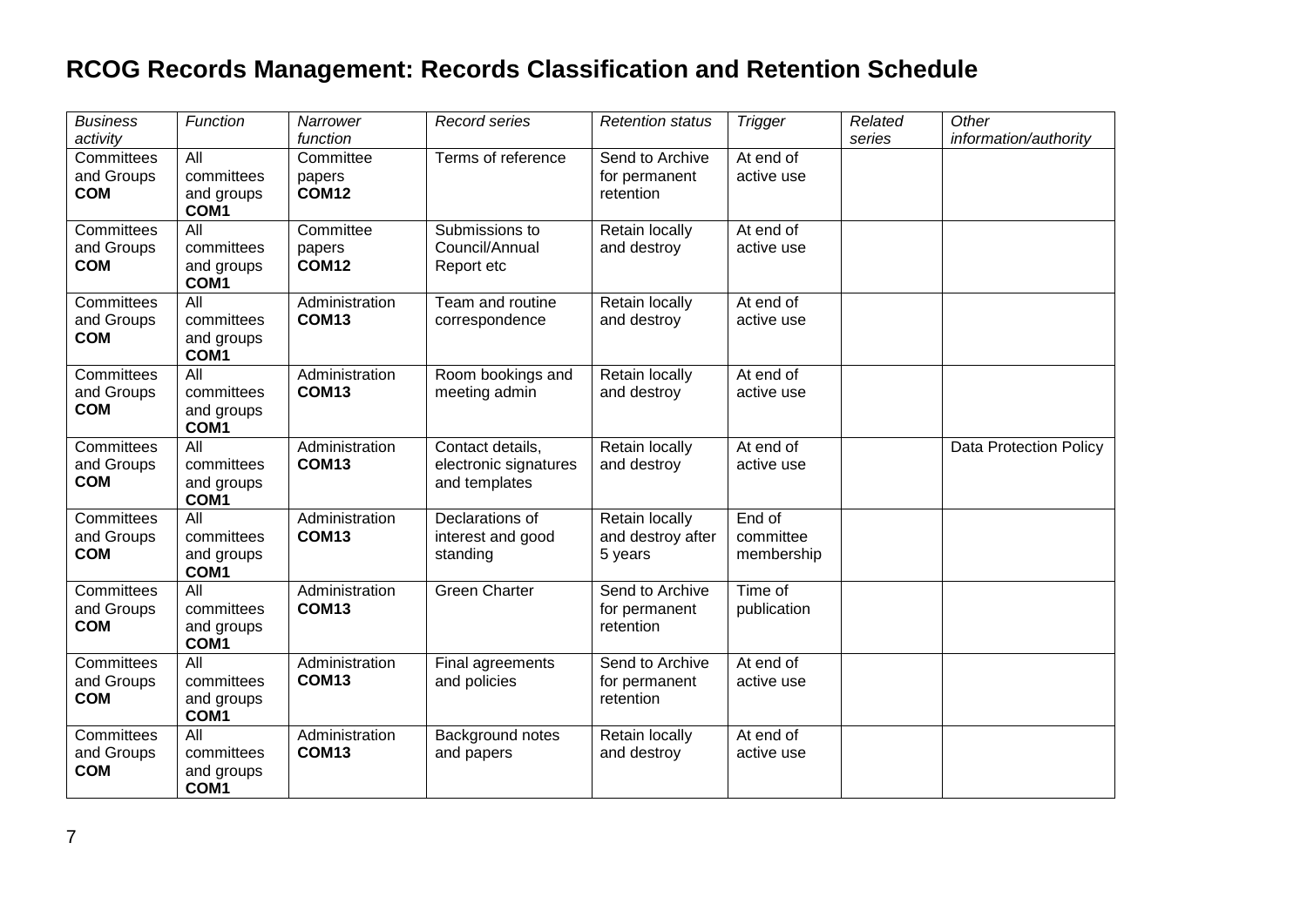| <b>Business</b>                        | Function                                              | Narrower                         | Record series                   | <b>Retention status</b>                                                    | <b>Trigger</b>          | Related           | Other                                  |
|----------------------------------------|-------------------------------------------------------|----------------------------------|---------------------------------|----------------------------------------------------------------------------|-------------------------|-------------------|----------------------------------------|
| activity                               |                                                       | function                         |                                 |                                                                            |                         | series            | information/authority                  |
| Committees<br>and Groups<br><b>COM</b> | Wellbeing of<br>Women<br>Trustees<br>COM <sub>2</sub> | Trustee meetings<br><b>COM21</b> | Agenda and<br>circulated papers | Transfer to<br><b>Records</b><br>Management for<br>review after 2<br>vears | At end of<br>active use | Council<br>papers | May be duplicated in<br>Council papers |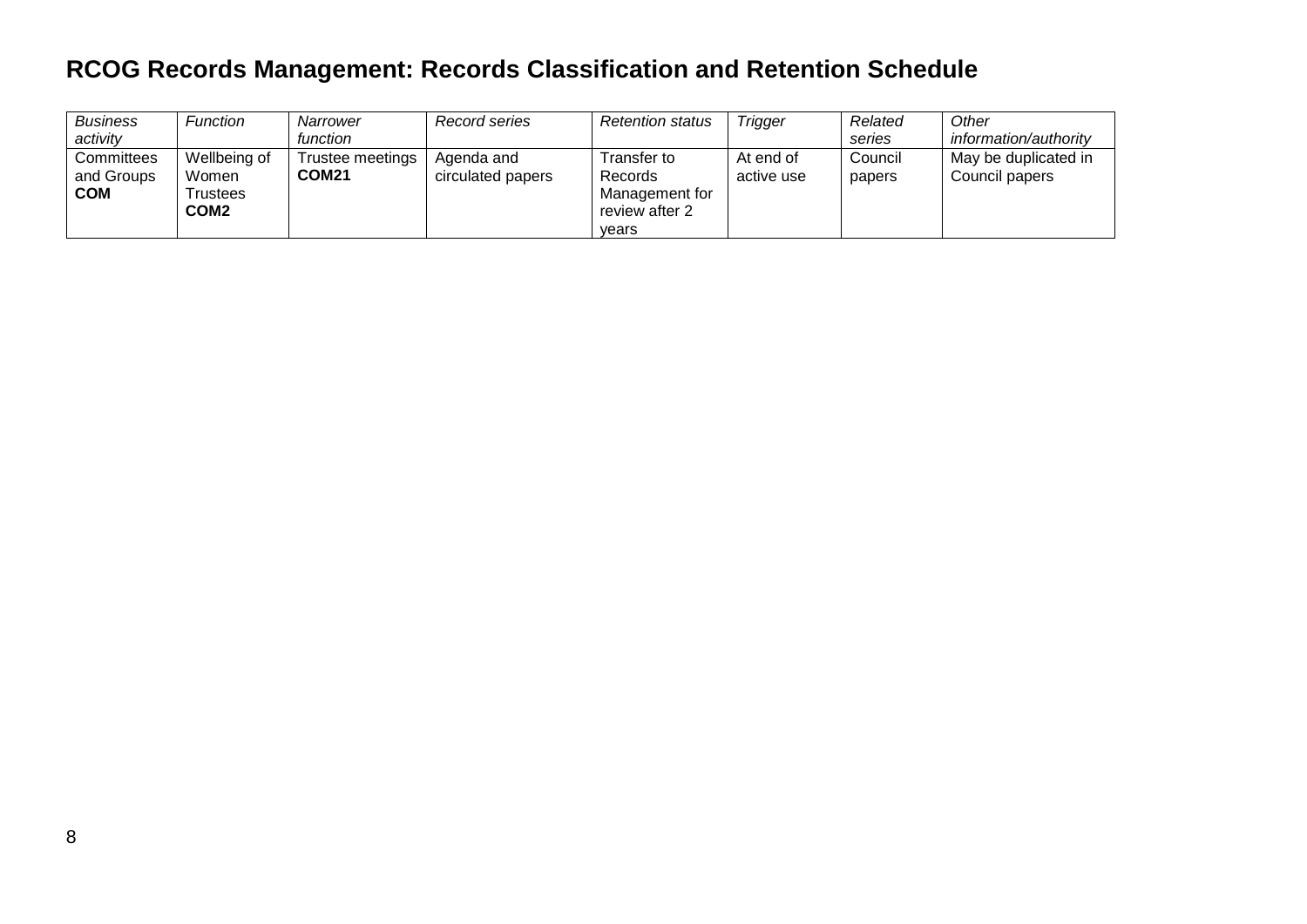# <span id="page-8-0"></span>Development Directorate – NGA

| <b>Business</b><br>activity        | <b>Function</b> | <b>Narrower</b><br>function                  | <b>Record series</b>                                                                                                                                                              | <b>Retention</b><br>status                                                                                                                                                                                | <b>Trigger</b>                                                                                                              | <b>Related</b><br>series    | <b>Other</b><br>information/authorit<br>У                                                                                           |
|------------------------------------|-----------------|----------------------------------------------|-----------------------------------------------------------------------------------------------------------------------------------------------------------------------------------|-----------------------------------------------------------------------------------------------------------------------------------------------------------------------------------------------------------|-----------------------------------------------------------------------------------------------------------------------------|-----------------------------|-------------------------------------------------------------------------------------------------------------------------------------|
| Developm<br>ent<br>Directorat<br>e | <b>NGA</b>      | Live guidelines                              | Committees: Audio recordings in<br>GC meetings                                                                                                                                    | Retain locally<br>to support the<br>project<br>managers and<br>reviewers<br>to write up<br>minutes of GC<br>meetings and<br>rational &<br>impact/commit<br>tee discussion<br>sections of the<br>guideline | Sign off of<br>minutes of<br>previous GC<br>meeting (this<br>will happen at<br>subsequent<br>GC meeting)                    | Committe<br>es:<br>Meetings | Historical<br>value/Business need                                                                                                   |
| Developm<br>ent<br>Directorat<br>е | <b>NGA</b>      | Live guidelines /<br>Completed<br>guidelines | Committees: Meetings -<br>Administrative records: attendee<br>list, meeting schedules,<br>correspondence                                                                          | Retain locally<br>and destroy<br>when<br>reference<br>value ceases                                                                                                                                        | At end of<br>active use;<br>Time of update<br>to NICE<br>contract and<br><b>NICE</b><br>Retention and<br>Disposal<br>Policy | Committe<br>e admin         | Historical<br>value/Business need<br>(kept for a period<br>consistent with<br><b>NICE's Retention</b><br>and Disposal Policy<br>V1) |
| Developm<br>ent<br>Directorat<br>e | <b>NGA</b>      | Live guidelines /<br>Completed<br>guidelines | Committees: Recruitment -<br>Successful candidates -<br>application form/CV/test<br>results/certificates/interview notes,<br>references, job description,<br>person specification | Retain locally<br>and destroy 6<br>years following<br>termination of<br>employment.<br>$(TBC -$<br>awaiting<br>update to<br><b>NICE</b>                                                                   | <b>Review</b><br>quarterly; Time<br>of update to<br>NICE contract<br>and NICE<br>Retention and<br>Disposal<br>Policy        | Committe<br>e admin         | Historical<br>value/Business need<br>(instructions are to<br>be included in NICE<br>Retention and<br>Disposal Policy V1)            |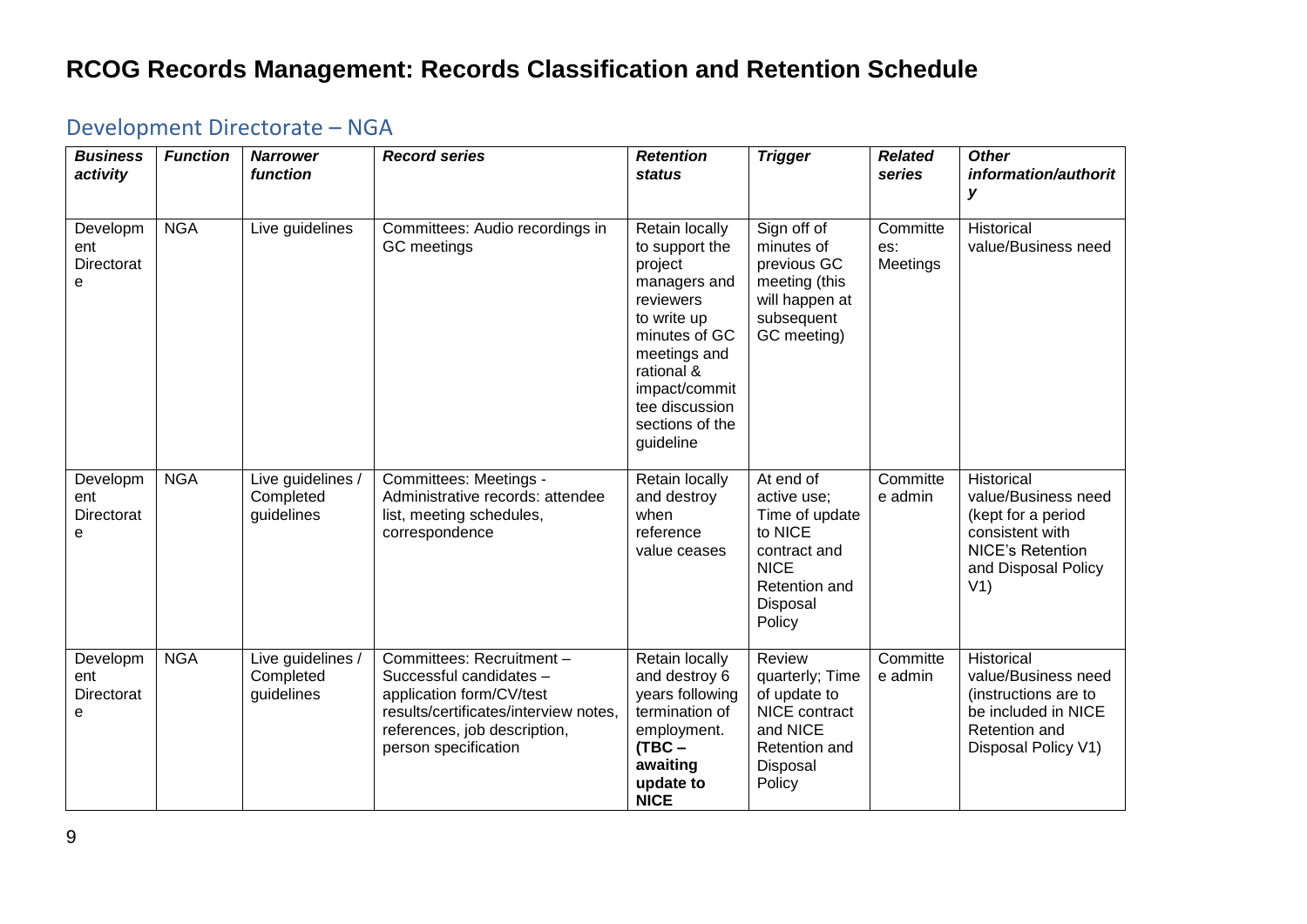| Developm<br>ent<br>Directorat<br>e | <b>NGA</b> | Live guidelines /<br>Completed<br>guidelines | Committees: Recruitment -<br>Unsuccessful candidates -<br>application form, CV, test results,<br>certificates, interview notes, sift<br>form                                                                                                                                                                                                                                      | <b>Retention and</b><br><b>Disposal</b><br>Policy V1)<br>Retain locally<br>and destroy 6<br>months<br>following<br>completion of<br>appointment<br>interview (TBC<br>- awaiting<br>update to<br><b>NICE</b><br><b>Retention and</b><br><b>Disposal</b>                                                                | Review<br>monthly; Time<br>of update to<br>NICE contract<br>and NICE<br>Retention and<br>Disposal<br>Policy                | Committe<br>e admin                                                         | Historical<br>value/Business need<br>(instructions are to<br>be included in NICE<br>Retention and<br>Disposal Policy V1)            |
|------------------------------------|------------|----------------------------------------------|-----------------------------------------------------------------------------------------------------------------------------------------------------------------------------------------------------------------------------------------------------------------------------------------------------------------------------------------------------------------------------------|-----------------------------------------------------------------------------------------------------------------------------------------------------------------------------------------------------------------------------------------------------------------------------------------------------------------------|----------------------------------------------------------------------------------------------------------------------------|-----------------------------------------------------------------------------|-------------------------------------------------------------------------------------------------------------------------------------|
| Developm<br>ent<br>Directorat<br>е | <b>NGA</b> | Live guidelines /<br>Completed<br>guidelines | Guidance: Scope, consultation<br>comments, recommendations<br>health economic models and<br>plans, evidence tables, search<br>audit trails, excluded studies<br>tables, substantive<br>correspondence.<br>This list is not exhaustive and<br>applies to all records created in<br>the course of producing<br>guidelines unless otherwise<br>stated elsewhere in this<br>schedule. | Policy V1)<br>Final/<br>$\bullet$<br>published<br>versions:<br>retain<br>locally for<br>permanent<br>retention<br>Major<br>$\bullet$<br>versions/dr<br>afts and<br>other<br>substantiv<br>e records:<br>retain<br>locally for<br>permanent<br>retention<br>and review<br><b>on</b><br>guideline<br>update<br>(full or | Time of<br>publication;<br>Time of update<br>to NICE<br>contract and<br><b>NICE</b><br>Retention and<br>Disposal<br>Policy | Policy<br>Developm<br>$ent -$<br><b>NICE</b><br><b>Guidelines</b><br>Manual | Historical<br>value/Business need<br>(kept for a period<br>consistent with<br><b>NICE's Retention</b><br>and Disposal Policy<br>V1) |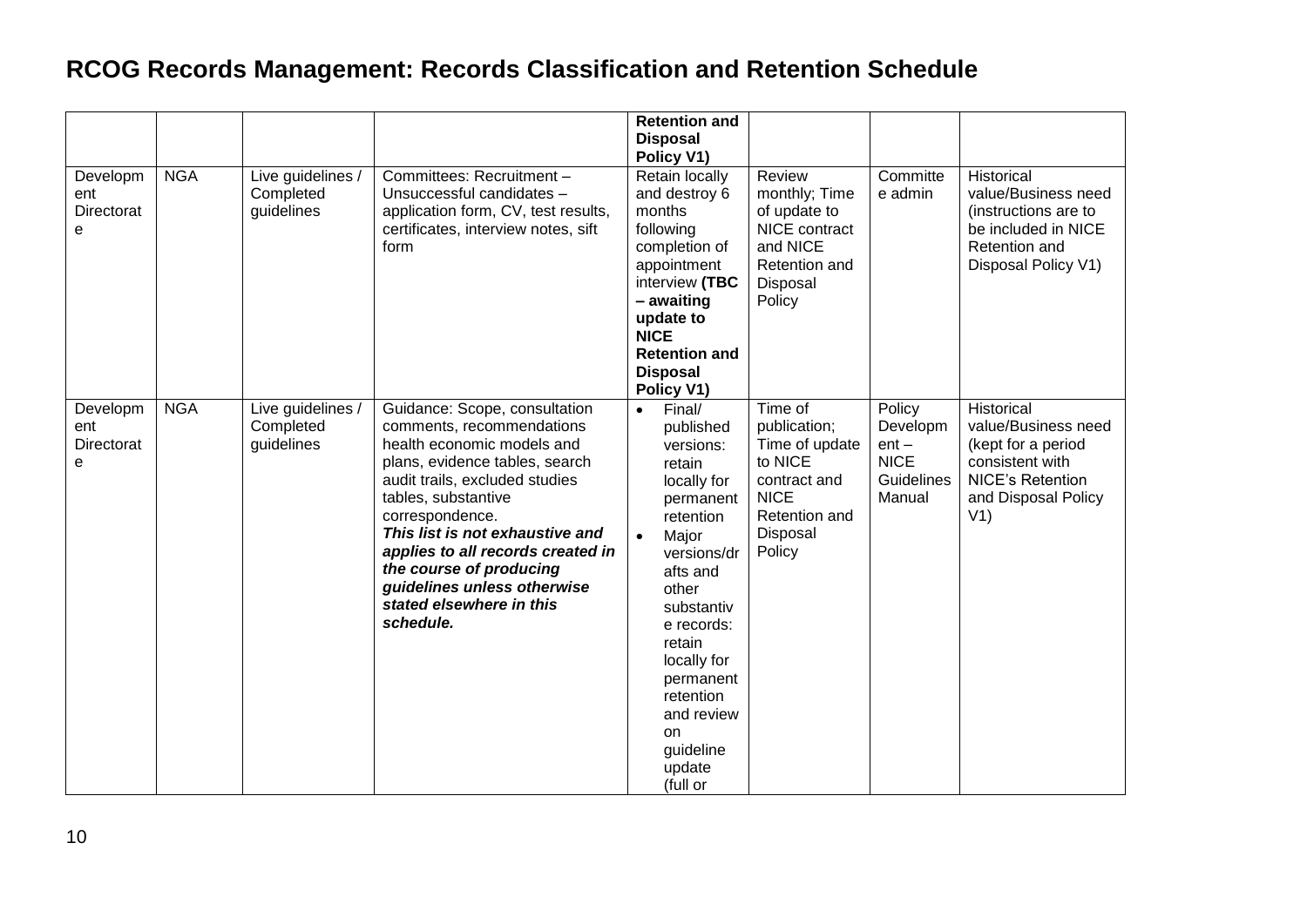|                                                |            |                                              |                                                                                                 | partial<br>update)<br>Minor<br>$\bullet$<br>versions/dr<br>afts and<br>other<br>transitory<br>records:<br>delete on<br>guideline<br>publication |                                                                                                               |                     |                                                                                                                                                                                                                                                                                                                                                                                                                                                                                                                                                                  |
|------------------------------------------------|------------|----------------------------------------------|-------------------------------------------------------------------------------------------------|-------------------------------------------------------------------------------------------------------------------------------------------------|---------------------------------------------------------------------------------------------------------------|---------------------|------------------------------------------------------------------------------------------------------------------------------------------------------------------------------------------------------------------------------------------------------------------------------------------------------------------------------------------------------------------------------------------------------------------------------------------------------------------------------------------------------------------------------------------------------------------|
| Clinical<br>Developm<br>ent<br>Directorat<br>е | <b>NGA</b> | Live guidelines /<br>Completed<br>guidelines | Management: Stakeholder<br>management - name of individual,<br>email address, telephone number. | Retain locally<br>for permanent<br>retention and<br>destroy 5<br>years after<br>individuals last<br>involvement<br>with NICE<br>business        | Review<br>quarterly; Time<br>of update to<br>NICE contract<br>and NICE<br>Retention and<br>Disposal<br>Policy | Committe<br>e admin | Business need (kept<br>for a period<br>consistent with<br><b>NICE's Retention</b><br>and Disposal Policy<br>V1)<br>The 5 year retention<br>period is based<br>around the 4 year<br>cycle of guidance<br>updates - if<br>stakeholder data<br>relating to an<br>individual was<br>deleted sooner, we<br>risk deleting the<br>information of an<br>individual<br>stakeholder (as<br>opposed to<br>organisation) who<br>must be contacted as<br>part of the guidance<br>review process.<br>However if a<br>stakeholder has had<br>no substantive<br>involvement with |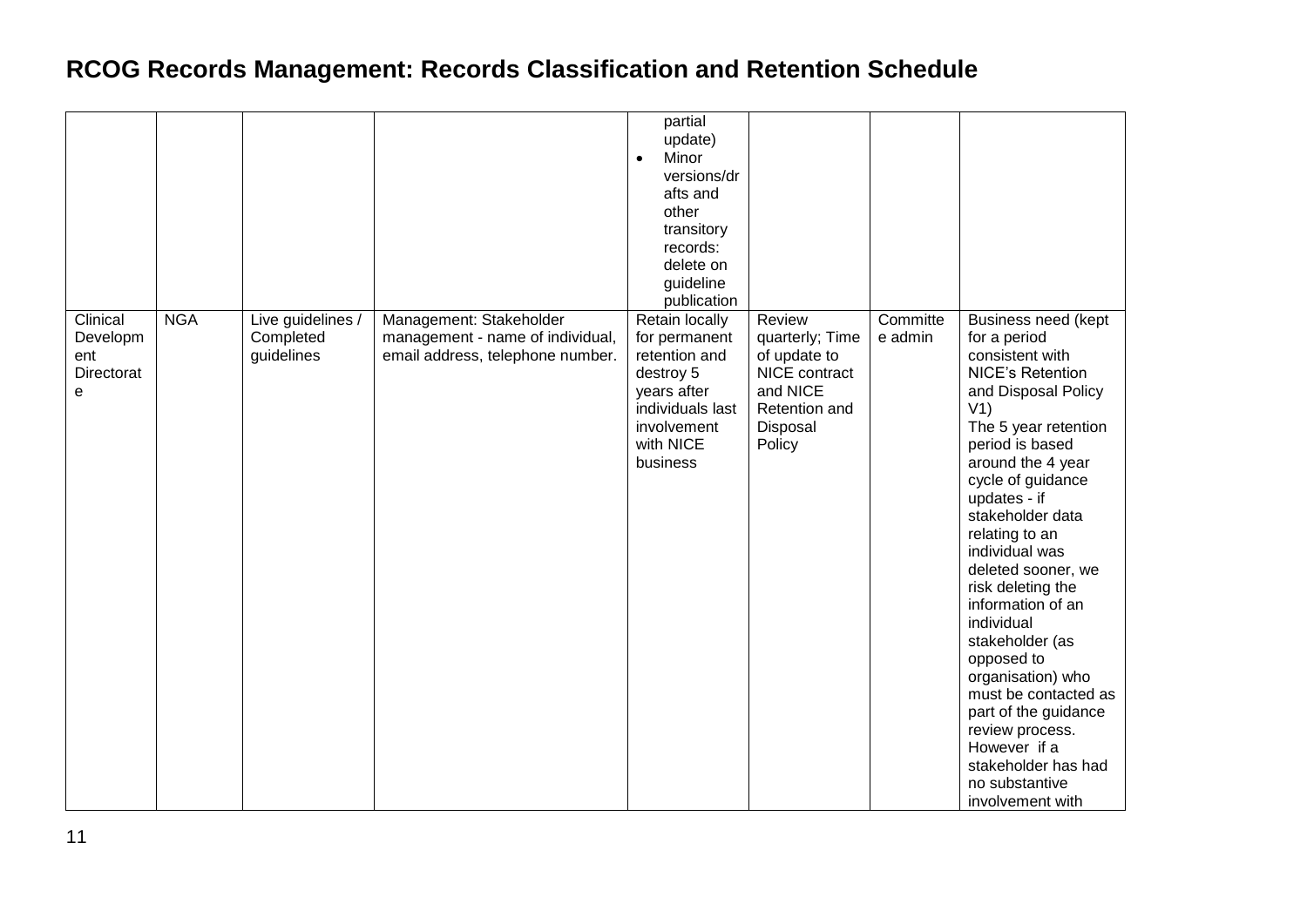|                                    |            |                                              |                                                                                                                        |                                                                                                    |                                                                                                                              |            | NICE business in 5<br>years this would<br>likely indicate their<br>information is no<br>longer up to date or<br>they no longer wish<br>to be involved with<br>NICE.<br>Note - this data is<br>often held in multiple<br>locations for example<br>systems such as the<br>contacts database or<br>in spreadsheets,<br>outlook etc. |
|------------------------------------|------------|----------------------------------------------|------------------------------------------------------------------------------------------------------------------------|----------------------------------------------------------------------------------------------------|------------------------------------------------------------------------------------------------------------------------------|------------|----------------------------------------------------------------------------------------------------------------------------------------------------------------------------------------------------------------------------------------------------------------------------------------------------------------------------------|
| Developm<br>ent<br>Directorat<br>e | <b>NGA</b> | Live guidelines /<br>Completed<br>guidelines | Raw data: Copyright cleared/free-<br>to-access articles held outside of<br>Eppi (electronic; included and<br>excluded) | Retain locally<br>and submit as<br>part of MDS<br>on publication<br>of guideline,<br>then destroy. | <b>MDS</b><br>submission;<br>Time of update<br>to NICE<br>contract and<br><b>NICE</b><br>Retention and<br>Disposal<br>Policy | <b>MDS</b> | Historical<br>value/business<br>activity                                                                                                                                                                                                                                                                                         |
| Developm<br>ent<br>Directorat<br>e | <b>NGA</b> | Live guidelines /<br>Completed<br>guidelines | Raw data: Copyright cleared<br>articles (paper; included and<br>excluded)                                              | Retain locally<br>and destroy on<br>publication on<br>guideline                                    | Review<br>quarterly; Time<br>of update to<br>NICE contract<br>and NICE<br>Retention and<br>Disposal<br>Policy                |            | Historical<br>value/business<br>activity                                                                                                                                                                                                                                                                                         |
| Developm<br>ent<br>Directorat<br>e | <b>NGA</b> | Live guidelines /<br>Completed<br>guidelines | Raw data: Non-copyright cleared<br>articles (paper and electronic;<br>included and excluded)                           | Review<br>quarterly;<br>Retain locally<br>or send to<br>Records<br>Manager and                     | Review<br>quarterly; Time<br>of update to<br>NICE contract<br>and NICE<br>Retention and                                      |            | Historical<br>value/business<br>activity                                                                                                                                                                                                                                                                                         |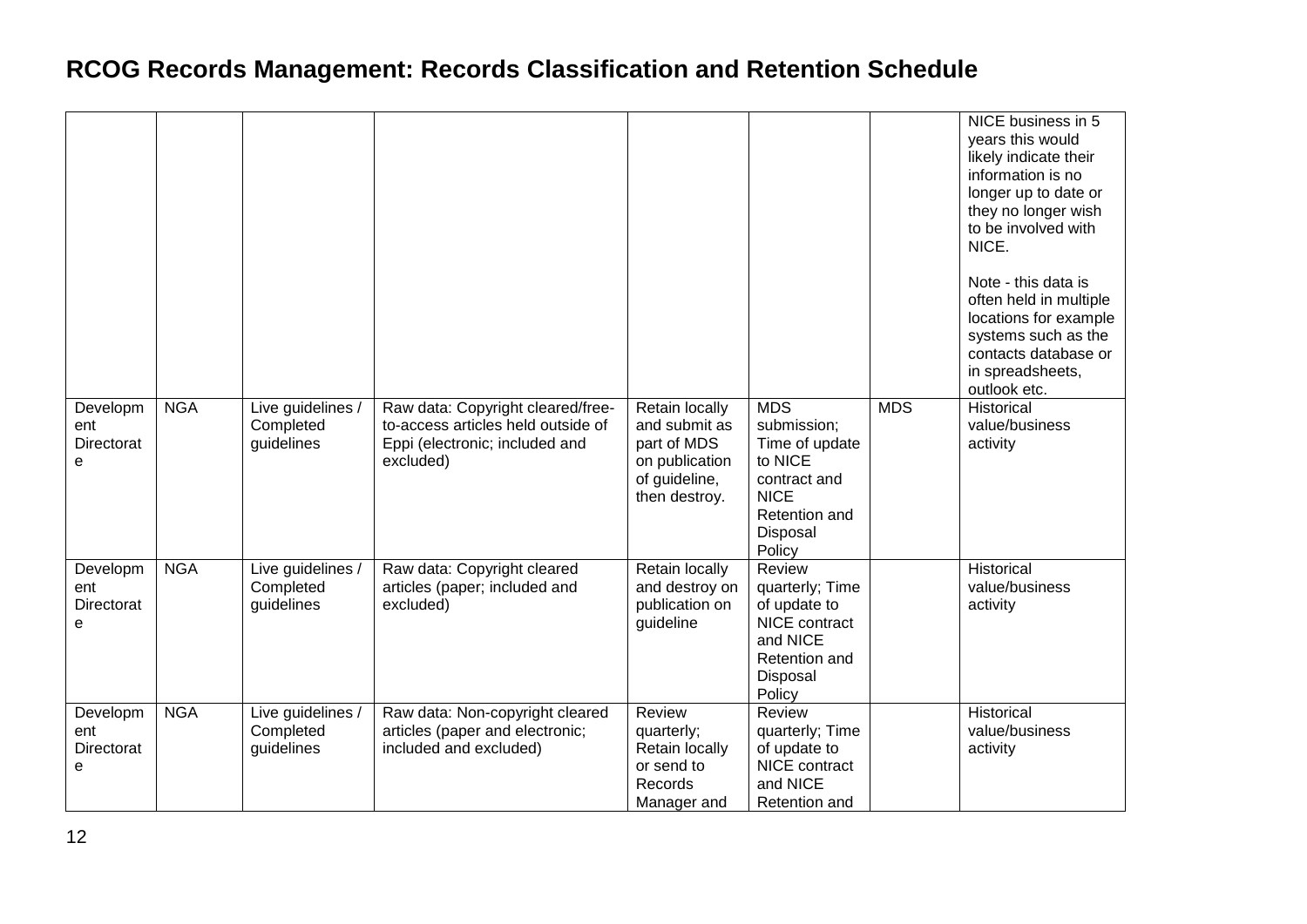|            |            |                |                                      | destroy 6<br>months after<br>guideline | Disposal<br>Policy |          |                      |
|------------|------------|----------------|--------------------------------------|----------------------------------------|--------------------|----------|----------------------|
|            |            |                |                                      | publication                            |                    |          |                      |
| Developm   | <b>NGA</b> | Administration | Agreements: Agreements and           | Transfer to                            | Expiry of          | Legal    | <b>Business need</b> |
| ent        |            | and Governance | contract negotiations                | Records                                | contract           | records  |                      |
| Directorat |            |                |                                      | Management                             |                    |          |                      |
| e          |            |                |                                      | for destruction                        |                    |          |                      |
|            |            |                |                                      | or retain                              |                    |          |                      |
|            |            |                |                                      | locally and                            |                    |          |                      |
|            |            |                |                                      | destroy after 5                        |                    |          |                      |
|            |            |                |                                      | years                                  |                    |          |                      |
| Developm   | <b>NGA</b> | Administration | Agreements: Signed contracts         | Send to                                | At end of          | Legal    | <b>Business need</b> |
| ent        |            | and Governance | and amended agreements               | Archives and                           | active use         | records  |                      |
| Directorat |            |                |                                      | review 2 years                         |                    |          |                      |
| e          |            |                |                                      | after                                  |                    |          |                      |
|            |            |                |                                      | agreement                              |                    |          |                      |
|            |            |                |                                      | ceases                                 |                    |          |                      |
| Developm   | <b>NGA</b> | Administration | <b>Directors files</b>               | Transfer to<br>Records                 | At end of          |          | <b>Business need</b> |
| ent        |            | and Governance | Day files<br>$\bullet$               |                                        | active use         |          |                      |
| Directorat |            |                | Invitations to meetings<br>$\bullet$ | Management<br>for destruction          |                    |          |                      |
| e          |            |                | and events                           | or retain                              |                    |          |                      |
|            |            |                |                                      | locally and                            |                    |          |                      |
|            |            |                |                                      | destroy after 5                        |                    |          |                      |
|            |            |                |                                      | years                                  |                    |          |                      |
| Developm   | <b>NGA</b> | Administration | <b>Directors files</b>               | Transfer to                            | At end of          |          | <b>Business need</b> |
| ent        |            | and Governance | Correspondence                       | Records                                | active use         |          |                      |
| Directorat |            |                | Policy files<br>$\bullet$            | Management                             |                    |          |                      |
| е          |            |                | <b>Planning files</b><br>$\bullet$   | for destruction                        |                    |          |                      |
|            |            |                |                                      | or retain                              |                    |          |                      |
|            |            |                |                                      | locally and                            |                    |          |                      |
|            |            |                |                                      | destroy after 5                        |                    |          |                      |
|            |            |                |                                      | years                                  |                    |          |                      |
| Developm   | <b>NGA</b> | Administration | Financial management: Annual         | Retain locally                         | Review end of      | Committe | Companies Act 2006   |
| ent        |            | and Governance | reports                              | for 2 years                            | financial year     | e admin  | for working papers   |
| directorat |            |                |                                      | then send to                           |                    |          | RM CoP for H&SC      |
| e          |            |                |                                      | Archives                               |                    |          | 2016 (kept for a     |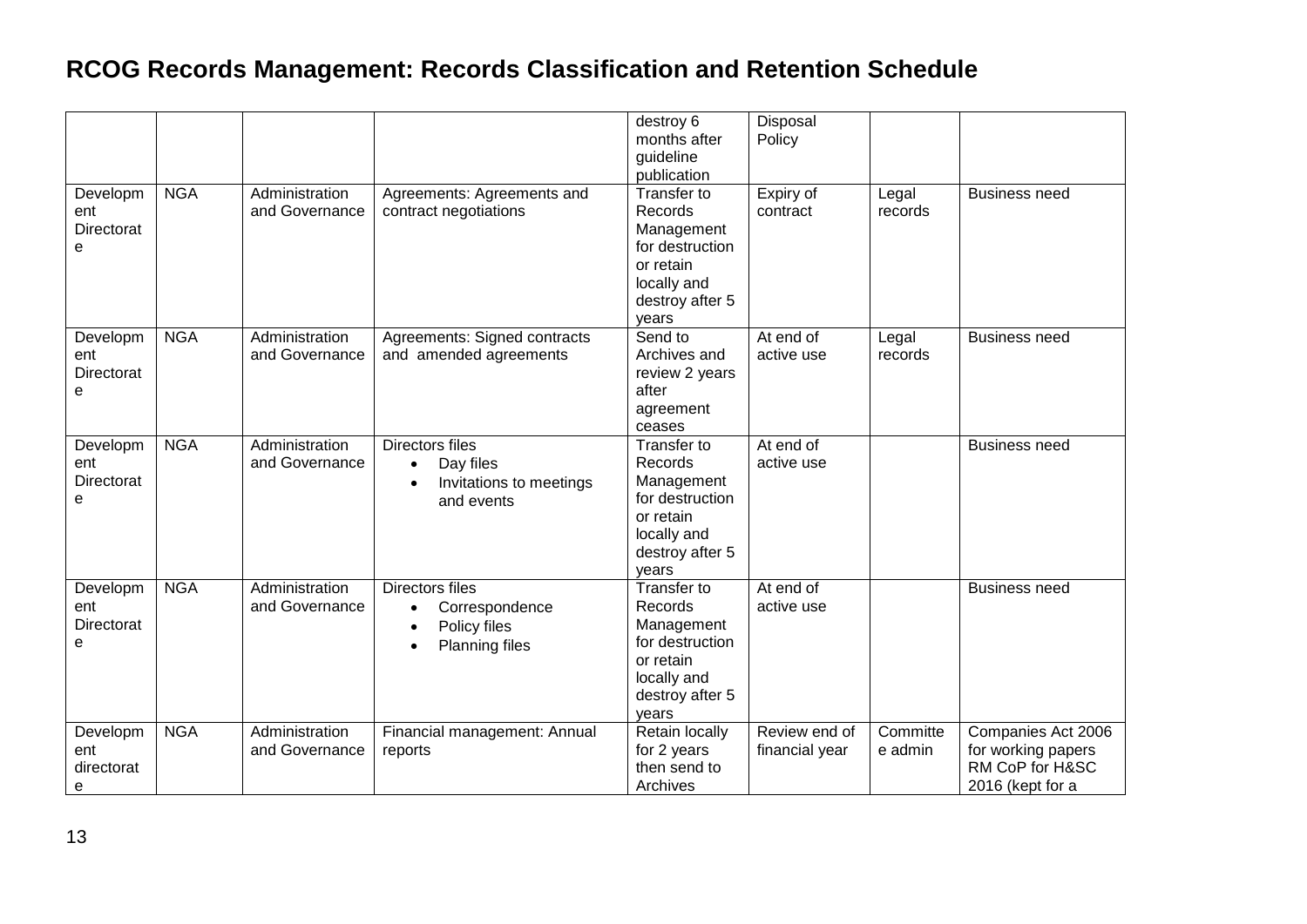|                                    |            |                                  |                                                                                                                                                                                                                                                                                                                                                                                                                                 |                                                                                                                                                   |                                                                                         |                     | period consistent<br>with NICE's<br>Retention and<br>Disposal Policy V1).                                                                                                                                                                              |
|------------------------------------|------------|----------------------------------|---------------------------------------------------------------------------------------------------------------------------------------------------------------------------------------------------------------------------------------------------------------------------------------------------------------------------------------------------------------------------------------------------------------------------------|---------------------------------------------------------------------------------------------------------------------------------------------------|-----------------------------------------------------------------------------------------|---------------------|--------------------------------------------------------------------------------------------------------------------------------------------------------------------------------------------------------------------------------------------------------|
| Developm<br>ent<br>Directorat<br>e | <b>NGA</b> | Administration<br>and Governance | Financial management: Audit<br>report, correspondence                                                                                                                                                                                                                                                                                                                                                                           | <b>Retain locally</b><br>for 2 years<br>then send to<br>Records<br>management<br>and destroy 7<br>years after end<br>of year records<br>relate to | Review end of<br>financial year                                                         | Committe<br>e admin | 6 years statutory<br>under the<br>Companies Act, VAT<br>Act & Finance Act,<br>with additional year<br>'safety' period in case<br>of HMRC enquiry<br>(kept for a period<br>consistent with<br><b>NICE's Retention</b><br>and Disposal Policy<br>$V1$ ). |
| Developm<br>ent<br>Directorat<br>e | <b>NGA</b> | Administration<br>and Governance | Financial management:<br>Capital expenditure (calculations,<br>correspondence);<br>Expenses (travel and subsistence<br>claims);<br>Financial accounting (accounts<br>payable/receivable, invoices,<br>purchase orders, receipts);<br>Management accounting<br>(budgets);<br>Reconciliation and balance<br>management (year end balances,<br>reconciliations and variations to<br>support ledger<br>balances);<br>VAT/Tax return | Retain locally<br>for 2 years<br>then send to<br>Records<br>management<br>and destroy 7<br>years after end<br>of year records<br>relate to        | Review end of<br>financial year                                                         | Committe<br>e admin | 6 years statutory<br>under the<br>Companies Act, VAT<br>Act & Finance Act,<br>with additional year<br>'safety' period in case<br>of HMRC enquiry<br>(kept for a period<br>consistent with<br><b>NICE's Retention</b><br>and Disposal Policy<br>$V1$ ). |
| Developm<br>ent<br>directorat<br>е | <b>NGA</b> | Administration<br>and Governance | Financial management:<br>Transaction processing (bank<br>deposit, statements, petty cash)                                                                                                                                                                                                                                                                                                                                       | Retain locally<br>and destroy 2<br>years after end<br>of year in<br>which action<br>was completed                                                 | Review on<br>regular yearly<br>basis; Time of<br>update to<br>NICE contract<br>and NICE | Committe<br>e admin | Business need (kept<br>for a period<br>consistent with<br><b>NICE's Retention</b><br>and Disposal Policy<br>V1)                                                                                                                                        |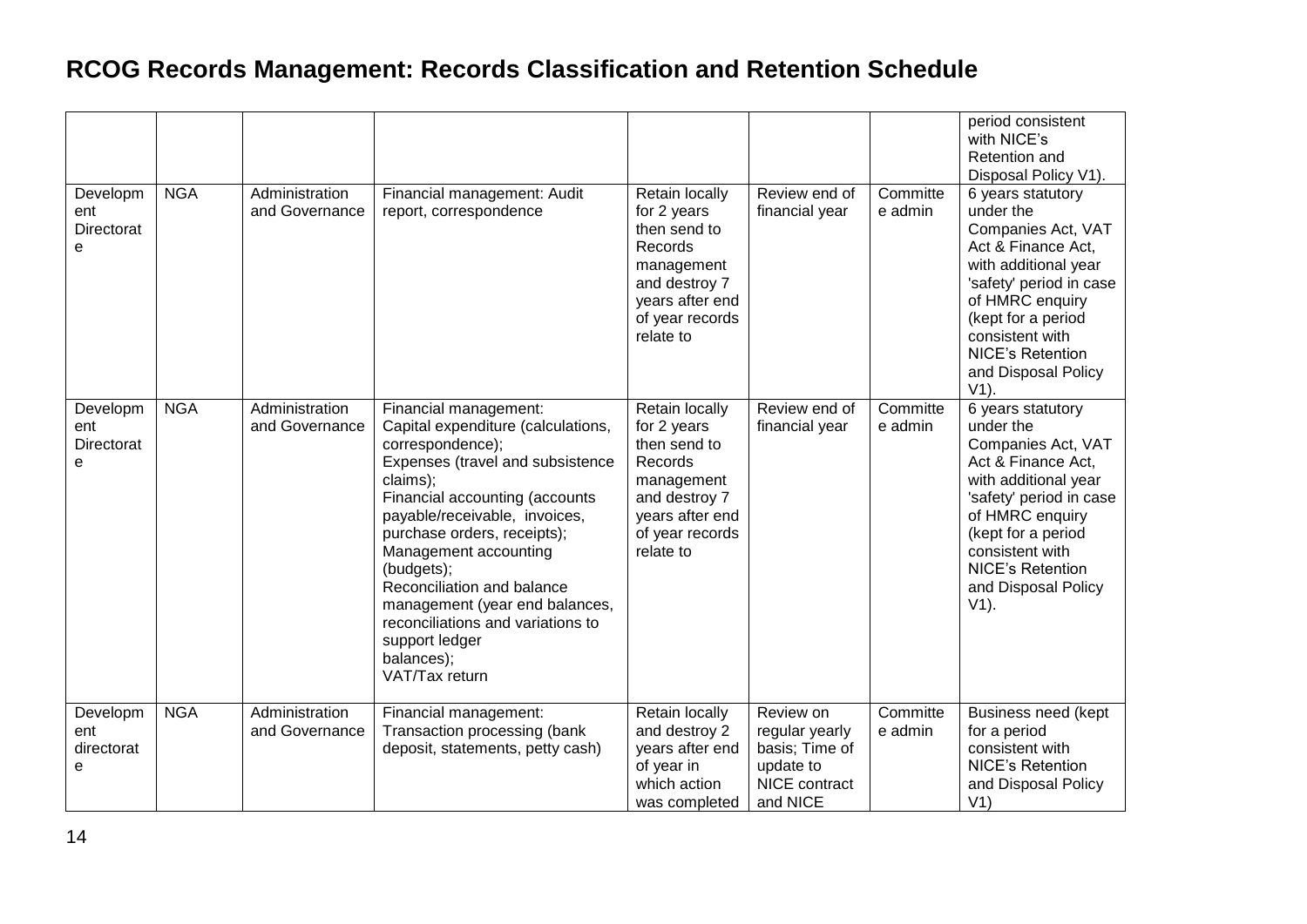|                                    |            |                                  |                                                                                                                                |                                                                                                                                                   | Retention and<br>Disposal<br>Policy                                                                                               |                                                      |                                                                                                                                       |
|------------------------------------|------------|----------------------------------|--------------------------------------------------------------------------------------------------------------------------------|---------------------------------------------------------------------------------------------------------------------------------------------------|-----------------------------------------------------------------------------------------------------------------------------------|------------------------------------------------------|---------------------------------------------------------------------------------------------------------------------------------------|
| Developm<br>ent<br>Directorat<br>e | <b>NGA</b> | Administration<br>and Governance | Job applications, applicant details,<br>interview notes                                                                        | Retain locally<br>and give to HR<br>at end of<br>active use                                                                                       | At end of<br>active use                                                                                                           |                                                      | <b>Business need</b>                                                                                                                  |
| Developm<br>ent<br>Directorat<br>е | <b>NGA</b> | Administration<br>and Governance | Planning<br><b>Annual Business Plans</b><br>$\bullet$<br>and Reports<br><b>Quarterly Review meeting</b><br>$\bullet$<br>papers | Retain locally<br>or send to<br>Archives for<br>permanent<br>retention                                                                            | At end of<br>active use                                                                                                           | Senior<br>managem<br>ent team<br>files               | <b>Business need</b>                                                                                                                  |
| Developm<br>ent<br>Directorat<br>e | <b>NGA</b> | Administration<br>and Governance | <b>Policy Development: NICE</b><br>Guidelines Manual, process<br>guides                                                        | Retain locally.<br>If<br>manual/guide<br>becomes<br>obsolete retain<br>locally or send<br>to Records<br>Management<br>for 10 years<br>then review | Review after<br>10 years then<br>review; Time<br>of update to<br>NICE contract<br>and NICE<br>Retention and<br>Disposal<br>Policy | Live<br>guidelines<br>and<br>Published<br>guidelines | Historical value /<br>business need (kept<br>for a period<br>consistent with<br><b>NICE's Retention</b><br>and Disposal Policy<br>V1) |
| Developm<br>ent<br>Directorat<br>e | <b>NGA</b> | Administration<br>and Governance | <b>Policy Development: Templates</b>                                                                                           | Retain locally<br>and destroy<br>once template<br>becomes<br>obsolete                                                                             | At end of<br>active use;<br>Time of update<br>to NICE<br>contract and<br><b>NICE</b><br>Retention and<br>Disposal<br>Policy       | Live<br>guidelines<br>and<br>Published<br>guidelines | Business need (kept<br>for a period<br>consistent with<br><b>NICE's Retention</b><br>and Disposal Policy<br>V1)                       |
| Clinical<br>Developm<br>ent        | <b>NGA</b> | Administration<br>and Governance | Records of enquiries                                                                                                           | Retain locally<br>or transfer to<br>Records                                                                                                       | At end of<br>active use                                                                                                           |                                                      | <b>Business need</b>                                                                                                                  |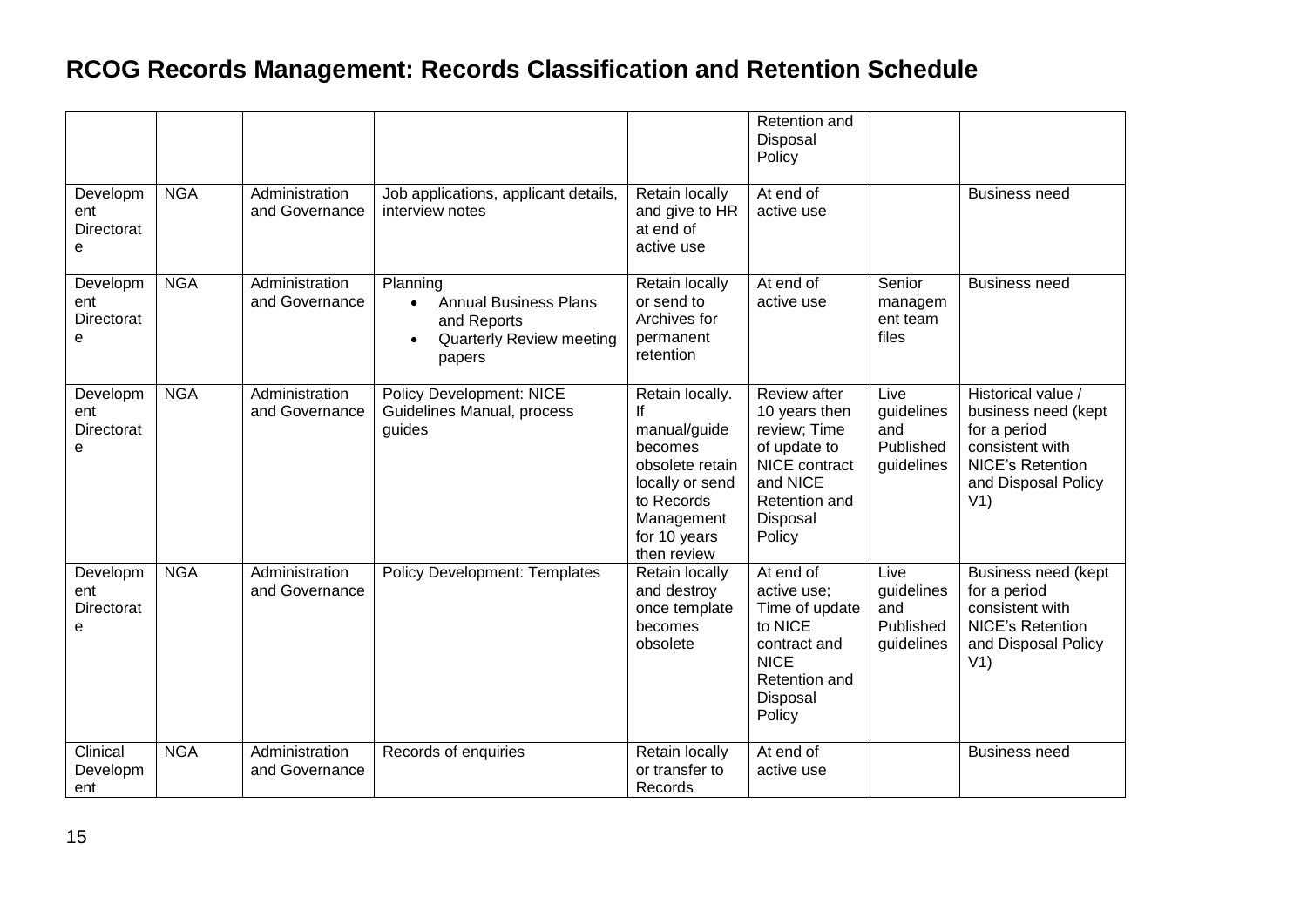| Directorat |            |                   |                                  | Management                    |                |            |                         |
|------------|------------|-------------------|----------------------------------|-------------------------------|----------------|------------|-------------------------|
| e          |            |                   |                                  | for destruction               |                |            |                         |
|            |            |                   |                                  | and destroy                   |                |            |                         |
|            |            |                   |                                  | after 2 years                 |                |            |                         |
| Developm   | <b>NGA</b> | Administration    | Staff contact details            | <b>Retain locally</b>         | At end of      |            | Data Protection         |
| ent        |            | and Governance    |                                  | and destroy 6                 | active use     |            |                         |
| Directorat |            |                   |                                  | months                        |                |            |                         |
| e          |            |                   |                                  | following                     |                |            |                         |
|            |            |                   |                                  | completion of                 |                |            |                         |
|            |            |                   |                                  | appointment                   |                |            |                         |
| Developm   | <b>NGA</b> | Methodology       | System of methods used in all    | Retain locally                | At end of      | Live       | <b>Business need</b>    |
| ent        |            |                   | technical areas.                 | and destroy                   | active use     | guidelines |                         |
| Directorat |            |                   |                                  | when                          |                | and        |                         |
| e          |            |                   |                                  | reference                     |                | Published  |                         |
|            |            |                   |                                  | value ceases                  |                | guidelines |                         |
| Developm   | <b>NGA</b> | Projects, project | Substantive project records e.g. | Retain locally                | At end of      |            | Historical value /      |
| ent        |            | management        | Business case, final report,     | or send to                    | active use;    |            | Business need (kept     |
| Directorat |            |                   | project implementation doc, post | Records                       | Time of update |            | for a period            |
|            |            |                   | implementation review            |                               | to NICE        |            | consistent with         |
| e          |            |                   |                                  | Manager and<br>review 5 years | contract and   |            | <b>NICE's Retention</b> |
|            |            |                   |                                  |                               | <b>NICE</b>    |            |                         |
|            |            |                   |                                  | after project                 | Retention and  |            | and Disposal Policy     |
|            |            |                   |                                  | completed.                    |                |            | V1)                     |
|            |            |                   |                                  | Review any                    | Disposal       |            |                         |
|            |            |                   |                                  | material                      | Policy V1      |            |                         |
|            |            |                   |                                  | retained on an                |                |            |                         |
|            |            |                   |                                  | annual basis.                 |                |            |                         |
| Developm   | <b>NGA</b> | Projects, project | All other documents emanating    | Retain locally                | At end of      |            | Business need (kept     |
| ent        |            | management        | from the project e.g.            | and destroy 1                 | active use;    |            | for a period            |
| Directorat |            |                   | Implementation plan, highlight   | year after                    | Time of update |            | consistent with         |
| е          |            |                   | report, project brief, risk      | project                       | to NICE        |            | <b>NICE's Retention</b> |
|            |            |                   | assessment, process analysis and | complete                      | contract and   |            | and Disposal Policy     |
|            |            |                   | design, project plan, issue log  |                               | <b>NICE</b>    |            | V1)                     |
|            |            |                   |                                  |                               | Retention and  |            |                         |
|            |            |                   |                                  |                               | Disposal       |            |                         |
|            |            |                   |                                  |                               | Policy V1      |            |                         |
| Developm   | <b>NGA</b> | Senior            | Performance/activity reports,    | Retain locally                | Review         |            | Business need (kept     |
| ent        |            | management        | KPIs, statistics                 | and destroy 2                 | quarterly;     |            | for a period            |
|            |            | files             |                                  | years after the               | Time of update |            | consistent with         |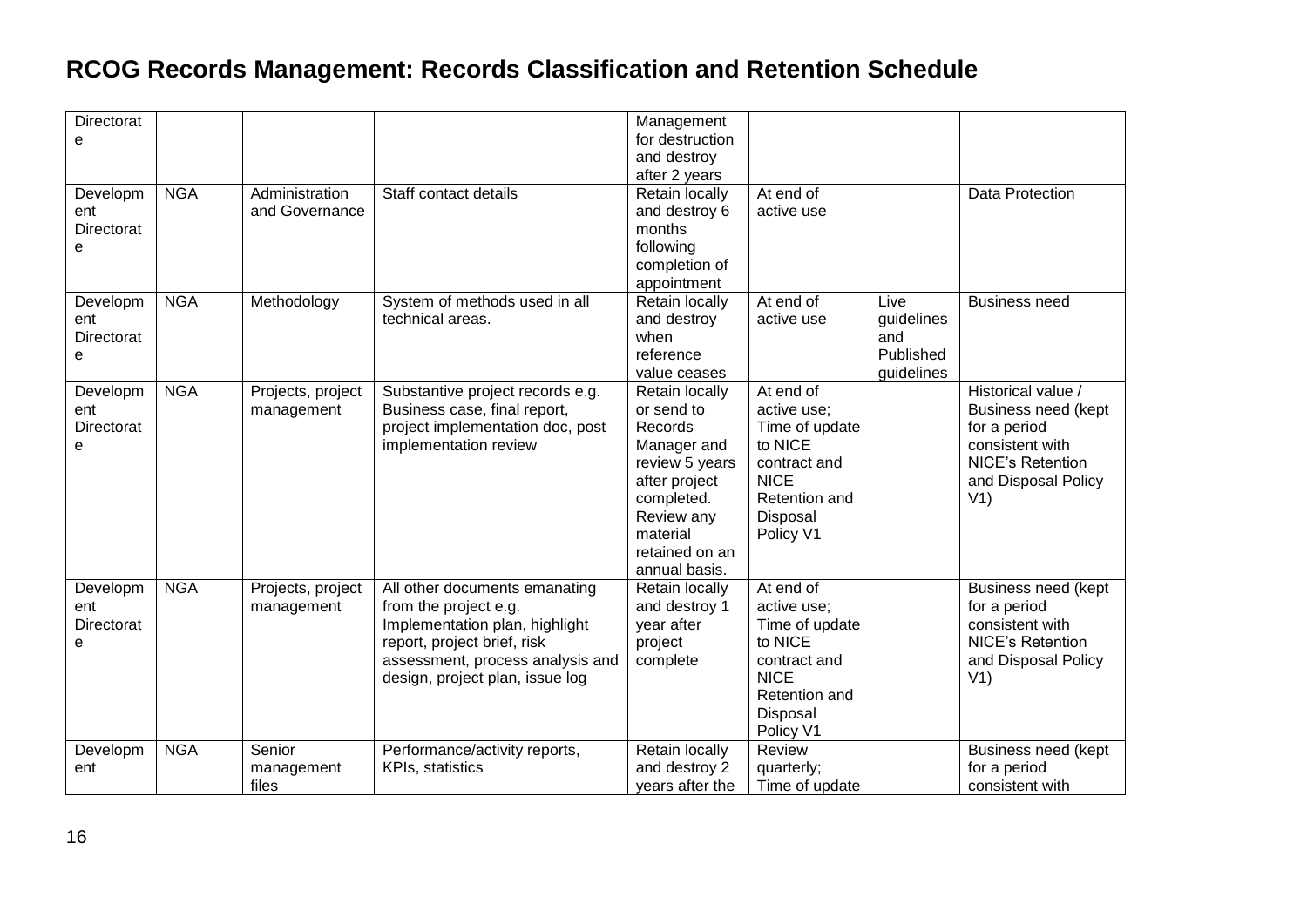| Directorat<br>e                    |            |                                               |                                                                                | end of the year<br>to which<br>records relate                                     | to NICE<br>contract and<br><b>NICE</b><br>Retention and<br>Disposal<br>Policy                                           | <b>NICE's Retention</b><br>and Disposal Policy<br>V1)                                                                                 |
|------------------------------------|------------|-----------------------------------------------|--------------------------------------------------------------------------------|-----------------------------------------------------------------------------------|-------------------------------------------------------------------------------------------------------------------------|---------------------------------------------------------------------------------------------------------------------------------------|
| Developm<br>ent<br>Directorat<br>e | <b>NGA</b> | Senior<br>management<br>files                 | Reporting: Team annual reports,<br>statistics, working papers                  | Retain locally<br>and review 5<br>years after end<br>of year records<br>relate to | Review<br>quarterly;<br>Time of update<br>to NICE<br>contract and<br><b>NICE</b><br>Retention and<br>Disposal<br>Policy | Historical value /<br>Business need (kept<br>for a period<br>consistent with<br><b>NICE's Retention</b><br>and Disposal Policy<br>V1) |
| Developm<br>ent<br>Directorat<br>е | <b>NGA</b> | Standard<br>operating<br>procedures<br>(SOPs) | Processes to ensure services<br>and/or products are delivered<br>consistently. | Retain locally<br>and destroy<br>when<br>reference<br>value ceases                | At end of<br>active use                                                                                                 | <b>Business need</b>                                                                                                                  |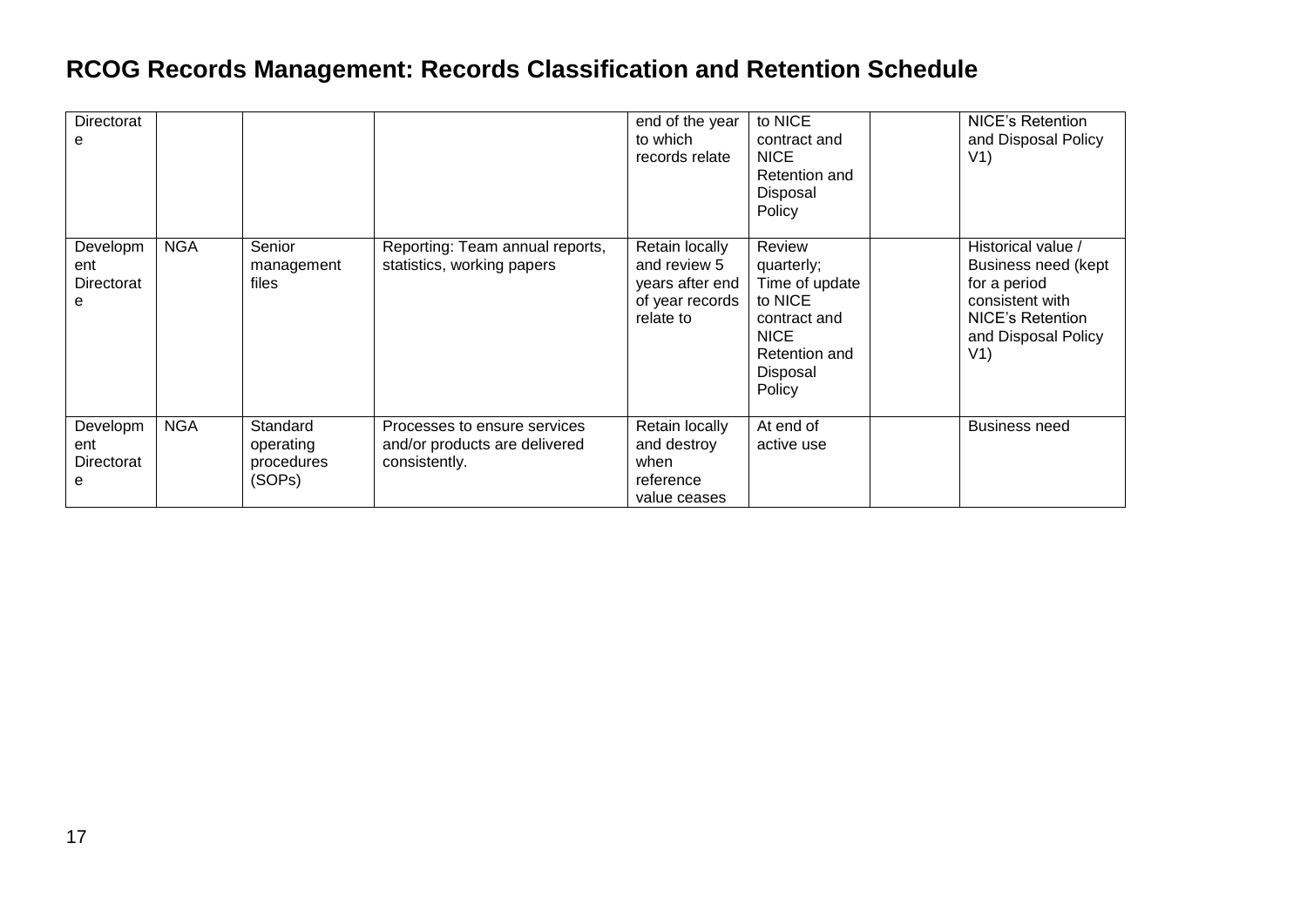#### <span id="page-17-0"></span>Education

| <b>Business</b><br>activity | Function                                      | <b>Narrower function</b>               | <b>Record series</b>                                                                            | <b>Retention status</b>                                                                                               | <b>Trigger</b>                       | <b>Related series</b> | Other<br>information/authority                                                                                                                                                                                                       |
|-----------------------------|-----------------------------------------------|----------------------------------------|-------------------------------------------------------------------------------------------------|-----------------------------------------------------------------------------------------------------------------------|--------------------------------------|-----------------------|--------------------------------------------------------------------------------------------------------------------------------------------------------------------------------------------------------------------------------------|
| Education<br><b>ED</b>      | <b>ATSM</b><br>Management<br>ED <sub>1</sub>  | Policy and<br>procedure<br><b>ED11</b> | Committee papers -<br>see Committees<br>and Groups                                              | Retain<br>Permanently                                                                                                 |                                      |                       |                                                                                                                                                                                                                                      |
| Education<br><b>ED</b>      | <b>ATSM</b><br>Management<br>ED <sub>1</sub>  | Policy and<br>procedure<br><b>ED11</b> | Statistics and<br>papers supplied to<br><b>Specialty Education</b><br><b>Advisory Committee</b> | Retain locally<br>and destroy                                                                                         | Review on<br>regular<br>yearly basis |                       | Duplicated in SEAC<br>files                                                                                                                                                                                                          |
| Education<br><b>ED</b>      | <b>ATSM</b><br>Management<br>ED <sub>1</sub>  | Administration<br><b>ED12</b>          | <b>Trainee files</b>                                                                            | Transfer to<br>Records<br>Management for<br>review after 7<br>years                                                   | At end of<br>active use              |                       | Data Protection<br>Trainee management<br>Add names to<br>masterlist and<br>delete once<br>destruction has<br>taken place (also<br>includes files of<br>trainees who have<br>been recommended<br>to the GMC for<br>award of CCT/CESR. |
| Education<br><b>ED</b>      | <b>ATSM</b><br>Management<br>ED <sub>1</sub>  | Administration<br><b>ED12</b>          | Templates and<br>working files                                                                  | Send material of<br>corporate and<br>historical value<br>to Archives;<br>delete any<br>outdated and<br>unneeded files | Review on<br>regular<br>yearly basis |                       |                                                                                                                                                                                                                                      |
| Education<br><b>ED</b>      | <b>ATSM</b><br>Management<br>ED <sub>1</sub>  | Administration<br><b>ED12</b>          | Officer applications<br>and invitations                                                         | Retain locally<br>and destroy                                                                                         | Review on<br>regular<br>yearly basis |                       | Data Protection<br><b>Business activity</b>                                                                                                                                                                                          |
| Education<br><b>ED</b>      | Certification of<br>Completion of<br>Training | CCT/CESR(CP)<br><b>ED21</b>            | See ATSM<br>Management for<br>records retention                                                 | Retain for 7<br>years                                                                                                 |                                      |                       |                                                                                                                                                                                                                                      |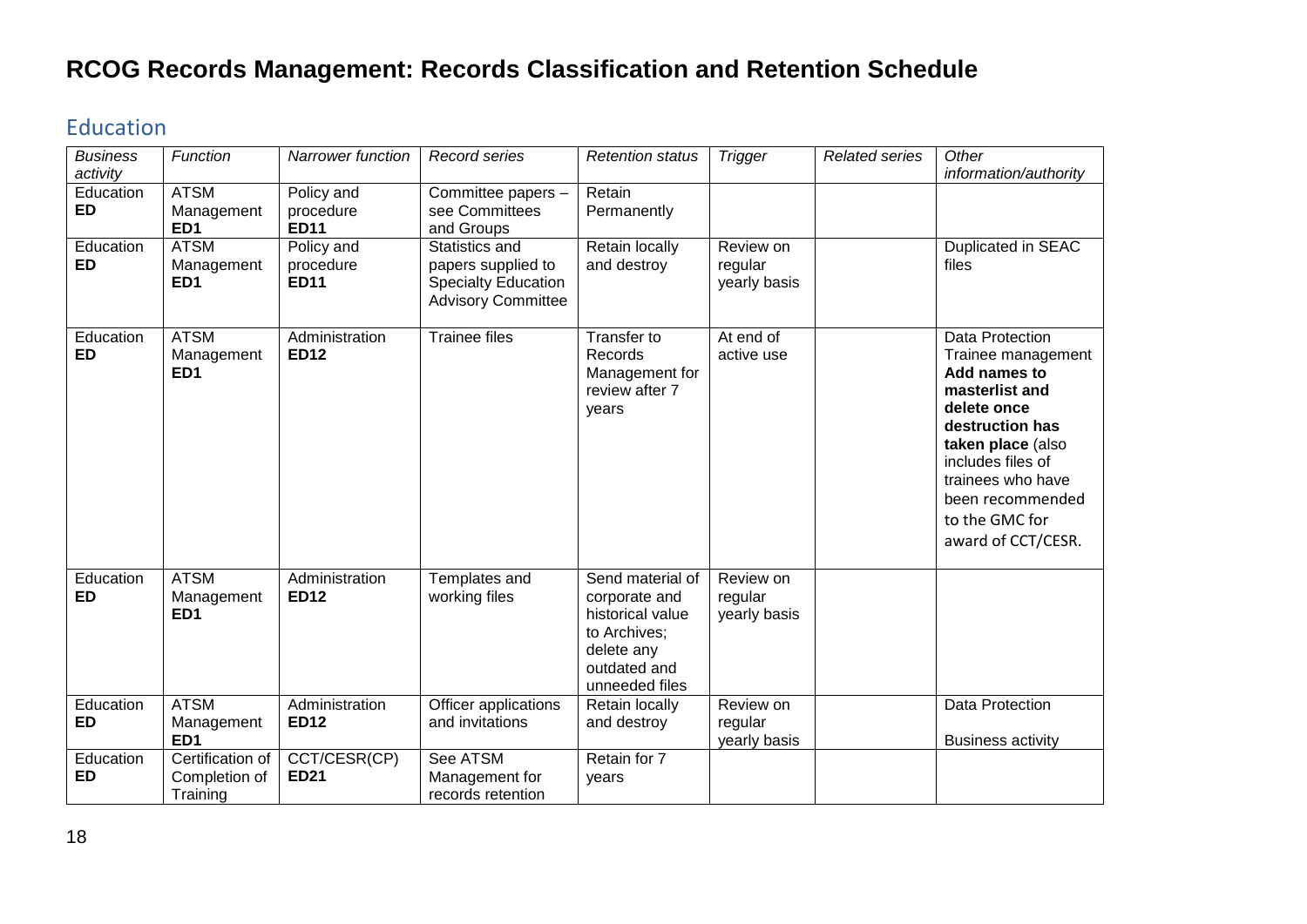| <b>Business</b><br>activity | Function                                                         | <b>Narrower function</b>      | Record series                                                          | <b>Retention status</b>                                                                                               | <b>Trigger</b>          | <b>Related series</b> | Other<br>information/authority                                  |
|-----------------------------|------------------------------------------------------------------|-------------------------------|------------------------------------------------------------------------|-----------------------------------------------------------------------------------------------------------------------|-------------------------|-----------------------|-----------------------------------------------------------------|
|                             | ED <sub>2</sub>                                                  |                               |                                                                        |                                                                                                                       |                         |                       |                                                                 |
| Education<br><b>ED</b>      | Certification of<br>Completion of<br>Training<br>ED <sub>2</sub> | <b>CESR</b><br><b>ED22</b>    | Meeting papers and<br>assessment forms                                 | Send to Archive<br>for permanent<br>retention                                                                         | At end of<br>active use |                       |                                                                 |
| Education<br><b>ED</b>      | Certification of<br>Completion of<br>Training<br>ED <sub>2</sub> | <b>CESR</b><br><b>ED22</b>    | Successful CESR<br>applications and<br>papers                          | Retain locally<br>and destroy                                                                                         | At end of 6<br>month    |                       | Information held by<br><b>GMC</b>                               |
| Education<br><b>ED</b>      | Certification of<br>Completion of<br>Training<br>ED <sub>2</sub> | <b>CESR</b><br><b>ED22</b>    | <b>Unsuccessful CESR</b><br>applications and<br>papers                 | Retain locally<br>and destroy                                                                                         | At end of 3<br>years    |                       | Retention period<br>reduced from 3 years<br>to 1 year June 2015 |
| Education<br><b>ED</b>      | E-learning<br>ED <sub>3</sub>                                    | Administration<br><b>ED31</b> | <b>STRATOG final</b><br>course material                                | Send to Archive<br>for permanent<br>retention                                                                         | Time of<br>publication  |                       | <b>Business activity</b>                                        |
| Education<br><b>ED</b>      | E-learning<br>ED <sub>3</sub>                                    | Administration<br><b>ED31</b> | <b>STRATOG</b><br>correspondence,<br>peer reviews and<br>working files | Send material of<br>corporate and<br>historical value<br>to Archives;<br>delete any<br>outdated and<br>unneeded files | At end of<br>active use |                       | <b>Business activity</b>                                        |
| Education<br><b>ED</b>      | E-learning<br>ED <sub>3</sub>                                    | Administration<br><b>ED31</b> | Copyright<br>permissions and<br>authorisations                         | Send to Archive<br>for permanent<br>retention                                                                         | At end of<br>active use |                       | <b>Business activity</b>                                        |
| Education<br><b>ED</b>      | E-learning<br>ED <sub>3</sub>                                    | Administration<br><b>ED31</b> | Meeting agenda,<br>circulated papers<br>and minutes                    | Send to Archive<br>for permanent<br>retention                                                                         | At end of<br>active use |                       | <b>Business activity</b>                                        |
| Education<br><b>ED</b>      | E-learning<br>ED <sub>3</sub>                                    | Marketing<br><b>ED32</b>      | See Fundraising<br>and Development-<br>Marketing                       |                                                                                                                       |                         |                       |                                                                 |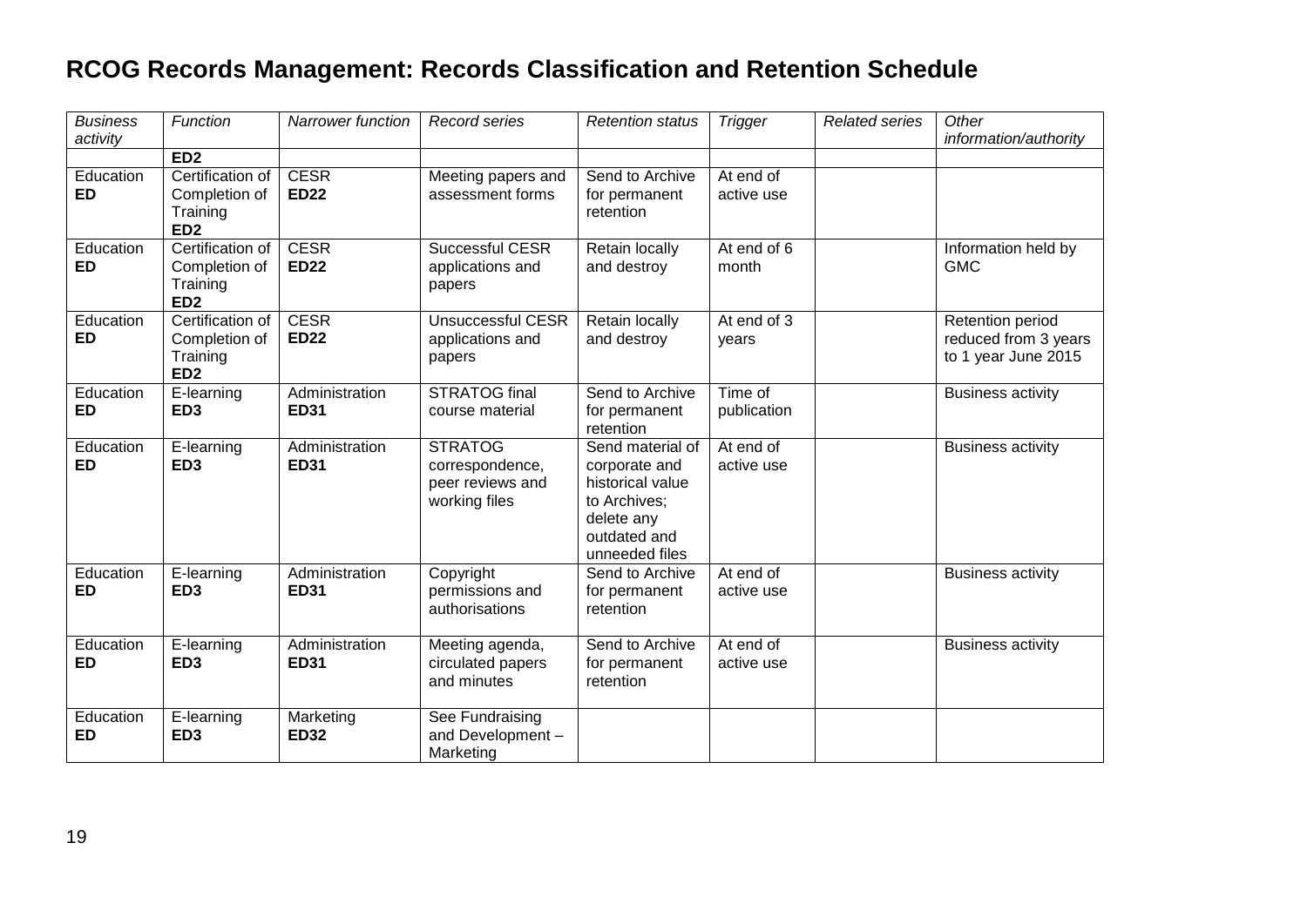| <b>Business</b><br>activity | Function                                 | Narrower function                      | Record series                                             | <b>Retention status</b>                                                                                               | <b>Trigger</b>                                      | <b>Related series</b> | Other<br>information/authority                   |
|-----------------------------|------------------------------------------|----------------------------------------|-----------------------------------------------------------|-----------------------------------------------------------------------------------------------------------------------|-----------------------------------------------------|-----------------------|--------------------------------------------------|
| Education<br><b>ED</b>      | E-portfolio<br>ED4                       | Policy and<br>procedure<br><b>ED41</b> | Signed contracts<br>and agreements                        | Send to Archive<br>for permanent<br>retention                                                                         | At end of<br>active use                             |                       | <b>Business activity</b>                         |
| Education<br><b>ED</b>      | E-portfolio<br>ED4                       | Policy and<br>procedure<br><b>ED41</b> | Meeting agenda,<br>circulated papers<br>and minutes       | Send to Archive<br>for permanent<br>retention                                                                         | Review on<br>regular<br>yearly basis                |                       | <b>Business activity</b>                         |
| Education<br><b>ED</b>      | E-portfolio<br>ED4                       | Policy and<br>procedure<br><b>ED41</b> | Project papers                                            | Send material of<br>corporate and<br>historical value<br>to Archives:<br>delete any<br>outdated and<br>unneeded files | Review on<br>regular<br>yearly basis                |                       | <b>Business activity</b>                         |
| Education<br><b>ED</b>      | E-portfolio<br>ED4                       | Administration<br><b>ED42</b>          | Correspondence<br>and working files                       | Send material of<br>corporate and<br>historical value<br>to Archives;<br>delete any<br>outdated and<br>unneeded files | Review on<br>regular<br>yearly basis                |                       | <b>Business activity</b>                         |
| Education<br><b>ED</b>      | E-portfolio<br>ED4                       | Administration<br><b>ED42</b>          | E-portfolio records<br>of individuals on the<br>programme | Retain locally<br>and destroy<br>after 7 years                                                                        | Withdrawal<br>from the E-<br>portfolio<br>programme | CPD records           |                                                  |
| Education<br>ED             | Trainee<br>management<br>ED <sub>5</sub> | Policy and<br>procedure<br><b>ED51</b> | Trainee data and<br>statistics                            | Send to Archive<br>for permanent<br>retention;<br>destroy personal<br>data                                            |                                                     |                       | <b>Business activity</b><br><b>Personal Data</b> |
| Education<br>ED             | Trainee<br>management<br>ED <sub>5</sub> | Policy and<br>procedure<br><b>ED51</b> | Trainee information<br>and guides                         | Send to Archive<br>for permanent<br>retention                                                                         |                                                     |                       | <b>Business activity</b>                         |
| Education<br><b>ED</b>      | Trainee<br>management<br>ED <sub>5</sub> | Policy and<br>procedure<br><b>ED51</b> | Visiting procedures<br>and centre criteria                | Send to Archive<br>for permanent<br>retention                                                                         |                                                     |                       | <b>Business activity</b>                         |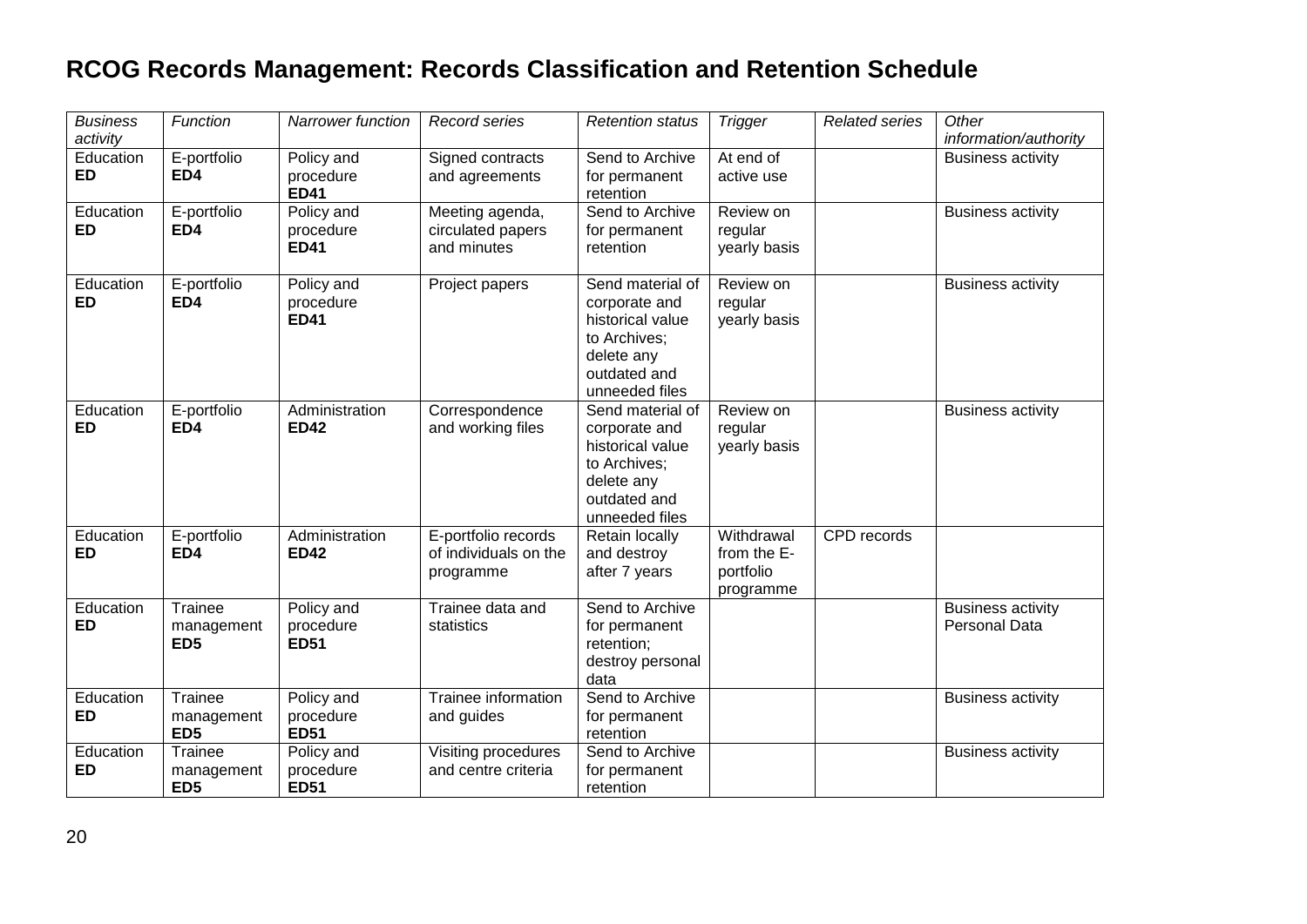| <b>Business</b><br>activity | Function                                 | <b>Narrower function</b>               | Record series                                                                                            | <b>Retention status</b>                                                                                                                           | <b>Trigger</b>                       | <b>Related series</b>                                                                           | Other<br>information/authority |
|-----------------------------|------------------------------------------|----------------------------------------|----------------------------------------------------------------------------------------------------------|---------------------------------------------------------------------------------------------------------------------------------------------------|--------------------------------------|-------------------------------------------------------------------------------------------------|--------------------------------|
| Education<br><b>ED</b>      | Trainee<br>management<br>ED <sub>5</sub> | Administration<br><b>ED52</b>          | Questionnaire and<br>survey papers                                                                       | Send material of<br>corporate and<br>historical value<br>to Archives;<br>delete any<br>outdated and<br>unneeded files                             | Review on<br>regular<br>yearly basis |                                                                                                 | <b>Business activity</b>       |
| Education<br>ED             | Trainee<br>management<br>ED <sub>5</sub> | Administration<br><b>ED52</b>          | Administrative<br>papers and<br>correspondence                                                           | Retain locally<br>and destroy                                                                                                                     | Review on<br>regular<br>yearly basis |                                                                                                 |                                |
| Education<br><b>ED</b>      | Trainee<br>management<br>ED <sub>5</sub> | Administration<br><b>ED52</b>          | Templates and<br>working papers                                                                          | Retain locally<br>and destroy                                                                                                                     | Review on<br>regular<br>yearly basis |                                                                                                 |                                |
| Education<br><b>ED</b>      | Trainee<br>management<br>ED <sub>5</sub> | Administration<br><b>ED52</b>          | Subspecialty<br><b>Training Centre files</b>                                                             | Send to Archive<br>for permanent<br>retention; delete<br>or destroy<br>personal<br>records and<br>CV <sub>s</sub> and<br>administrative<br>papers |                                      |                                                                                                 |                                |
| Education<br><b>ED</b>      | Curriculum<br>ED <sub>6</sub>            | Policy and<br>procedure<br><b>ED61</b> | All published<br>versions of core,<br>subspecialty, ATSM<br>and academic<br>curricula approved<br>by GMC | Send to Archive<br>for permanent<br>retention                                                                                                     |                                      | All published<br>versions of<br>workplace-<br>based<br>assessments<br>approved by<br><b>GMC</b> | Assessment Lead                |
| Education<br>ED             | Curriculum<br>ED <sub>6</sub>            | Policy and<br>procedure<br><b>ED61</b> | Meeting agenda,<br>circulated papers<br>and minutes                                                      | Send to Archive<br>for permanent<br>retention                                                                                                     |                                      | Committees<br>and Groups                                                                        |                                |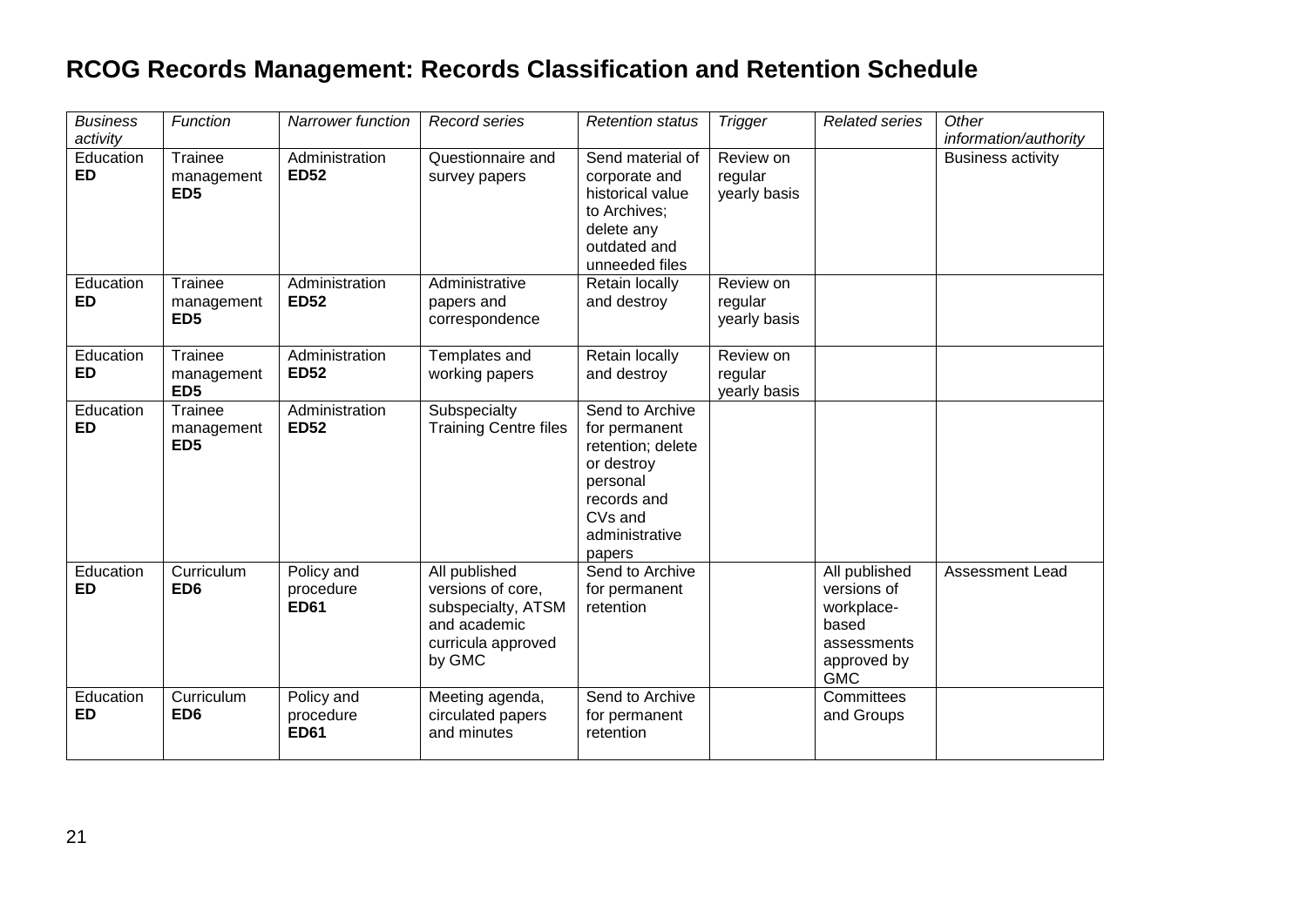| <b>Business</b><br>activity | Function                        | <b>Narrower function</b>               | Record series                                       | <b>Retention status</b>                                                                                               | <b>Trigger</b>                       | <b>Related series</b> | Other<br>information/authority |
|-----------------------------|---------------------------------|----------------------------------------|-----------------------------------------------------|-----------------------------------------------------------------------------------------------------------------------|--------------------------------------|-----------------------|--------------------------------|
| Education<br><b>ED</b>      | Curriculum<br>ED <sub>6</sub>   | Administration<br><b>ED62</b>          | Administrative<br>papers and<br>correspondence      | Retain locally<br>and destroy                                                                                         | Review on<br>regular<br>yearly basis |                       |                                |
| Education<br><b>ED</b>      | Curriculum<br>ED <sub>6</sub>   | Administration<br><b>ED62</b>          | Submissions to<br><b>GMC</b><br>Е                   | Send to Archive<br>for permanent<br>retention                                                                         |                                      |                       |                                |
| Education<br><b>ED</b>      | Education<br>Quality<br>ED7     | Policy and<br>procedure<br><b>ED71</b> | Meeting agenda,<br>circulated papers<br>and minutes | Send to Archive<br>for permanent<br>retention                                                                         |                                      |                       |                                |
| Education<br><b>ED</b>      | Education<br>Quality<br>ED7     | Policy and<br>procedure<br><b>ED71</b> | Records of the<br><b>Externality scheme</b>         | Send to Archive<br>for permanent<br>retention; delete<br>or destroy<br>personal<br>records and<br>CVs                 |                                      |                       |                                |
| Education<br><b>ED</b>      | Education<br>Quality<br>ED7     | Policy and<br>procedure<br><b>ED71</b> | <b>Annual Specialty</b><br>Report to GMC            | Send to Archive<br>for permanent<br>retention                                                                         |                                      |                       |                                |
| Education<br><b>ED</b>      | Education<br>Quality<br>ED7     | Administration<br><b>ED72</b>          | Administrative<br>papers and<br>correspondence      | Send material of<br>corporate and<br>historical value<br>to Archives;<br>delete any<br>outdated and<br>unneeded files |                                      |                       |                                |
| Education<br>ED             | Revalidation<br>CQ <sub>2</sub> | Policy and<br>procedure<br><b>CQ21</b> | Policy papers,<br>guidance and<br>procedure         | Send material of<br>corporate and<br>historical value<br>to Archives;<br>delete any<br>outdated and<br>unneeded files | Review on<br>regular<br>yearly basis |                       | <b>Business activity</b>       |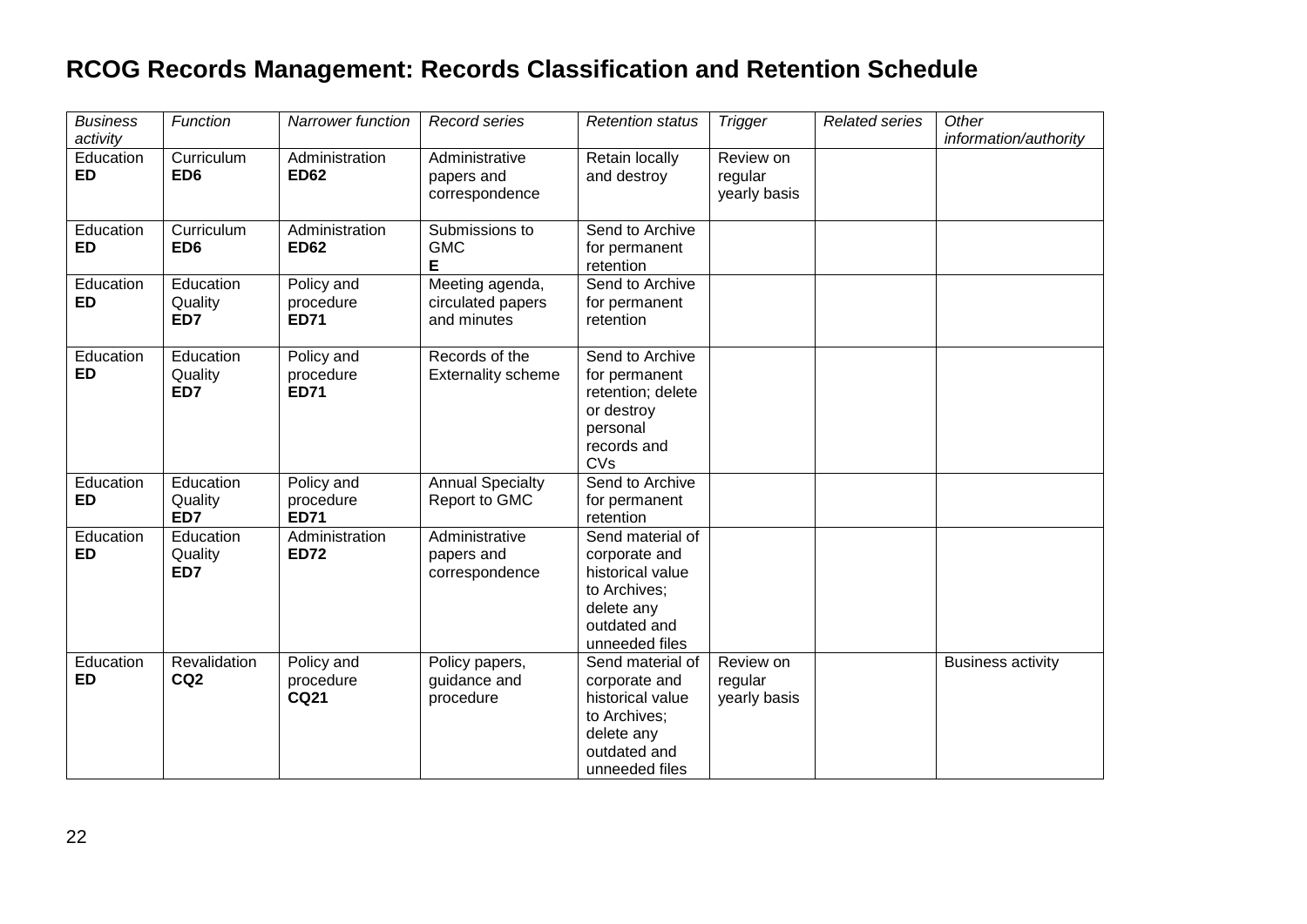| <b>Business</b><br>activity | Function                        | Narrower function                      | Record series                                                | <b>Retention status</b>                                                                                                      | <b>Trigger</b>                       | <b>Related series</b> | Other<br>information/authority                                                       |
|-----------------------------|---------------------------------|----------------------------------------|--------------------------------------------------------------|------------------------------------------------------------------------------------------------------------------------------|--------------------------------------|-----------------------|--------------------------------------------------------------------------------------|
| Education                   | Revalidation<br>CQ <sub>2</sub> | Policy and<br>procedure<br><b>CQ21</b> | CPD guides and<br>procedures                                 | Send to Archive<br>for permanent<br>retention                                                                                | Review on<br>regular<br>yearly basis |                       |                                                                                      |
| <b>ED</b>                   | Revalidation<br>CQ <sub>2</sub> | Policy and<br>procedure<br><b>CQ21</b> | Membership<br>surveys - see<br>Membership-<br>member surveys |                                                                                                                              |                                      |                       |                                                                                      |
| Education                   | Revalidation<br>CQ <sub>2</sub> | Administration<br><b>CQ22</b>          | Working papers and<br>correspondence                         | Retain locally<br>and destroy                                                                                                | At end of<br>active use              |                       |                                                                                      |
| <b>ED</b>                   | Revalidation<br>CQ <sub>2</sub> | Administration<br><b>CQ22</b>          | Subscriptions and<br>payments                                | Transfer to<br>Records<br>Management for<br>destruction or<br>destroy locally<br>at end of<br>financial year<br>plus 6 years | End of<br>financial<br>year          |                       | This relates to legacy<br>files only as these<br>records are now kept<br>on Integra. |
| Education                   | Revalidation<br>CQ <sub>2</sub> | Administration<br><b>CQ22</b>          | Templates and<br>administrative<br>papers                    | Retain locally<br>and destroy                                                                                                | Review on<br>regular<br>yearly basis |                       |                                                                                      |
| ED                          | Revalidation<br>CQ <sub>2</sub> | Administration<br><b>CQ22</b>          | Correspondence<br>files                                      | Send material of<br>corporate and<br>historical value<br>to Archives;<br>delete any<br>outdated and<br>unneeded files        | Review on<br>regular<br>yearly basis |                       |                                                                                      |
| Education                   | Revalidation<br>CQ <sub>2</sub> | Administration<br><b>CQ22</b>          | Revalidation advice<br>enquiries                             | Retain locally<br>and destroy<br>after 2 years                                                                               | Review on<br>regular<br>yearly basis |                       |                                                                                      |
| <b>ED</b>                   | Revalidation<br>CQ <sub>2</sub> | Administration<br><b>CQ22</b>          | Helpdesk<br>management<br>papers                             | Retain locally<br>and destroy                                                                                                | Review on<br>regular<br>yearly basis |                       |                                                                                      |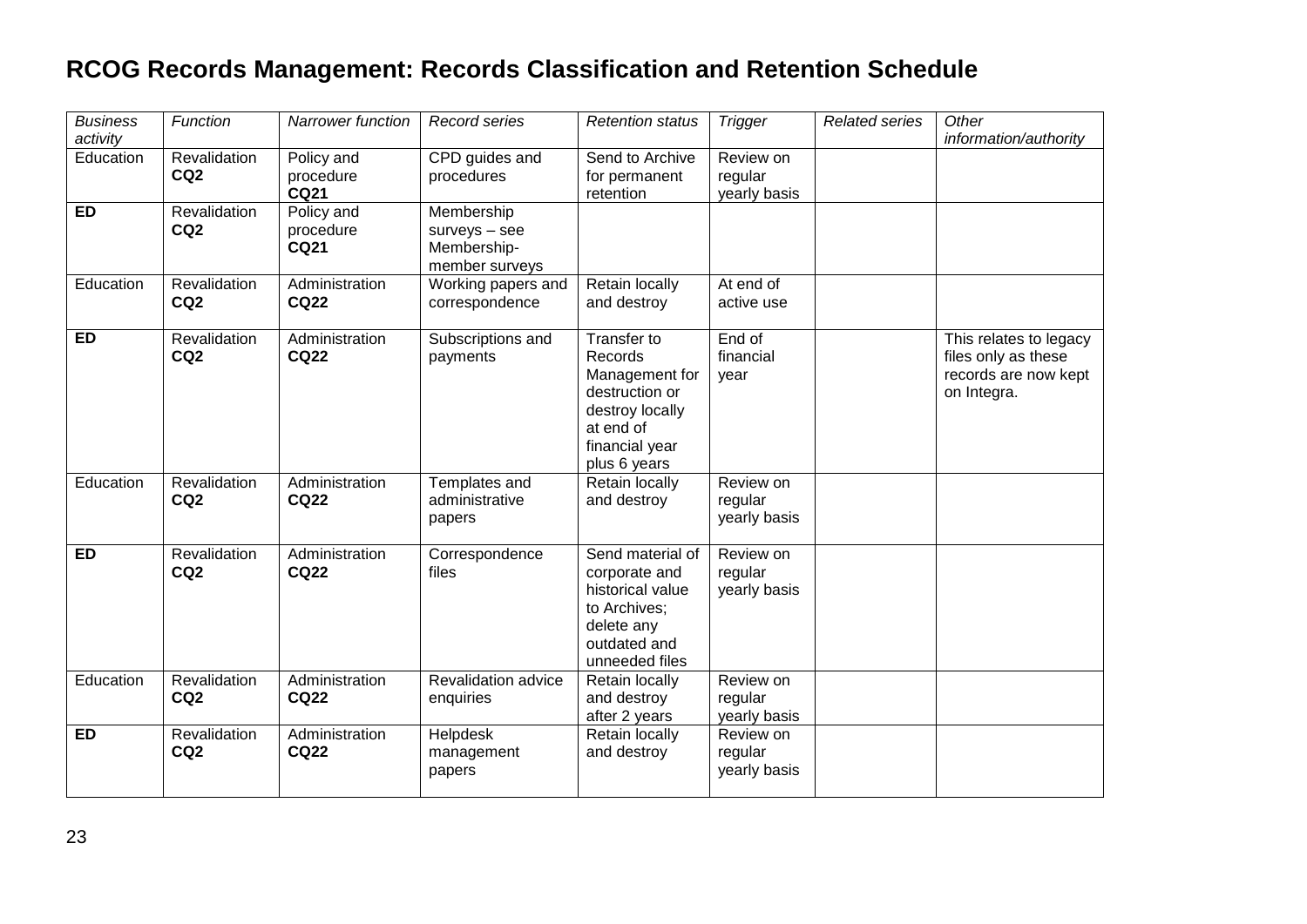| <b>Business</b><br>activity | <b>Function</b>                 | <b>Narrower function</b> | Record series               | <b>Retention status</b>                        | Trigger                              | <b>Related series</b> | Other<br>information/authority                                                       |
|-----------------------------|---------------------------------|--------------------------|-----------------------------|------------------------------------------------|--------------------------------------|-----------------------|--------------------------------------------------------------------------------------|
| Education                   | Revalidation<br>CQ <sub>2</sub> | Administration<br>CQ22   | CPD registration<br>records | Retain locally<br>and destroy<br>after 5 years | Time of<br>completion                |                       |                                                                                      |
| <b>ED</b>                   | Revalidation<br>CQ <sub>2</sub> | Administration<br>CQ22   | CPD event files             | Send to Archive<br>for permanent<br>retention  | Review on<br>regular<br>yearly basis |                       | This relates to legacy<br>files only as these<br>records are now kept<br>on Integra. |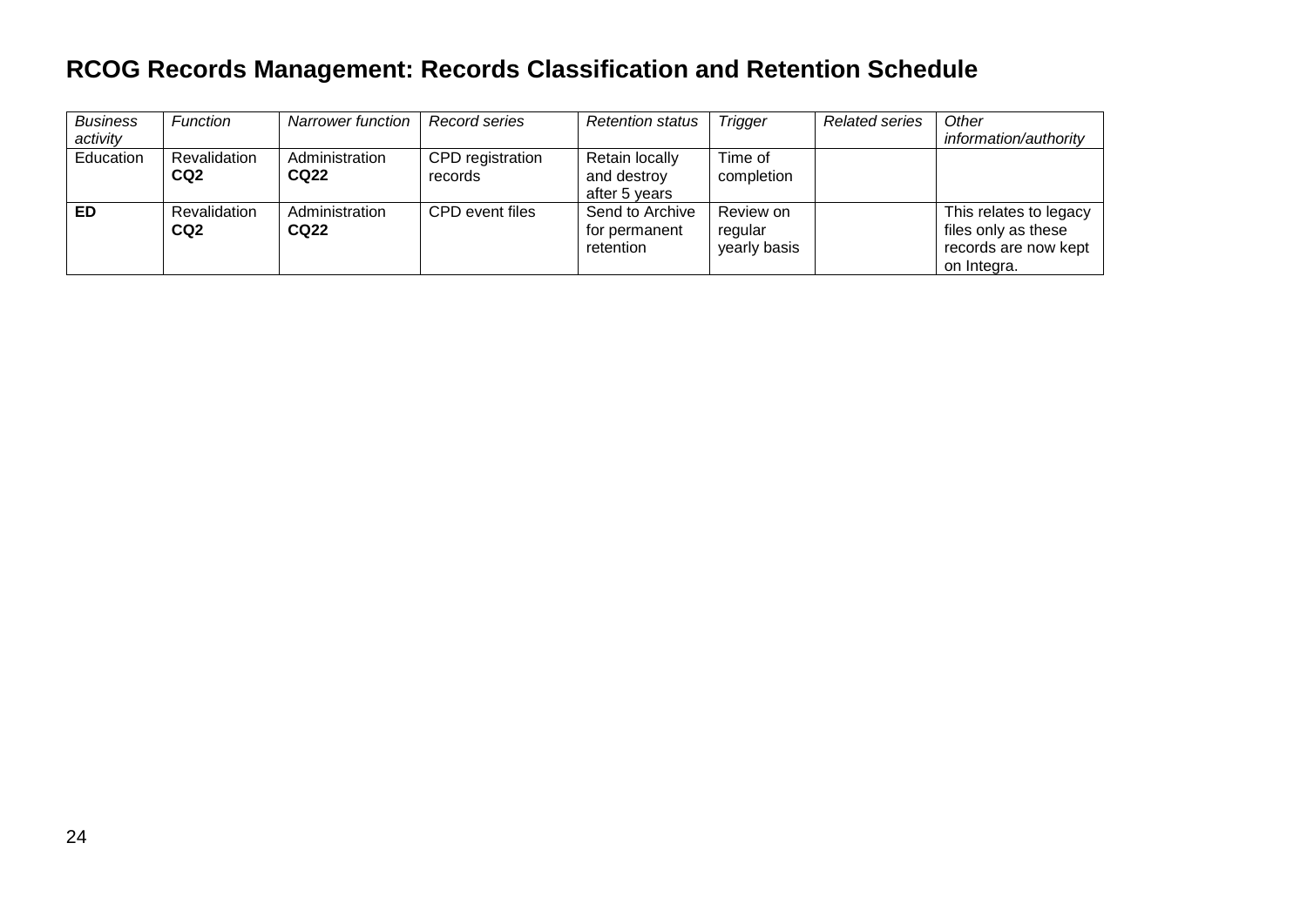#### <span id="page-24-0"></span>Events and Conferencing

| <b>Business</b><br>activity              | Function                                                                                | Narrower<br>function         | Record series                                                | <b>Retention status</b>                                                                                 | <b>Trigger</b>                       | <b>Related series</b>                                                  | Other<br>information/authority                                                  |
|------------------------------------------|-----------------------------------------------------------------------------------------|------------------------------|--------------------------------------------------------------|---------------------------------------------------------------------------------------------------------|--------------------------------------|------------------------------------------------------------------------|---------------------------------------------------------------------------------|
| Events and<br>conferencing<br><b>EVC</b> | Educational<br>events and<br>conferencing,<br>including<br>Special<br>Societies<br>EVC1 | Event papers<br><b>EVC11</b> | Abstracts and<br>feedback                                    | Send to Archive<br>for permanent<br>retention                                                           | Review on<br>regular<br>yearly basis |                                                                        | <b>Business activity</b>                                                        |
| Events and<br>conferencing<br><b>EVC</b> | Educational<br>events and<br>conferencing,<br>including<br>Special<br>Societies<br>EVC1 | Event papers<br><b>EVC11</b> | Delegate papers<br>and course<br>material                    | Send to Archive<br>for permanent<br>retention                                                           | Review on<br>regular<br>yearly basis |                                                                        | <b>Business activity</b>                                                        |
| Events and<br>conferencing<br><b>EVC</b> | Educational<br>events and<br>conferencing,<br>including<br>Special<br>Societies<br>EVC1 | Event papers<br><b>EVC11</b> | Invitations and<br>posters                                   | Send to Archive<br>for permanent<br>retention                                                           | Review on<br>regular<br>yearly basis | Annual<br>Christmas<br>Lecture;<br>children's<br>poster<br>competition | <b>Business activity</b>                                                        |
| Events and<br>conferencing<br><b>EVC</b> | Educational<br>events and<br>conferencing,<br>including<br>Special<br>Societies<br>EVC1 | Event papers<br><b>EVC11</b> | Photographs of<br>events,<br>conferences and<br>study groups | Send to Archive<br>for permanent<br>retention                                                           | Review on<br>regular<br>yearly basis |                                                                        | <b>Business activity</b>                                                        |
| Events and<br>conferencing<br><b>EVC</b> | Educational<br>events and<br>conferencing,<br>including<br>Special<br><b>Societies</b>  | Event papers<br>EVC11        | Signed<br>photograph<br>consent forms                        | Transfer to<br>Records<br>Management for<br>review after 6<br>years or retain for<br>life of photograph | Time of<br>publication               | Clinical<br>Guidance                                                   | <b>Higher education</b><br><i>institutions and</i><br>schools general<br>policy |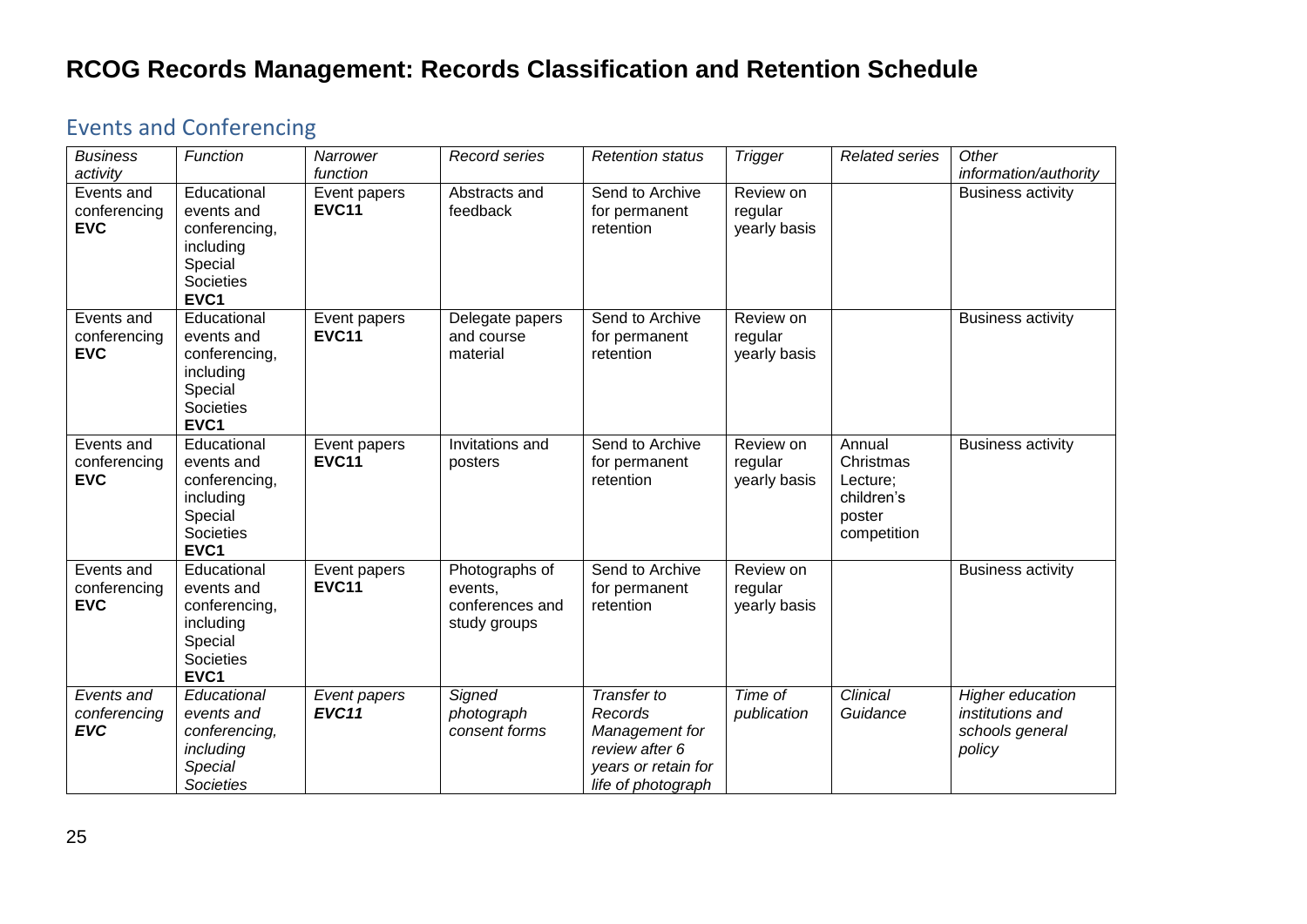| <b>Business</b><br>activity              | Function                                                                                | Narrower<br>function           | Record series                       | <b>Retention status</b>                       | <b>Trigger</b>                       | <b>Related series</b> | Other<br>information/authority |
|------------------------------------------|-----------------------------------------------------------------------------------------|--------------------------------|-------------------------------------|-----------------------------------------------|--------------------------------------|-----------------------|--------------------------------|
|                                          | EVC1                                                                                    |                                |                                     |                                               |                                      |                       |                                |
| Events and<br>conferencing<br><b>EVC</b> | Educational<br>events and<br>conferencing,<br>including<br>Special<br>Societies<br>EVC1 | Committee<br>papers            | <b>See Committees</b><br>and Groups |                                               |                                      |                       |                                |
| Events and<br>conferencing<br><b>EVC</b> | Educational<br>events and<br>conferencing,<br>including<br>Special<br>Societies<br>EVC1 | Administration<br><b>EVC12</b> | Draft budgets                       | Retain locally and<br>destroy                 | Review on<br>regular<br>yearly basis |                       | Financial activity             |
| Events and<br>conferencing<br><b>EVC</b> | Educational<br>events and<br>conferencing,<br>including<br>Special<br>Societies<br>EVC1 | Administration<br><b>EVC12</b> | Final budget                        | Send to Archive<br>for permanent<br>retention | Review on<br>regular<br>yearly basis |                       | <b>Business activity</b>       |
| Events and<br>conferencing<br><b>EVC</b> | Educational<br>events and<br>conferencing,<br>including<br>Special<br>Societies<br>EVC1 | Administration<br><b>EVC12</b> | Templates                           | Retain locally and<br>destroy                 | At end of<br>active use              |                       | <b>Business activity</b>       |
| Events and<br>conferencing<br><b>EVC</b> | Educational<br>events and<br>conferencing,<br>including<br>Special<br>Societies<br>EVC1 | Administration<br><b>EVC12</b> | Conference<br>feedback<br>summary   | Send to Archive<br>for permanent<br>retention | Review on<br>regular<br>yearly basis |                       | <b>Business activity</b>       |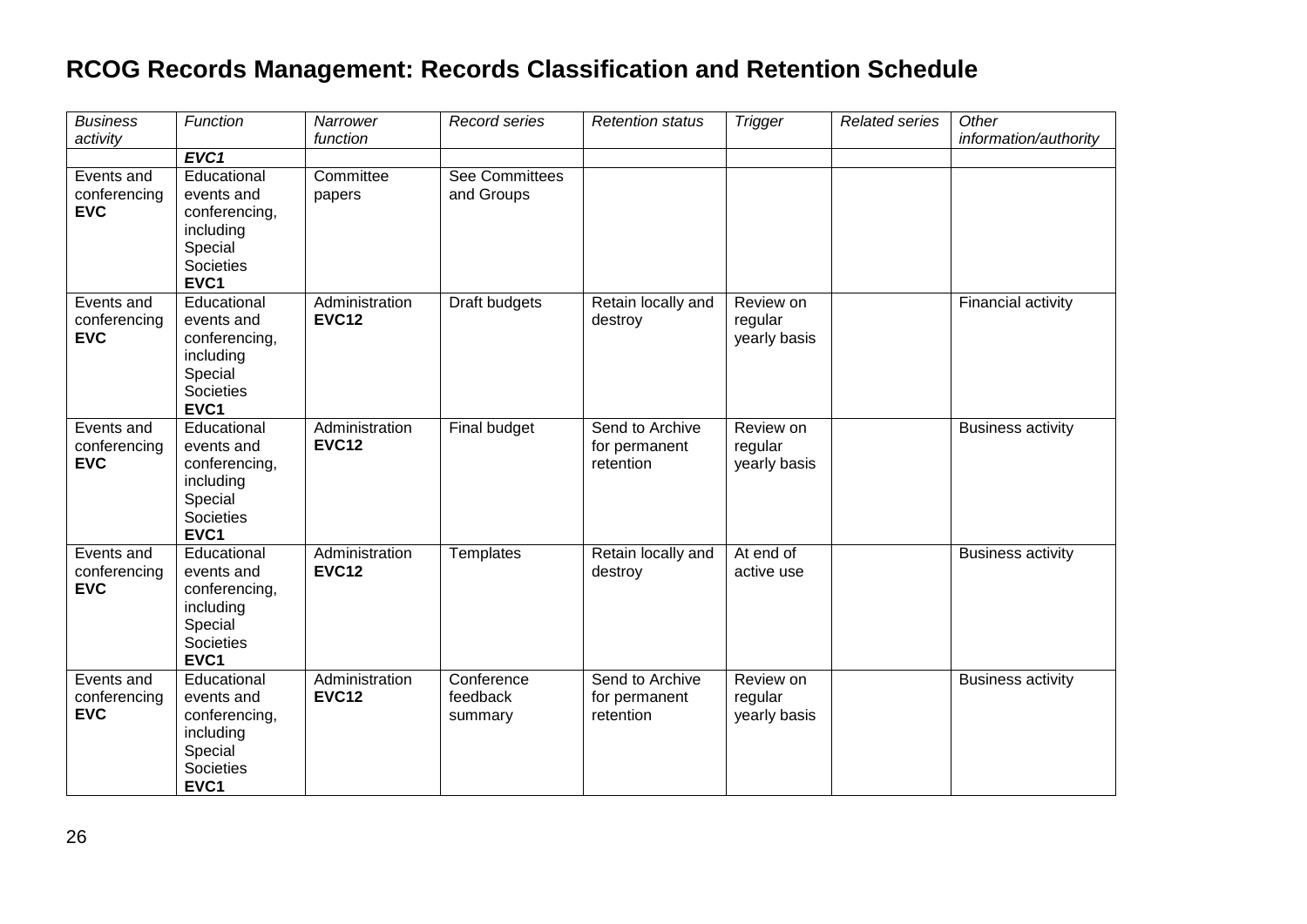| <b>Business</b><br>activity              | Function                                                                                       | Narrower<br>function           | Record series                                                   | <b>Retention status</b>                       | <b>Trigger</b>                       | <b>Related series</b> | Other<br>information/authority |
|------------------------------------------|------------------------------------------------------------------------------------------------|--------------------------------|-----------------------------------------------------------------|-----------------------------------------------|--------------------------------------|-----------------------|--------------------------------|
| Events and<br>conferencing<br><b>EVC</b> | Educational<br>events and<br>conferencing,<br>including<br>Special<br><b>Societies</b><br>EVC1 | Administration<br><b>EVC12</b> | Policy and non-<br>administrative<br>correspondence             | Send to Archive<br>for permanent<br>retention | Review on<br>regular<br>yearly basis |                       | <b>Business activity</b>       |
| Events and<br>conferencing<br><b>EVC</b> | Educational<br>events and<br>conferencing,<br>including<br>Special<br>Societies<br>EVC1        | Administration<br><b>EVC12</b> | Papers relating to<br>sponsors and<br>exhibits                  | Retain locally and<br>destroy                 | Review on<br>regular<br>yearly basis |                       | <b>Business activity</b>       |
| Events and<br>conferencing<br><b>EVC</b> | Educational<br>events and<br>conferencing,<br>including<br>Special<br>Societies<br>EVC1        | Administration<br><b>EVC12</b> | Expenses                                                        | Retain locally and<br>destroy                 | Review on<br>regular<br>yearly basis |                       | <b>Business activity</b>       |
| Events and<br>conferencing<br><b>EVC</b> | Educational<br>events and<br>conferencing,<br>including<br>Special<br>Societies<br>EVC1        | Administration<br><b>EVC12</b> | Strategy final<br>papers                                        | Send to Archive<br>for permanent<br>retention | Review on<br>regular<br>yearly basis |                       | <b>Business activity</b>       |
| Events and<br>conferencing<br><b>EVC</b> | Educational<br>events and<br>conferencing,<br>including<br>Special<br>Societies<br>EVC1        | Administration<br><b>EVC12</b> | Video<br>Conferencing<br>Agreements:<br>signed and<br>completed | Send to Archive<br>for permanent<br>retention | At end of<br>active use              |                       | Legal                          |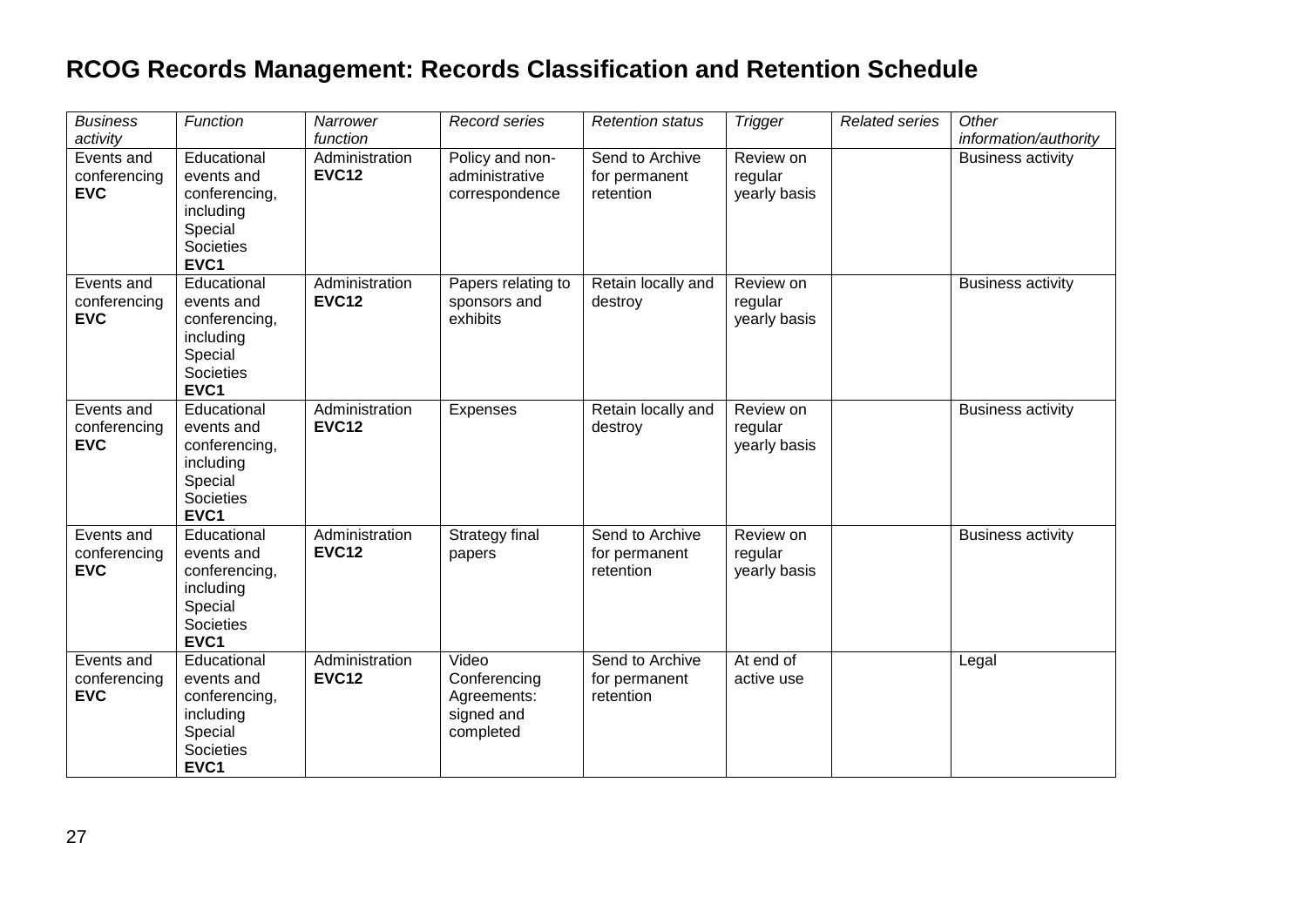| <b>Business</b><br>activity              | Function                                                                                                   | Narrower<br>function           | Record series                          | <b>Retention status</b>                                                                                            | <b>Trigger</b>                       | <b>Related series</b> | Other<br>information/authority |
|------------------------------------------|------------------------------------------------------------------------------------------------------------|--------------------------------|----------------------------------------|--------------------------------------------------------------------------------------------------------------------|--------------------------------------|-----------------------|--------------------------------|
| Events and<br>conferencing<br><b>EVC</b> | Educational<br>events and<br>conferencing,<br>including<br>Special<br>Societies<br>EVC1                    | Administration<br><b>EVC12</b> | Joint meetings<br>agreements           | Send to Archive<br>for permanent<br>retention                                                                      | At end of<br>active use              |                       | Legal                          |
| Events and<br>conferencing<br><b>EVC</b> | Educational<br>events and<br>conferencing,<br>including<br>Special<br><b>Societies</b><br>EVC <sub>1</sub> | Administration<br><b>EVC12</b> | Administrative<br>papers               | Retain locally and<br>destroy                                                                                      | Review on<br>regular<br>yearly basis |                       | <b>Business activity</b>       |
| Events and<br>conferencing<br><b>EVC</b> | Educational<br>events and<br>conferencing,<br>including<br>Special<br>Societies<br>EVC1                    | Administration<br><b>EVC12</b> | Attendance forms<br>and delegate lists | Retain locally and<br>destroy                                                                                      | At end of<br>active use              |                       | Data Protection                |
| Events and<br>conferencing<br><b>EVC</b> | Educational<br>events and<br>conferencing,<br>including<br>Special<br><b>Societies</b><br>EVC1             | Administration<br><b>EVC12</b> | <b>Registration slips</b>              | Retain locally and<br>destroy                                                                                      | At end of<br>active use              |                       | Data Protection                |
| Events and<br>conferencing<br><b>EVC</b> | College social<br>events and<br>outside<br>bookings<br>EVC <sub>2</sub>                                    | Administration<br><b>EVC21</b> | Social events files                    | Send material of<br>corporate and<br>historical value to<br>Archives; delete<br>any outdated and<br>unneeded files | At end of<br>active use              |                       | <b>Business activity</b>       |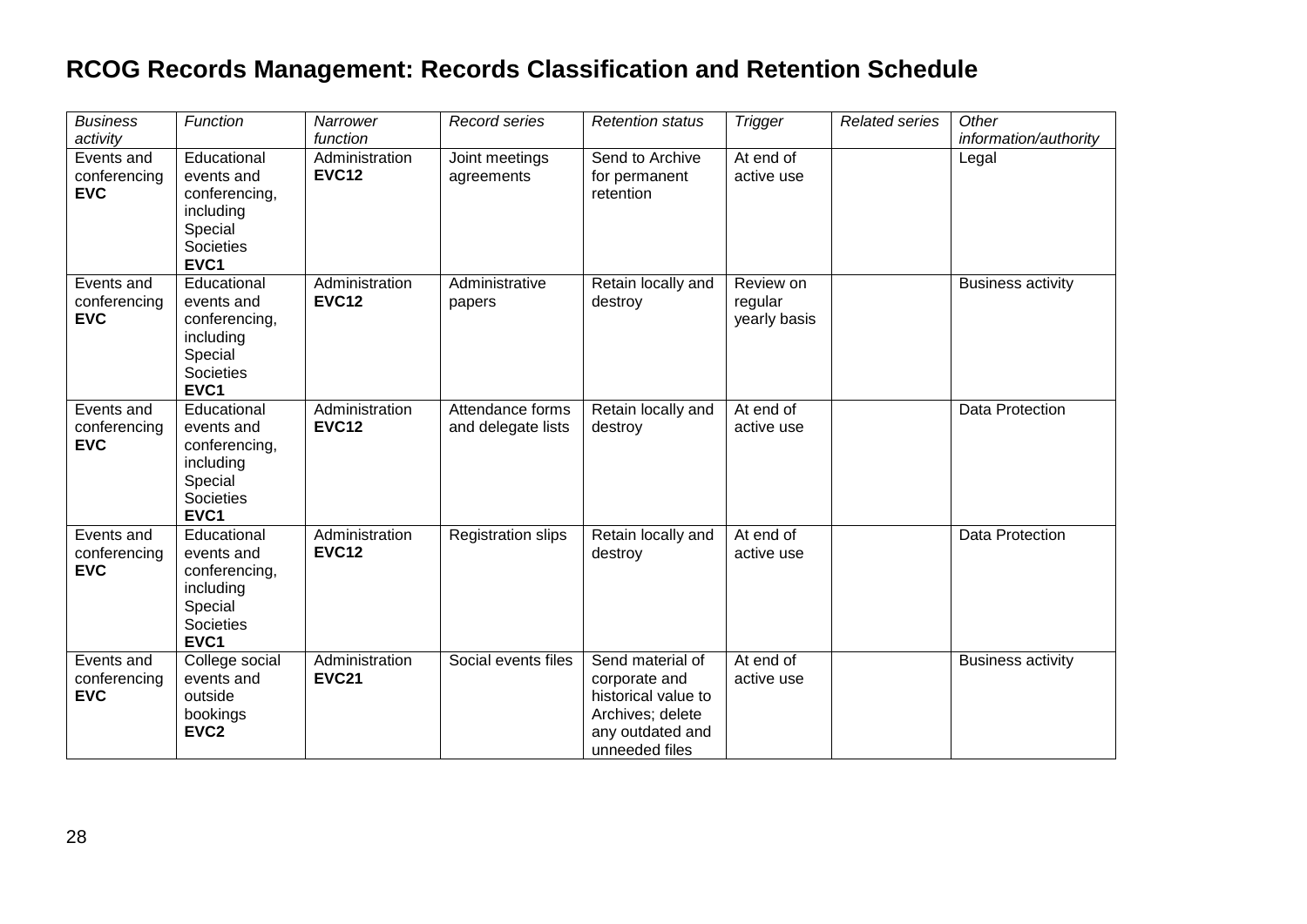| <b>Business</b><br>activity              | Function                                                                | Narrower<br>function                          | Record series                                                     | <b>Retention status</b>                                              | <b>Trigger</b>                          | Related<br>series | Other<br>information/authority                                                                          |
|------------------------------------------|-------------------------------------------------------------------------|-----------------------------------------------|-------------------------------------------------------------------|----------------------------------------------------------------------|-----------------------------------------|-------------------|---------------------------------------------------------------------------------------------------------|
| Events and<br>conferencing<br><b>EVC</b> | College social<br>events and<br>outside<br>bookings<br>EVC <sub>2</sub> | Catering and<br>cleaning<br>EVC <sub>22</sub> | <b>Function sheets</b><br>including catering<br>details and menus | Retain locally and<br>destroy                                        | 2 years<br>after<br>creation            |                   | <b>Business activity</b>                                                                                |
| Events and<br>conferencing<br><b>EVC</b> | College social<br>events and<br>outside<br>bookings<br>EVC <sub>2</sub> | Catering and<br>cleaning<br>EVC <sub>22</sub> | Feedback on<br>catering from<br>Meetings team                     | Retain locally and<br>destroy                                        | 2 years<br>after<br>creation            |                   | <b>Business activity</b>                                                                                |
| Events and<br>conferencing<br><b>EVC</b> | College social<br>events and<br>outside<br>bookings<br>EVC <sub>2</sub> | Catering and<br>cleaning<br>EVC <sub>22</sub> | Contracts                                                         | Transfer to<br>Records<br>Management for<br>review after 10<br>years | Review on<br>regular<br>yearly<br>basis |                   | <b>Business activity</b>                                                                                |
| Events and<br>conferencing<br><b>EVC</b> | Educational<br>and social<br>events<br>EVC <sub>3</sub>                 | Committees<br><b>EVC31</b>                    | Information copies<br>of College<br>meetings                      | Retain locally and<br>destroy                                        | At end of<br>active use                 |                   | <b>Business activity</b><br>Original copies of<br>meeting notes and<br>minutes to be sent to<br>Archive |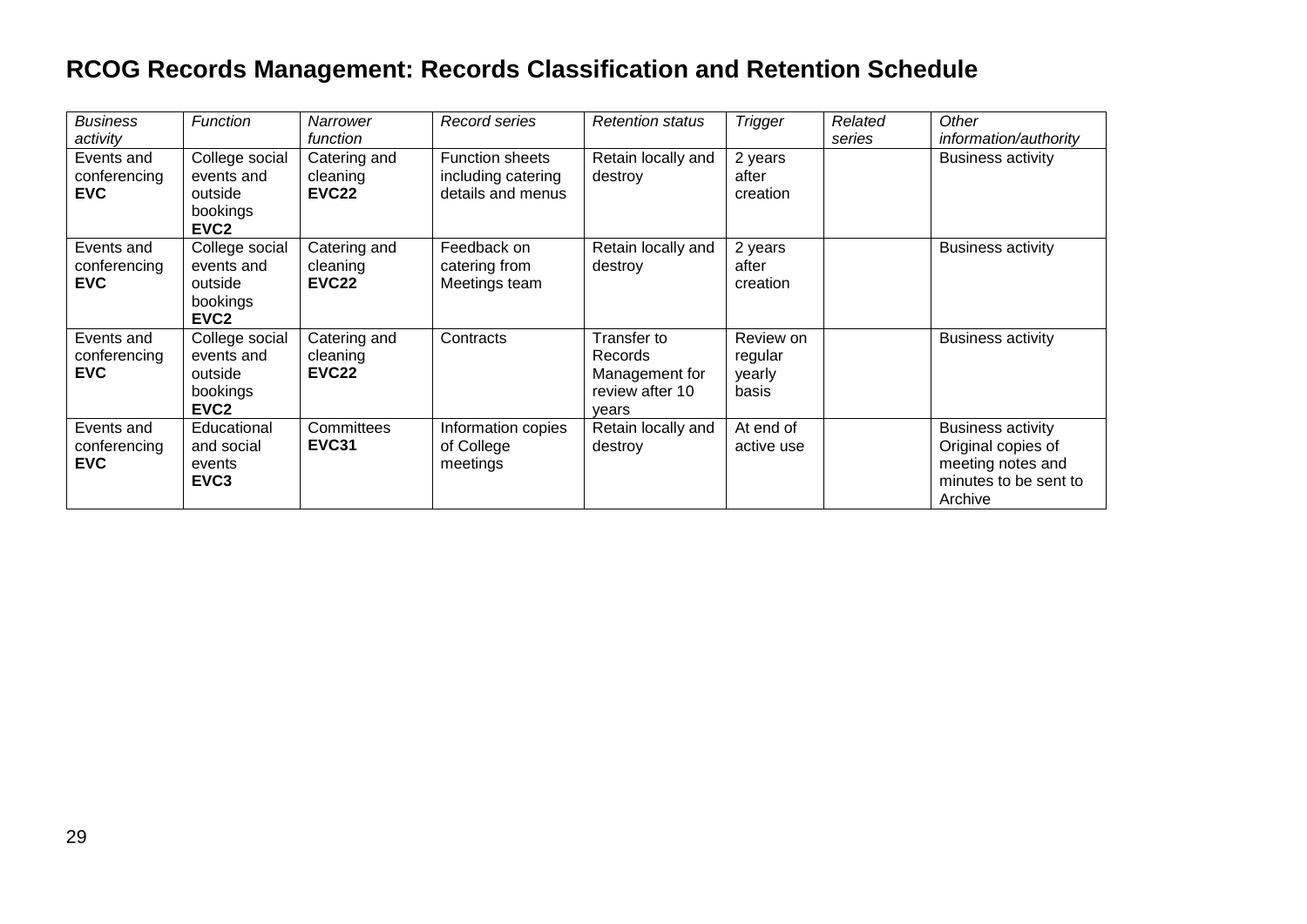#### <span id="page-29-0"></span>Examinations

| <b>Business</b><br>activity | Function                       | Narrower<br>function                   | <b>Record series</b>                                      | Retention<br>status                                                                                                      | <b>Trigger</b>                          | <b>Related series</b>          | Other<br>information/authority                                                                                              |
|-----------------------------|--------------------------------|----------------------------------------|-----------------------------------------------------------|--------------------------------------------------------------------------------------------------------------------------|-----------------------------------------|--------------------------------|-----------------------------------------------------------------------------------------------------------------------------|
| Examinations<br>EX          | Examination<br>EX <sub>1</sub> | Policy and<br>procedure<br><b>EX11</b> | Signed contracts and<br>agreements                        | Send to<br>Archive for<br>permanent<br>retention                                                                         | At end of<br>active use                 | Legal records<br>and contracts | <b>Business activity</b>                                                                                                    |
| Examinations<br>EX          | Examination<br>EX <sub>1</sub> | Policy and<br>procedure<br><b>EX11</b> | Meeting agenda,<br>circulated papers and<br>minutes       | Send to<br>Archive for<br>permanent<br>retention                                                                         | $\overline{At}$ end of<br>active use    | Committees<br>and Groups       | <b>Business activity</b>                                                                                                    |
| Examinations<br>EX          | Examination<br>EX <sub>1</sub> | Policy and<br>procedure<br><b>EX11</b> | Curriculum<br>development<br>correspondence and<br>papers | Send material<br>of corporate<br>and historical<br>value to<br>Archives;<br>delete any<br>outdated and<br>unneeded files | Review<br>on regular<br>yearly<br>basis |                                | <b>Business activity</b>                                                                                                    |
| Examinations<br>EX          | Examination<br>EX <sub>1</sub> | Policy and<br>procedure<br><b>EX11</b> | Working party papers<br>and reports                       | Send material<br>of corporate<br>and historical<br>value to<br>Archives;<br>delete any<br>outdated and<br>unneeded files | Review<br>on regular<br>yearly<br>basis | Committees<br>and Groups       | <b>Business activity</b>                                                                                                    |
| Examinations<br>EX          | Examination<br>EX <sub>1</sub> | Administration<br><b>EX12</b>          | <b>Examination papers</b>                                 | Send to<br>Archive for<br>permanent<br>retention                                                                         | At end of<br>active use                 |                                | <b>Business activity</b><br>May be retained in<br>local records                                                             |
| Examinations<br>EX          | Examination<br>EX <sub>1</sub> | Administration<br><b>EX12</b>          | Examination<br>results/pass lists                         | Retain locally                                                                                                           | Review<br>on regular<br>yearly<br>basis |                                | <b>JISC Higher</b><br><b>Education Business</b><br><b>Classification Scheme</b><br>and Retention<br>Schedule<br>recommends, |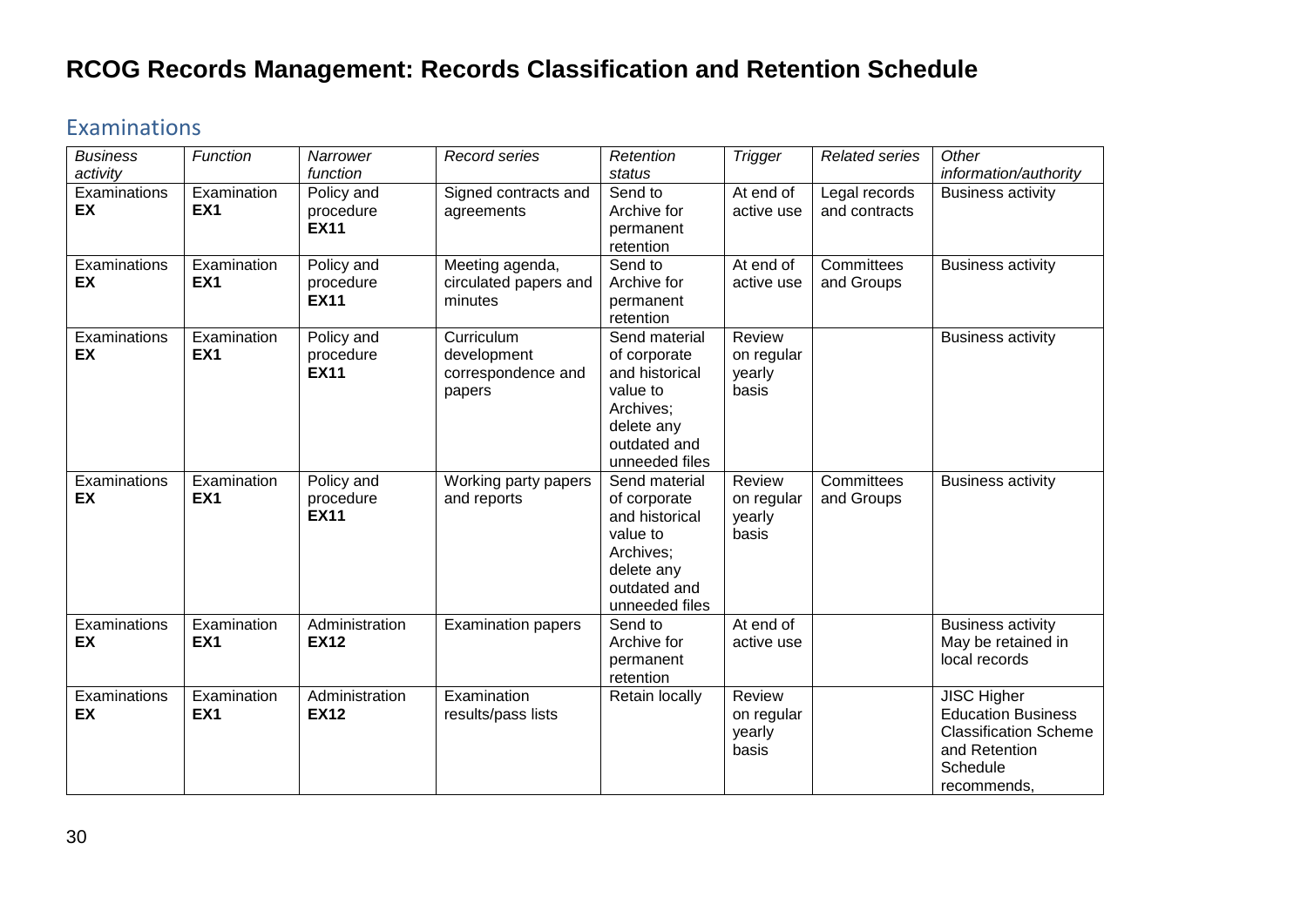| <b>Business</b><br>activity | <b>Function</b>                | Narrower<br>function          | Record series                                  | Retention<br>status                                                                                                      | <b>Trigger</b>                          | <b>Related series</b> | Other<br>information/authority                      |
|-----------------------------|--------------------------------|-------------------------------|------------------------------------------------|--------------------------------------------------------------------------------------------------------------------------|-----------------------------------------|-----------------------|-----------------------------------------------------|
|                             |                                |                               |                                                |                                                                                                                          |                                         |                       | completion of<br>programme +10 years<br>and destroy |
| Examinations<br>EX          | Examination<br>EX <sub>1</sub> | Administration<br><b>EX12</b> | Project papers                                 | Send material<br>of corporate<br>and historical<br>value to<br>Archives;<br>delete any<br>outdated and<br>unneeded files | Review<br>on regular<br>yearly<br>basis |                       | <b>Business activity</b>                            |
| Examinations<br>EX          | Examination<br>EX <sub>1</sub> | Administration<br><b>EX12</b> | Correspondence and<br>administrative papers    | Send material<br>of corporate<br>and historical<br>value to<br>Archives;<br>delete any<br>outdated and<br>unneeded files | Review<br>on regular<br>yearly<br>basis |                       |                                                     |
| Examinations<br>EX          | Examination<br>EX <sub>1</sub> | Administration<br><b>EX12</b> | Team administrative<br>papers and<br>templates | Retain locally<br>and destroy                                                                                            | Review<br>on regular<br>yearly<br>basis |                       |                                                     |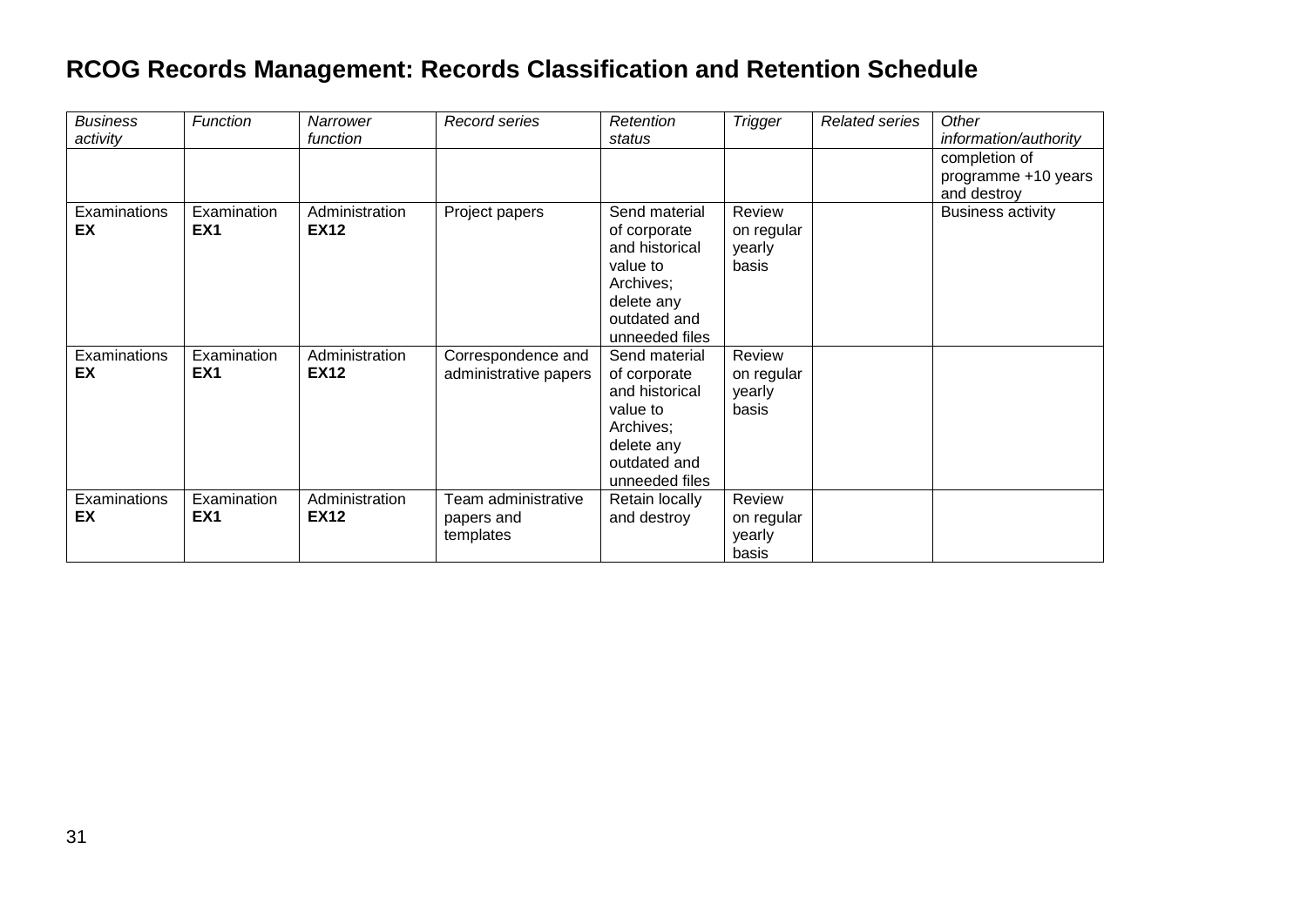#### <span id="page-31-0"></span>Finance

| <b>Business</b><br>activity | Function        | Narrower function                           | Record series        | <b>Retention status</b>                                                                                                       | <b>Trigger</b>              | Related<br>series | Other<br>information/authority |
|-----------------------------|-----------------|---------------------------------------------|----------------------|-------------------------------------------------------------------------------------------------------------------------------|-----------------------------|-------------------|--------------------------------|
| Finance<br><b>FIN</b>       | Finance<br>FIN1 | Administration<br>and audit<br><b>FIN11</b> | Revenue invoices     | Transfer to<br>Records<br>Management for<br>destruction or<br>destroy locally at<br>end of financial<br>year plus 6 years     | End of<br>financial<br>year |                   | Financial protocols            |
| Finance<br><b>FIN</b>       | Finance<br>FIN1 | Administration<br>and audit<br><b>FIN11</b> | Capital invoices     | Transfer to<br>Records<br>Management for<br>destruction or<br>destroy locally at<br>end of financial<br>year plus 10<br>vears | End of<br>financial<br>year |                   | Financial protocols            |
| Finance<br><b>FIN</b>       | Finance<br>FIN1 | Administration<br>and audit<br><b>FIN11</b> | <b>Budget papers</b> | Retain locally and<br>destroy                                                                                                 | At end of<br>active use     |                   |                                |
| Finance<br><b>FIN</b>       | Finance<br>FIN1 | Administration<br>and audit<br><b>FIN11</b> | Audit papers         | Transfer to<br>Records<br>Management for<br>destruction or<br>destroy locally at<br>end of financial<br>year plus 6 years     | End of<br>financial<br>year |                   | Financial protocols            |
| Finance<br><b>FIN</b>       | Finance<br>FIN1 | Administration<br>and audit<br><b>FIN11</b> | Finance reports      | Transfer to<br>Records<br>Management for<br>destruction or<br>destroy locally at<br>end of financial<br>year plus 6 years     | End of<br>financial<br>year |                   | Financial protocols            |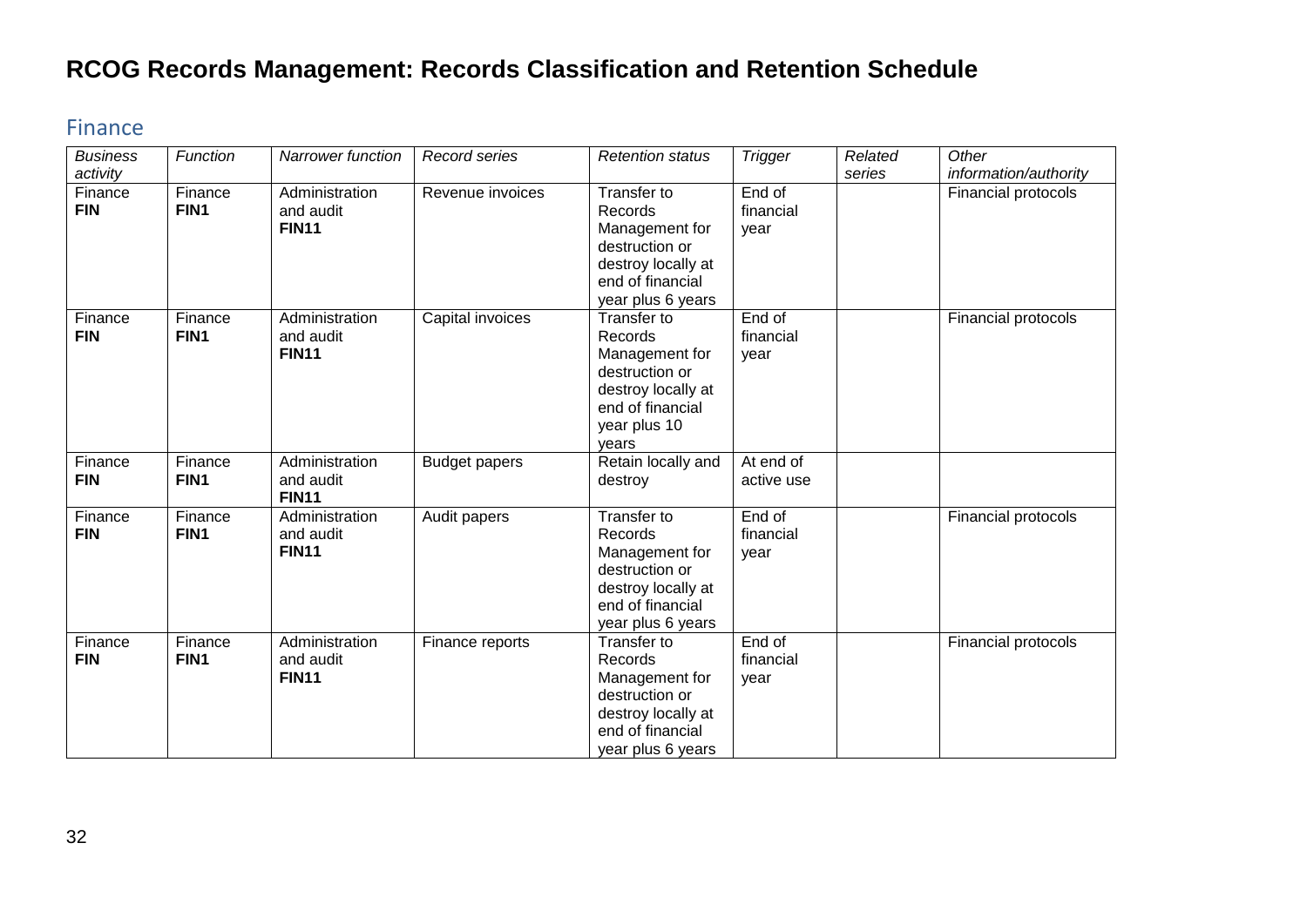| <b>Business</b><br>activity | Function                    | Narrower function                           | Record series                                                    | <b>Retention status</b>                                                                                                   | <b>Trigger</b>                       | Related<br>series | Other<br>information/authority                  |
|-----------------------------|-----------------------------|---------------------------------------------|------------------------------------------------------------------|---------------------------------------------------------------------------------------------------------------------------|--------------------------------------|-------------------|-------------------------------------------------|
| Finance<br><b>FIN</b>       | Finance<br>FIN1             | Administration<br>and audit<br><b>FIN11</b> | Management accounts                                              | Transfer to<br>Records<br>Management for<br>destruction or<br>destroy locally at<br>end of financial<br>year plus 6 years | End of<br>financial<br>year          |                   | Financial protocols                             |
| Finance<br><b>FIN</b>       | Finance<br>FIN1             | Administration<br>and audit<br><b>FIN11</b> | Bank statements and<br>paying-in records                         | Retain locally and<br>destroy at end of<br>2 years                                                                        | End of<br>financial<br>year          |                   | Financial protocols<br><b>National Archives</b> |
| Finance<br><b>FIN</b>       | Finance<br>FIN1             | Administration<br>and audit<br><b>FIN11</b> | Income tax and NI<br>returns                                     | Retain locally and<br>destroy after 3<br>years                                                                            | End of<br>financial<br>year          |                   | Financial protocols                             |
| Finance<br><b>FIN</b>       | Finance<br>FIN1             | Administration<br>and audit<br><b>FIN11</b> | Receipts cash book &<br>sales ledger                             | Transfer to<br>Records<br>Management for<br>destruction or<br>destroy locally at<br>end of financial<br>year plus 6 years | End of<br>financial<br>year          |                   | Financial protocols<br><b>National Archives</b> |
| Finance<br><b>FIN</b>       | Finance<br>FIN <sub>1</sub> | Administration<br>and audit<br><b>FIN11</b> | Taxation returns and<br>correspondence with<br><b>Tax Office</b> | Retain locally and<br>destroy after 3<br>years                                                                            | End of<br>financial<br>year          |                   | Financial protocols                             |
| Finance<br><b>FIN</b>       | Finance<br>FIN1             | Administration<br>and audit<br><b>FIN11</b> | Correspondence with<br>accountants                               | Transfer to<br>Records<br>Management for<br>review after 5<br>years                                                       | Review on<br>regular<br>yearly basis |                   | <b>Business activity</b>                        |
| Finance<br><b>FIN</b>       | Finance<br>FIN1             | Governance<br><b>FIN12</b>                  | Licensing agreements                                             | Send to Archive<br>for permanent<br>retention                                                                             | At end of<br>active use              |                   |                                                 |
| Finance<br><b>FIN</b>       | Finance<br>FIN1             | Governance<br><b>FIN12</b>                  | Investment records,<br>including Restricted<br>Funds             | Send to Archive<br>for permanent<br>retention                                                                             | At end of<br>active use              |                   |                                                 |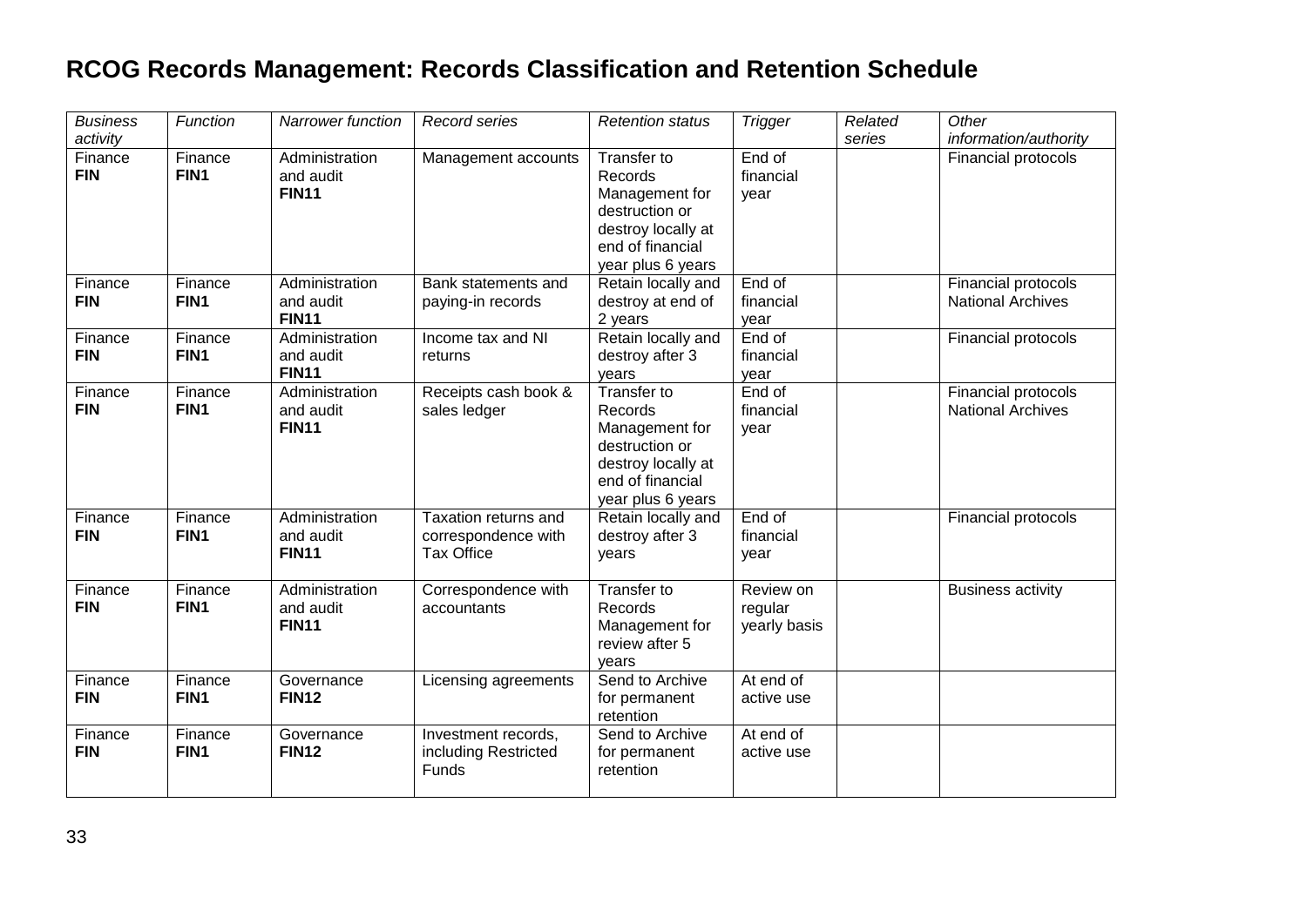| <b>Business</b><br>activity | Function                    | <b>Narrower function</b>   | Record series                                                 | <b>Retention status</b>                                                                                        | <b>Trigger</b>                       | Related<br>series | Other<br>information/authority |
|-----------------------------|-----------------------------|----------------------------|---------------------------------------------------------------|----------------------------------------------------------------------------------------------------------------|--------------------------------------|-------------------|--------------------------------|
| Finance<br><b>FIN</b>       | Finance<br>FIN1             | Governance<br><b>FIN12</b> | Signed audited annual<br>accounts and financial<br>statements | Send to Archive<br>for permanent<br>retention                                                                  | At end of<br>active use              |                   |                                |
| Finance<br><b>FIN</b>       | Finance<br>FIN1             | Governance<br><b>FIN12</b> | Director's<br>correspondence                                  | Transfer to<br>Records<br>Management for<br>review after 5<br>years                                            | Review on<br>regular<br>yearly basis |                   |                                |
| Finance<br><b>FIN</b>       | Finance<br>FIN1             | Governance<br><b>FIN12</b> | Final policies and<br>procedures                              | Send to Archive<br>for permanent<br>retention                                                                  | At end of<br>active use              |                   |                                |
| Finance<br><b>FIN</b>       | Finance<br>FIN1             | Governance<br><b>FIN12</b> | Meeting papers of<br><b>RCOG Trading</b><br>Company           | Send to Archive<br>for permanent<br>retention                                                                  | At end of<br>active use              |                   |                                |
| Finance<br><b>FIN</b>       | Finance<br>FIN1             | Pensions<br><b>FIN13</b>   | Pension trust deeds<br>and rules                              | Send to Archive<br>for permanent<br>retention                                                                  | Time of<br>update                    |                   |                                |
| Finance<br><b>FIN</b>       | Finance<br>FIN <sub>1</sub> | Pensions<br><b>FIN13</b>   | <b>Pension Trustees</b><br>minutes                            | Send to Archive<br>for permanent<br>retention                                                                  | At end of<br>active use              |                   |                                |
| Finance<br><b>FIN</b>       | Finance<br>FIN1             | Pensions<br><b>FIN13</b>   | Pension actuarial<br>valuation and<br>investment reports      | Send to Archive<br>for permanent<br>retention                                                                  | At end of<br>active use              |                   |                                |
| Finance<br><b>FIN</b>       | Finance<br>FIN1             | Pensions<br><b>FIN13</b>   | Pension Scheme<br>investment policies                         | Transfer to<br>Records<br>Management for<br>destruction 12<br>years after final<br>payment under<br>the scheme | At end of<br>active use              |                   |                                |
| Finance<br><b>FIN</b>       | Finance<br>FIN1             | Pensions<br><b>FIN13</b>   | Deeds of appointment<br>and removal of<br><b>Trustees</b>     | Send to Archive<br>for permanent<br>retention                                                                  | At end of<br>active use              |                   |                                |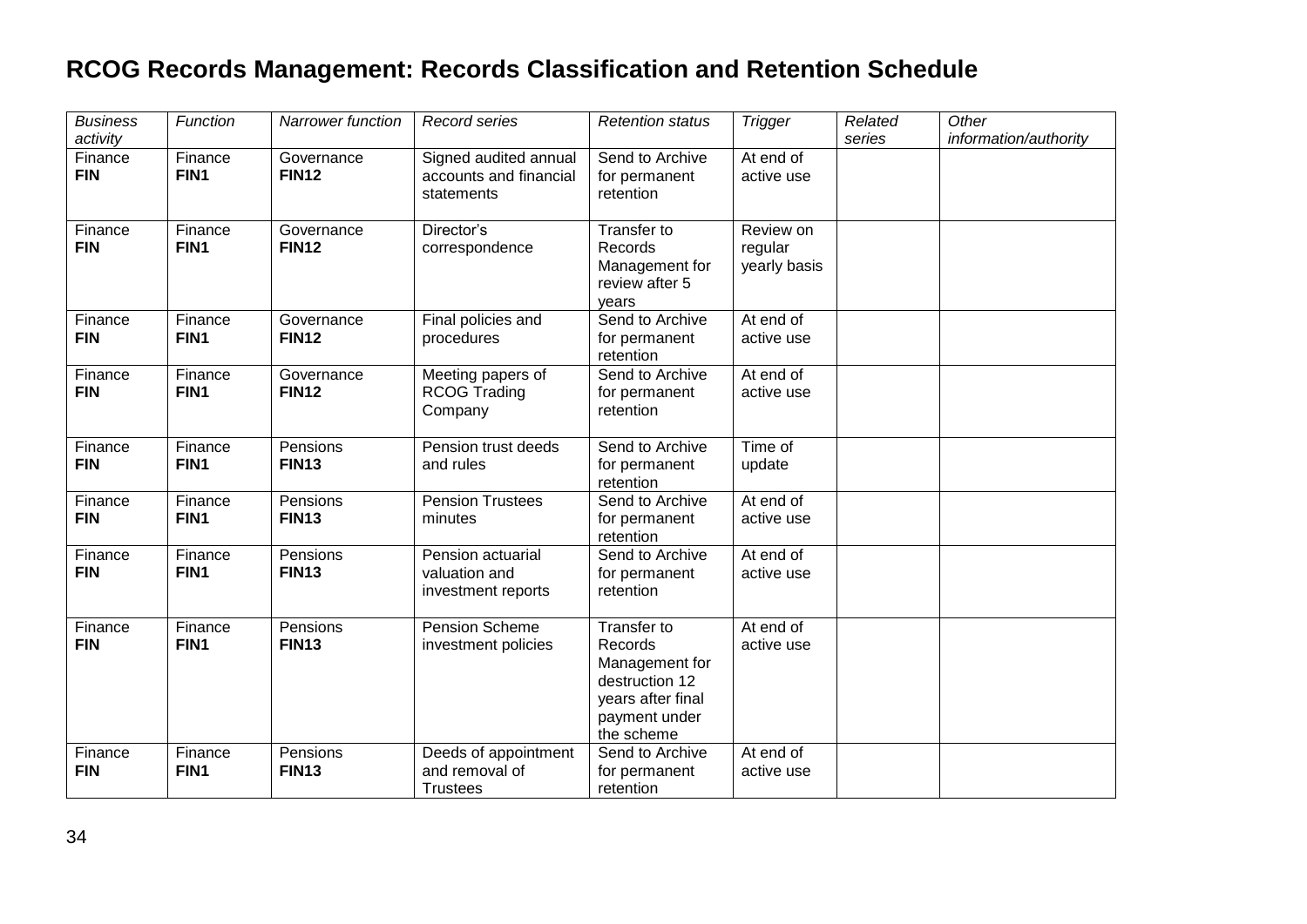| <b>Business</b><br>activity | Function                    | <b>Narrower function</b>      | Record series                                                                                                           | <b>Retention status</b>                                                                                            | <b>Trigger</b>                          | Related<br>series | Other<br>information/authority                                                                             |
|-----------------------------|-----------------------------|-------------------------------|-------------------------------------------------------------------------------------------------------------------------|--------------------------------------------------------------------------------------------------------------------|-----------------------------------------|-------------------|------------------------------------------------------------------------------------------------------------|
| Finance<br><b>FIN</b>       | Finance<br>FIN <sub>1</sub> | Pensions<br>FIN <sub>13</sub> | Contracting-out<br>certificates and related<br>paperwork                                                                | Transfer to<br>Records<br>Management for<br>destruction after 7<br>years                                           | End of life of<br>scheme                |                   | <b>Occupational Pension</b><br>Schemes<br>(Scheme<br>Administration)<br>Regulations 1996 (SI<br>1996/1715) |
| Finance<br><b>FIN</b>       | Finance<br>FIN1             | Pensions<br><b>FIN13</b>      | Pension contribution<br>records, including<br>member benefits<br>schedules and record<br>of employee's<br>contributions | Transfer to<br>Records<br>Management for<br>destruction after 7<br>years                                           | Final<br>payment<br>under the<br>scheme |                   | For limitation and<br>evidential reasons                                                                   |
| Finance<br><b>FIN</b>       | Finance<br>FIN1             | Pensions<br><b>FIN13</b>      | Correspondence with<br><b>Trustees</b>                                                                                  | Send material of<br>corporate and<br>historical value to<br>Archives; delete<br>any outdated and<br>unneeded files | At end of<br>active use                 |                   |                                                                                                            |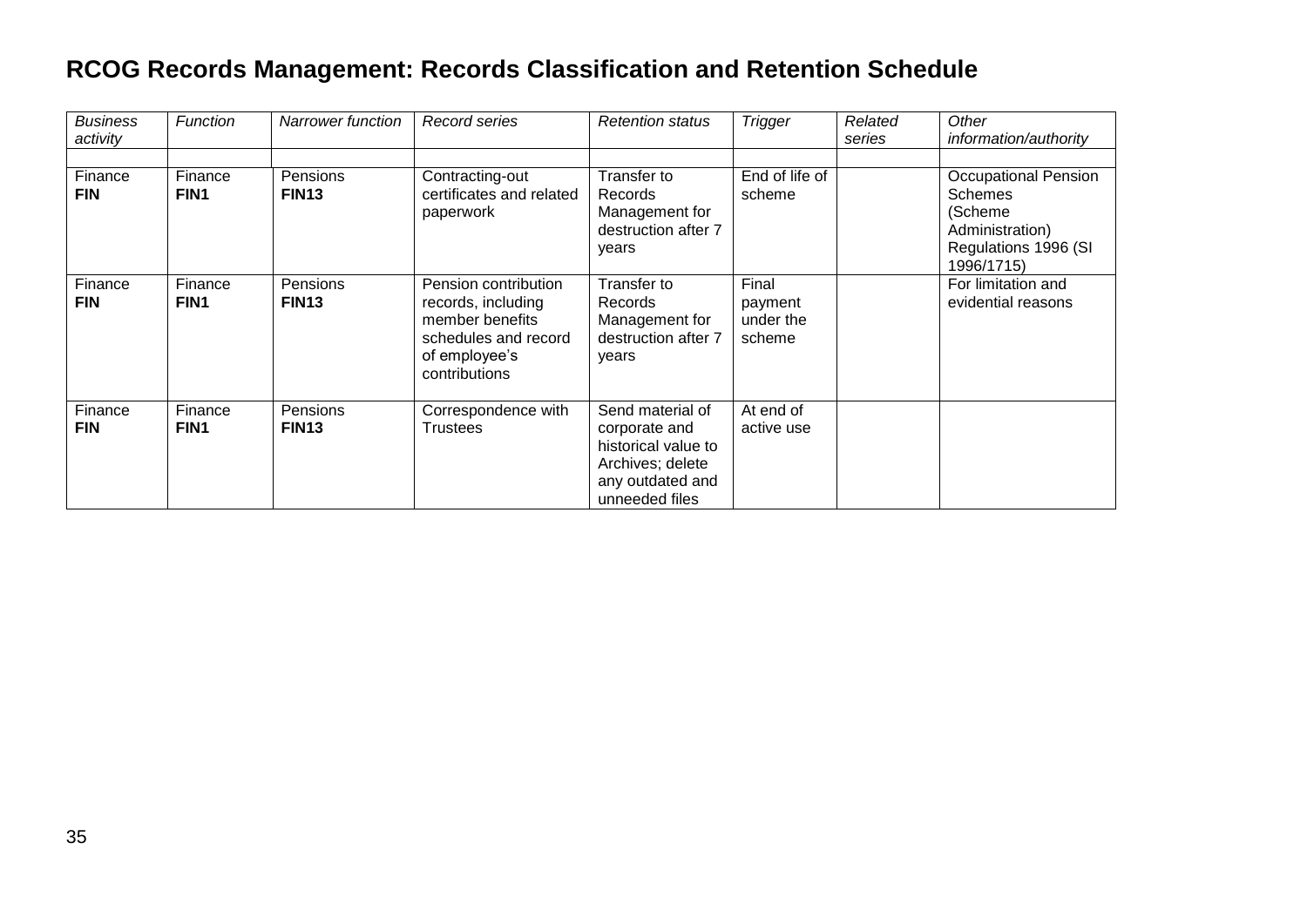| <b>Business</b>    | Function            | Narrower     | Record series           | <b>Retention status</b> | <b>Trigger</b> | Related | Other                 |
|--------------------|---------------------|--------------|-------------------------|-------------------------|----------------|---------|-----------------------|
| activity           |                     | function     |                         |                         |                | series  | information/authority |
| Fundraising,       | Fundraising         | Policies and | Papers and              | Send to Archive         | Review on      |         |                       |
| development        | FDM1                | procedures   | correspondence          | for permanent           | regular        |         |                       |
| and                |                     | <b>FDM11</b> | relating to             | retention               | yearly basis   |         |                       |
| marketing          |                     |              | fundraising initiatives |                         |                |         |                       |
| <b>FDM</b>         |                     |              |                         |                         |                |         |                       |
| Fundraising,       | Fundraising         | Policies and | Fundraising             | Remove two              | Time of        |         |                       |
| development        | FDM1                | procedures   | publications and        | years after             | publication    |         |                       |
| and                |                     | <b>FDM11</b> | printed literature      | active use.             |                |         |                       |
| marketing          |                     |              |                         | Retain digital          |                |         |                       |
| <b>FDM</b>         |                     |              |                         | copy.                   |                |         |                       |
| Fundraising,       | Fundraising         | Policies and | Correspondence with     | Send material of        | Review on      |         |                       |
| development        | FDM1                | procedures   | donors and sponsors     | corporate and           | regular        |         |                       |
| and                |                     | FDM11        |                         | historical value        | yearly basis   |         |                       |
| marketing          |                     |              |                         | to Archives;            |                |         |                       |
| <b>FDM</b>         |                     |              |                         | delete any              |                |         |                       |
|                    |                     |              |                         | outdated and            |                |         |                       |
|                    |                     | Policies and |                         | unneeded files          | At end of      |         |                       |
| Fundraising,       | Fundraising<br>FDM1 | procedures   | Signed agreements       | Intellectual            | active use     |         |                       |
| development<br>and |                     | <b>FDM11</b> |                         | $property -$            |                |         |                       |
| marketing          |                     |              |                         | permanent               |                |         |                       |
| <b>FDM</b>         |                     |              |                         | retention.              |                |         |                       |
|                    |                     |              |                         | Media release -         |                |         |                       |
|                    |                     |              |                         | remove 5 years          |                |         |                       |
|                    |                     |              |                         | after active use        |                |         |                       |
|                    |                     |              |                         |                         |                |         |                       |
|                    |                     |              |                         | of media                |                |         |                       |
|                    |                     |              |                         | Contracts $-$ to        |                |         |                       |
|                    |                     |              |                         | be stored in            |                |         |                       |
|                    |                     |              |                         | Fred's office           |                |         |                       |
| Fundraising,       | Fundraising         | Policies and | Media/Photographs       | Send to Archive         | Time of        |         | Also store in College |
| development        | FDM1                | procedures   | of events               | for permanent           | publication    |         | MediaLibrary          |
| and                |                     | <b>FDM11</b> |                         | retention               |                |         |                       |
| marketing          |                     |              |                         |                         |                |         |                       |

# <span id="page-35-0"></span>Fundraising, Development and Marketing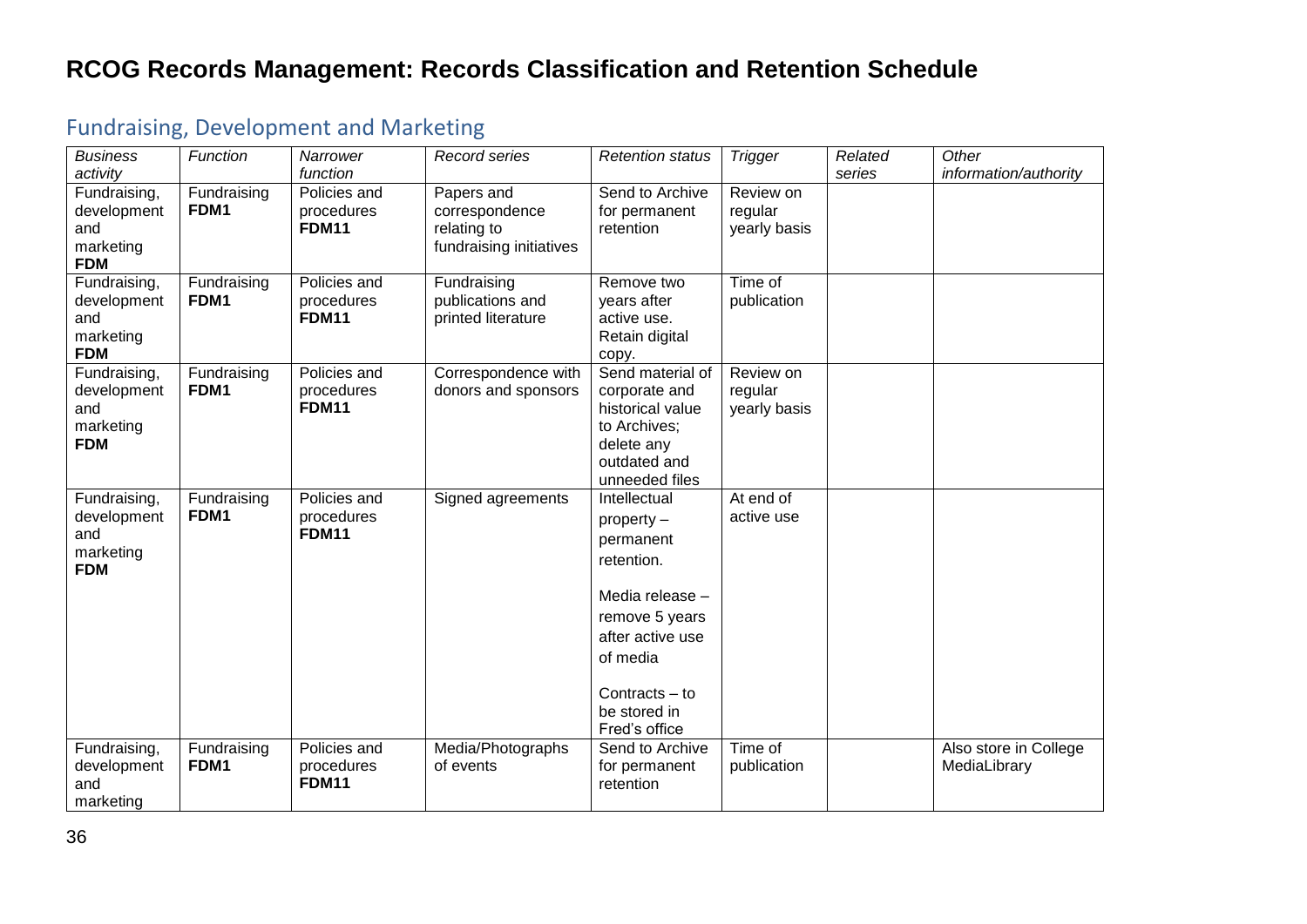| <b>Business</b><br>activity                                   | Function                      | Narrower<br>function           | Record series                                             | <b>Retention status</b>                                                                          | <b>Trigger</b>                                | Related<br>series                     | Other<br>information/authority                                                     |
|---------------------------------------------------------------|-------------------------------|--------------------------------|-----------------------------------------------------------|--------------------------------------------------------------------------------------------------|-----------------------------------------------|---------------------------------------|------------------------------------------------------------------------------------|
| <b>FDM</b>                                                    |                               |                                |                                                           |                                                                                                  |                                               |                                       |                                                                                    |
| Fundraising,<br>development<br>and<br>marketing<br><b>FDM</b> | Fundraising<br>FDM1           | Administration<br><b>FDM12</b> | Administrative<br>papers and<br>correspondence            | Retain locally<br>and destroy                                                                    | Review on<br>regular<br>yearly basis          |                                       |                                                                                    |
| Fundraising,<br>development<br>and<br>marketing<br><b>FDM</b> | Fundraising<br>FDM1           | Administration<br><b>FDM12</b> | Templates                                                 | Retain locally<br>and destroy                                                                    | At end of<br>active use                       |                                       |                                                                                    |
| Fundraising,<br>development<br>and<br>marketing<br><b>FDM</b> | Marketing<br>FDM <sub>2</sub> | Governance<br><b>FDM21</b>     | Evidence of<br>assignment of<br>trade/service marks       | Stored with long<br>term contracts                                                               | 6 years after<br>cessation of<br>registration |                                       |                                                                                    |
| Fundraising,<br>development<br>and<br>marketing<br><b>FDM</b> | Marketing<br>FDM <sub>2</sub> | Governance<br><b>FDM21</b>     | Certificates of<br>registration of<br>trade/service marks | Retain locally<br>and destroy                                                                    | 6 years after<br>cessation of<br>registration |                                       |                                                                                    |
| Fundraising,<br>development<br>and<br>marketing<br><b>FDM</b> | Marketing<br>FDM <sub>2</sub> | Governance<br><b>FDM21</b>     | Materials for which<br>copyright protection<br>is claimed | Send to Archive<br>for permanent<br>retention                                                    | Time of<br>publication                        |                                       | Retain for minimum of<br>50 years                                                  |
| Fundraising,<br>development<br>and<br>marketing<br><b>FDM</b> | Marketing<br>FDM <sub>2</sub> | Governance<br><b>FDM21</b>     | All contracts                                             | Send to Archive<br>for permanent<br>retention or<br>destroy 10<br>years after end<br>of contract | At end of<br>active use                       | See Legal<br>Records and<br>Contracts | <b>Business activity</b><br>All contracts over<br>£10k held in central<br>database |
| Fundraising,<br>development<br>and<br>marketing               | Marketing<br>FDM <sub>2</sub> | Governance<br><b>FDM21</b>     | Licensing<br>agreements                                   | Send to Archive<br>for permanent<br>retention or<br>destroy 10                                   | At end of<br>active use                       | See Legal<br>Records and<br>Contracts | <b>Business activity</b>                                                           |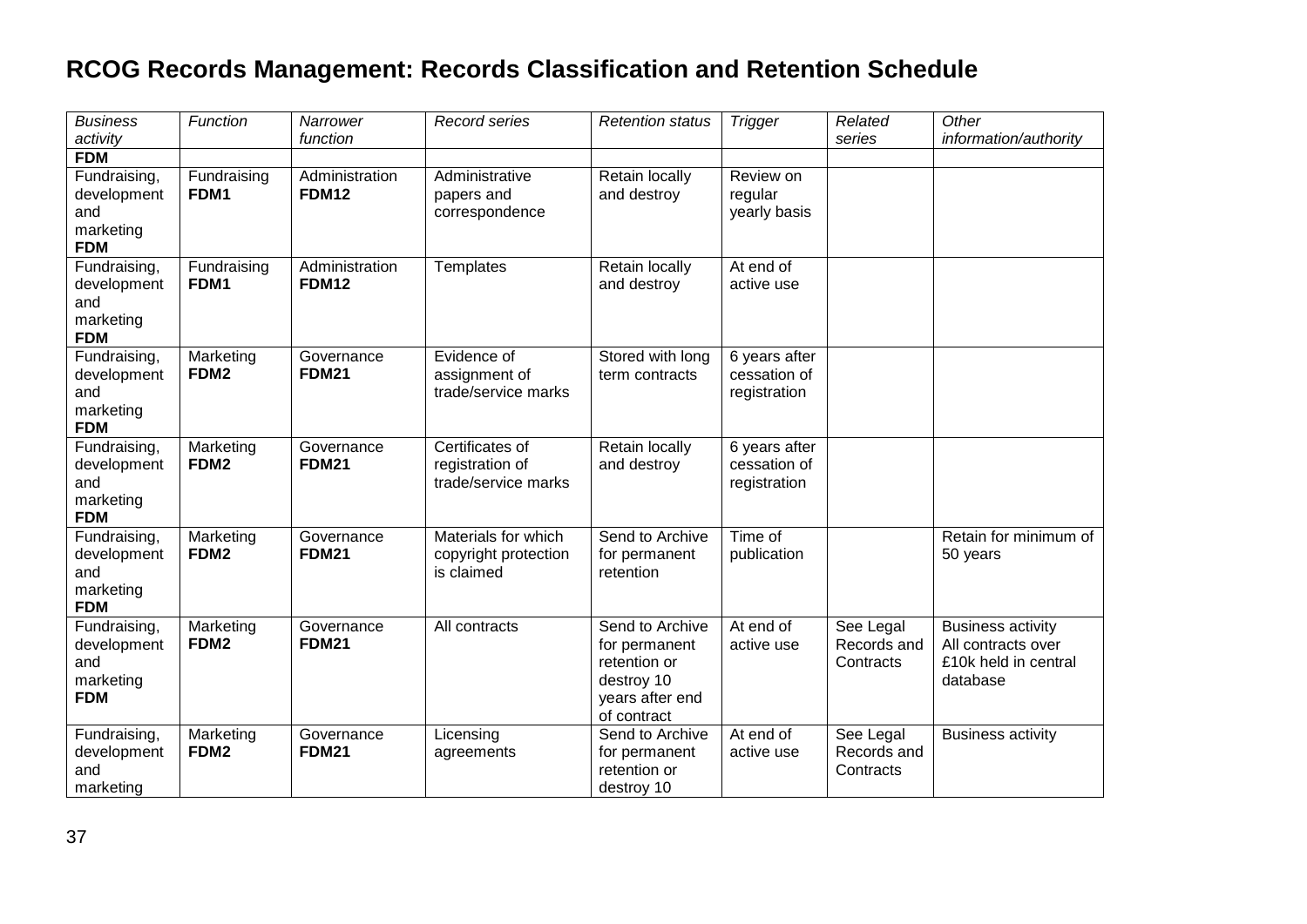| <b>Business</b><br>activity                                   | Function                      | Narrower<br>function           | <b>Record series</b>                                   | <b>Retention status</b>                                                                                               | <b>Trigger</b>                        | Related<br>series             | Other<br>information/authority                                                  |
|---------------------------------------------------------------|-------------------------------|--------------------------------|--------------------------------------------------------|-----------------------------------------------------------------------------------------------------------------------|---------------------------------------|-------------------------------|---------------------------------------------------------------------------------|
| <b>FDM</b>                                                    |                               |                                |                                                        | years after end<br>of contract                                                                                        |                                       |                               |                                                                                 |
| Fundraising,<br>development<br>and<br>marketing<br><b>FDM</b> | Marketing<br>FDM <sub>2</sub> | Governance<br><b>FDM21</b>     | Correspondence of<br>Director                          | Send material of<br>corporate and<br>historical value<br>to Archives;<br>delete any<br>outdated and<br>unneeded files | Review on<br>regular<br>yearly basis  |                               | <b>Business activity</b>                                                        |
| Fundraising,<br>development<br>and<br>marketing<br><b>FDM</b> | Marketing<br>FDM <sub>2</sub> | Governance<br><b>FDM21</b>     | Artistic works and<br>images                           | Retain digital<br>copy                                                                                                | Time of<br>creation or<br>acquisition |                               | <b>Business activity</b><br>May also be held in<br>the College Media<br>Library |
| Fundraising,<br>development<br>and<br>marketing<br><b>FDM</b> | Marketing<br>FDM <sub>2</sub> | Administration<br><b>FDM22</b> | Project papers:<br>meeting notes and<br>final papers   | Retain digital<br>copy                                                                                                | At end of<br>active use               | Cross-<br>College<br>projects | <b>Business activity</b>                                                        |
| Fundraising,<br>development<br>and<br>marketing<br><b>FDM</b> | Marketing<br>FDM <sub>2</sub> | Administration<br><b>FDM22</b> | Project papers:<br>administrative and<br>draft papers  | Retain digital<br>copy                                                                                                | Review on<br>regular<br>yearly basis  | Cross-<br>College<br>projects |                                                                                 |
| Fundraising,<br>development<br>and<br>marketing<br><b>FDM</b> | Marketing<br>FDM <sub>2</sub> | Administration<br><b>FDM22</b> | Projects: minor<br>contracts and<br>tenders under £10k | Retain digital<br>copy                                                                                                | Review on<br>regular<br>yearly basis  |                               |                                                                                 |
| Fundraising,<br>development<br>and<br>marketing<br><b>FDM</b> | Marketing<br>FDM <sub>2</sub> | Administration<br><b>FDM22</b> | Working and<br>development papers                      | Send material of<br>corporate and<br>historical value<br>to Archives;<br>delete any<br>outdated and<br>unneeded files | Review on<br>regular<br>yearly basis  |                               | <b>Business activity</b>                                                        |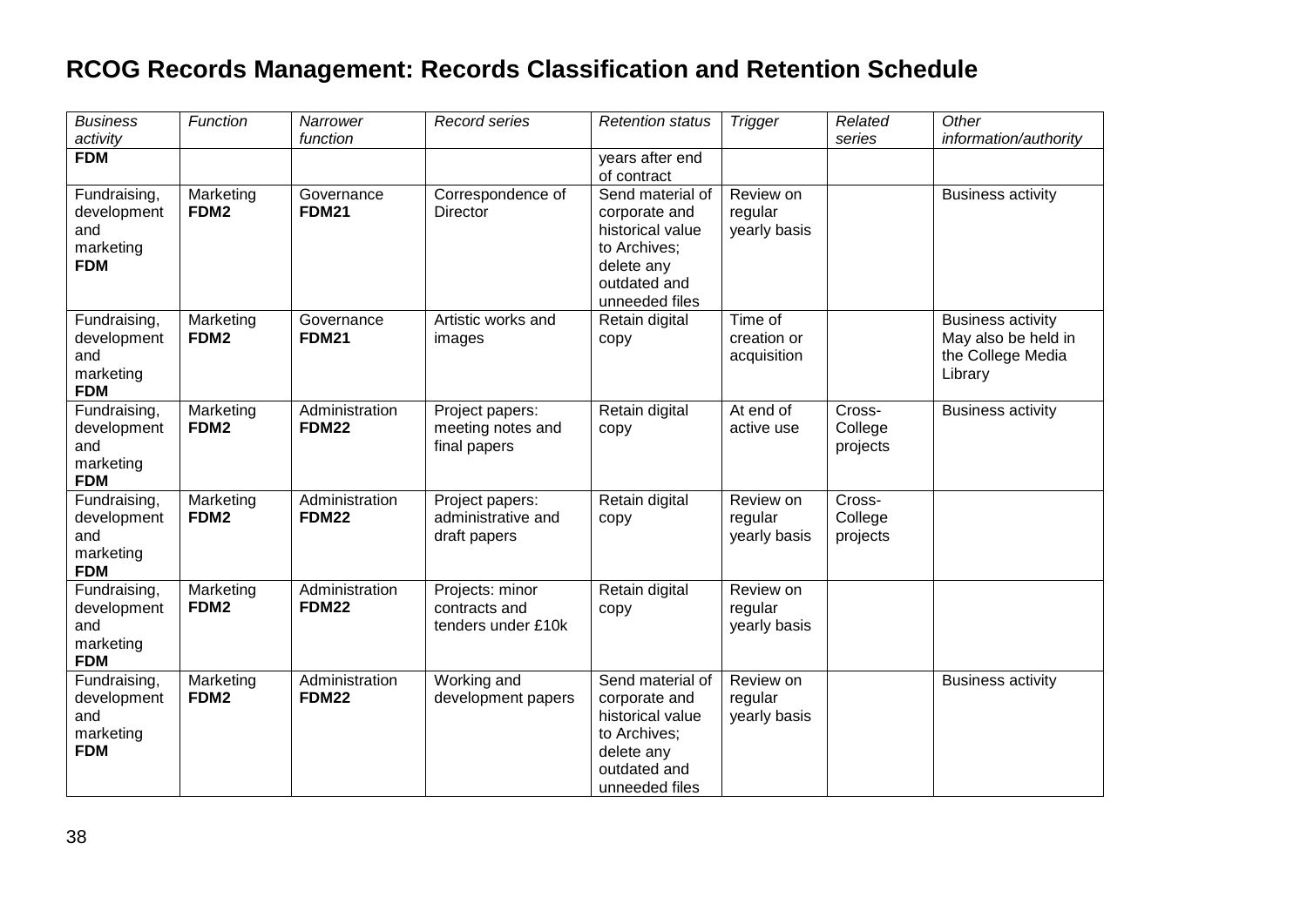| <b>Business</b><br>activity                                   | Function                      | Narrower<br>function           | Record series                                | <b>Retention status</b>                              | <b>Trigger</b>                       | Related<br>series | Other<br>information/authority |
|---------------------------------------------------------------|-------------------------------|--------------------------------|----------------------------------------------|------------------------------------------------------|--------------------------------------|-------------------|--------------------------------|
| Fundraising,<br>development<br>and<br>marketing<br><b>FDM</b> | Marketing<br>FDM <sub>2</sub> | Administration<br>FDM22        | Departmental<br>correspondence and<br>papers | Retain locally<br>and destroy                        | Review on<br>regular<br>yearly basis |                   |                                |
| Fundraising,<br>development<br>and<br>marketing<br><b>FDM</b> | Marketing<br>FDM <sub>2</sub> | Administration<br>FDM22        | Market research<br>survey results            | Retain digital<br>copy                               | Time of<br>publication               |                   | <b>Business activity</b>       |
| Fundraising,<br>development<br>and<br>marketing<br><b>FDM</b> | Marketing<br>FDM <sub>2</sub> | Administration<br><b>FDM22</b> | Corporate<br>promotional material            | Retain digital<br>copy                               | Time of<br>publication               |                   | <b>Business activity</b>       |
| Fundraising,<br>development<br>and<br>marketing<br><b>FDM</b> | Marketing<br>FDM <sub>2</sub> | Administration<br><b>FDM22</b> | Dotmailer emails                             | Remove after 2<br>years                              | At end of<br>active use              |                   | <b>Business activity</b>       |
| Fundraising,<br>development<br>and<br>marketing<br><b>FDM</b> | Marketing<br>FDM <sub>2</sub> | Administration<br>FDM22        | Social media activity<br>and messages        | Retain locally<br>and send a<br>sample to<br>Archive | At end of<br>active use              |                   | <b>Business activity</b>       |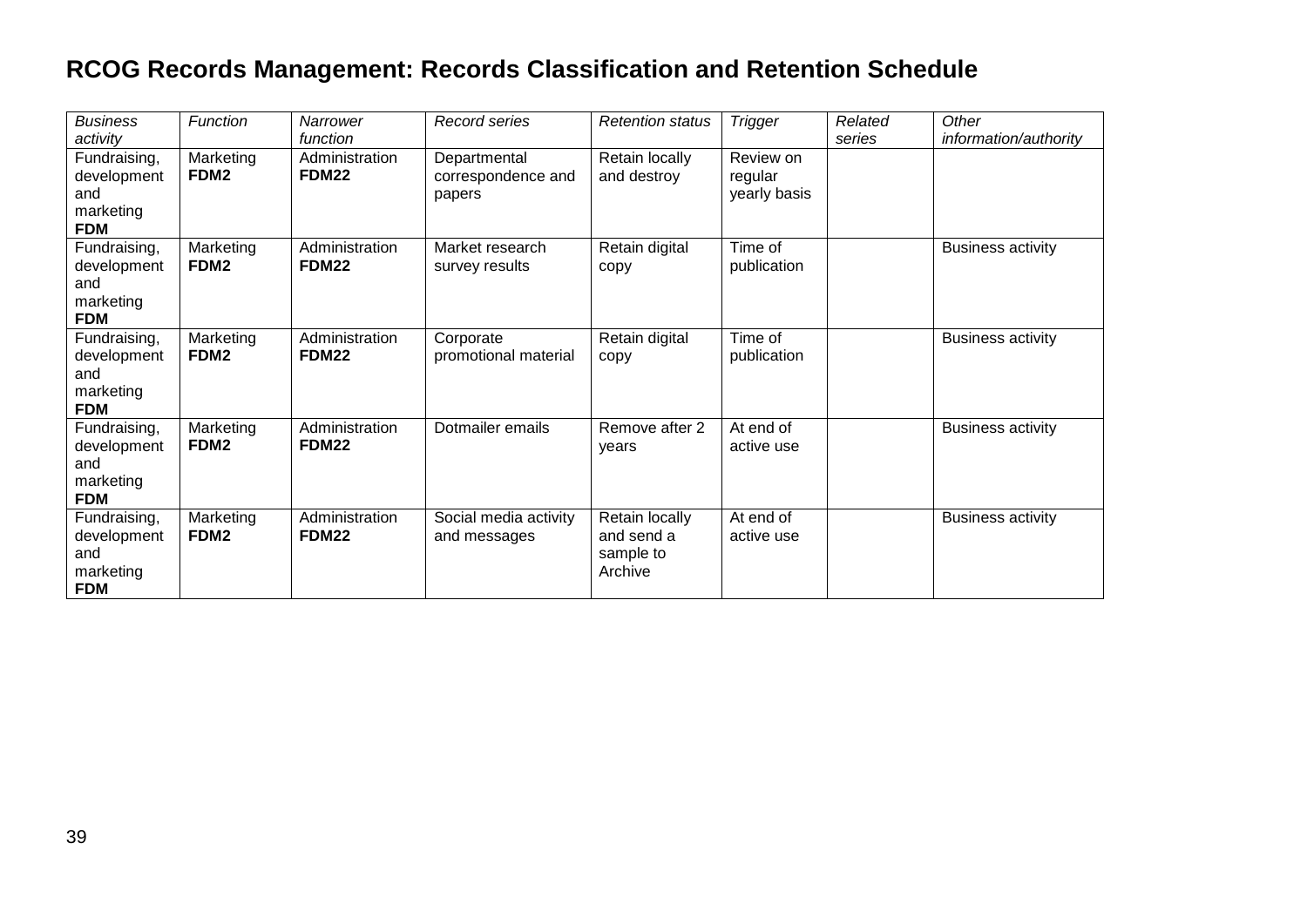#### <span id="page-39-0"></span>Global Health

| <b>Business</b>                | Function                 | <b>Narrower function</b>   | Record series                                                                                          | <b>Retention status</b>                                                                                               | <b>Trigger</b>                          | <b>Related series</b>          | Other                                                |
|--------------------------------|--------------------------|----------------------------|--------------------------------------------------------------------------------------------------------|-----------------------------------------------------------------------------------------------------------------------|-----------------------------------------|--------------------------------|------------------------------------------------------|
| activity                       |                          |                            |                                                                                                        |                                                                                                                       |                                         |                                | information/authority                                |
| Global<br>Health<br><b>GLO</b> | Global<br>Health<br>GLO1 | Governance<br><b>GLO11</b> | Papers relating to<br>overseas projects,<br>including meeting<br>papers, reports and<br>correspondence | Send to Archive<br>for permanent<br>retention                                                                         | Review on<br>regular<br>yearly<br>basis | Cross-College<br>projects      |                                                      |
| Global<br>Health<br><b>GLO</b> | Global<br>Health<br>GLO1 | Governance<br><b>GLO11</b> | Senior Vice<br>President's<br>correspondence with<br>overseas committees<br>etc                        | Send material of<br>corporate and<br>historical value<br>to Archives;<br>delete any<br>outdated and<br>unneeded files | Review on<br>regular<br>yearly<br>basis |                                |                                                      |
| Global<br>Health<br><b>GLO</b> | Global<br>Health<br>GLO1 | Governance<br><b>GLO11</b> | Publications, leaflets,<br>flyers, circulars, and<br>course programmes                                 | Send to Archive<br>for permanent<br>retention                                                                         | Review on<br>regular<br>yearly<br>basis |                                |                                                      |
| Global<br>Health<br><b>GLO</b> | Global<br>Health<br>GLO1 | Governance<br><b>GLO11</b> | Photographs of<br>international events                                                                 | Send to Archive<br>for permanent<br>retention                                                                         | Review on<br>regular<br>yearly<br>basis |                                | May also be added to<br>the College Media<br>Library |
| Global<br>Health<br><b>GLO</b> | Global<br>Health<br>GLO1 | Governance<br><b>GLO11</b> | Final reports relating<br>to overseas exams                                                            | Send to Archive<br>for permanent<br>retention                                                                         | Review on<br>regular<br>yearly<br>basis |                                |                                                      |
| Global<br>Health<br><b>GLO</b> | Global<br>Health<br>GLO1 | Governance<br><b>GLO11</b> | Representative<br>Committee minutes                                                                    | Send to Archive<br>for permanent<br>retention                                                                         | At end of<br>active use                 | Committees<br>and groups       |                                                      |
| Global<br>Health<br><b>GLO</b> | Global<br>Health<br>GLO1 | Governance<br><b>GLO11</b> | Signed agreements<br>and memorandum                                                                    | Send to Archive<br>for permanent<br>retention                                                                         | At end of<br>active use                 | Legal records<br>and contracts |                                                      |
| Global<br>Health<br><b>GLO</b> | Global<br>Health<br>GLO1 | Governance<br><b>GLO11</b> | Geographical list of<br>Fellows and<br>Members, and lists of                                           | Send to Archive<br>for permanent<br>retention                                                                         | At end of<br>active use                 |                                |                                                      |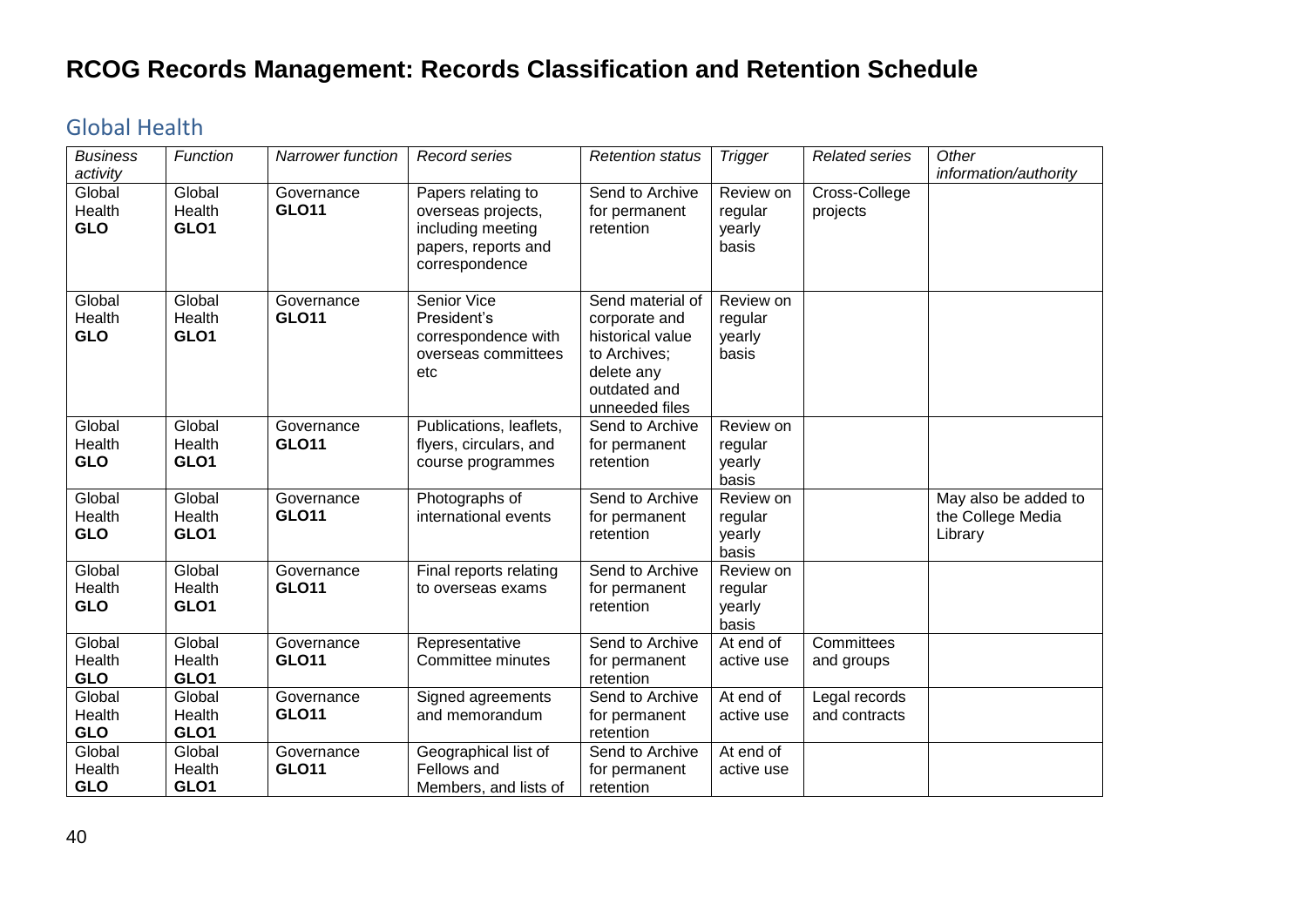| <b>Business</b><br>activity    | Function                             | <b>Narrower function</b>       | <b>Record series</b>                                                                                  | <b>Retention status</b>                                                                                               | <b>Trigger</b>                          | <b>Related series</b> | Other<br>information/authority |
|--------------------------------|--------------------------------------|--------------------------------|-------------------------------------------------------------------------------------------------------|-----------------------------------------------------------------------------------------------------------------------|-----------------------------------------|-----------------------|--------------------------------|
|                                |                                      |                                | Representative<br>Council members                                                                     |                                                                                                                       |                                         |                       |                                |
| Global<br>Health<br><b>GLO</b> | Global<br>Health<br>GLO1             | Administration<br><b>GLO12</b> | Correspondence and<br>papers relating to<br>overseas visits by                                        | Send material of<br>corporate and<br>historical value                                                                 | Review on<br>regular<br>yearly          |                       |                                |
|                                |                                      |                                | <b>Fellows and Officers</b>                                                                           | to Archives;<br>delete any<br>outdated and<br>unneeded files                                                          | basis                                   |                       |                                |
| Global<br>Health<br><b>GLO</b> | Global<br>Health<br>GLO1             | Administration<br><b>GLO12</b> | Correspondence and<br>papers relating to<br>sponsorship schemes<br>and medical training<br>initiative | Send material of<br>corporate and<br>historical value<br>to Archives;<br>delete any<br>outdated and<br>unneeded files | Review on<br>regular<br>yearly<br>basis |                       |                                |
| Global<br>Health<br><b>GLO</b> | Global<br>Health<br>GLO1             | Administration<br><b>GLO12</b> | Representative<br>Committee election<br>papers                                                        | Retain locally<br>and destroy                                                                                         | At end of<br>active use                 |                       |                                |
| Global<br>Health<br><b>GLO</b> | Global<br>Health<br>GLO1             | Administration<br><b>GLO12</b> | Templates                                                                                             | Retain locally<br>and destroy                                                                                         | At end of<br>active use                 |                       |                                |
| Global<br>Health<br><b>GLO</b> | Global<br>Health<br>GLO1             | Administration<br><b>GLO12</b> | Administrative papers<br>and correspondence                                                           | Retain locally<br>and destroy                                                                                         | At end of<br>active use                 |                       |                                |
| Global<br>Health<br><b>GLO</b> | Global<br>Health<br>GLO <sub>1</sub> | Administration<br><b>GLO12</b> | Records of expenses                                                                                   | Retain locally<br>and destroy                                                                                         | At end of<br>active use                 |                       |                                |
| Global<br>Health<br><b>GLO</b> | Global<br>Health<br>GLO1             | Administration<br><b>GLO12</b> | <b>Budget papers</b>                                                                                  | Retain locally<br>and destroy                                                                                         | At end of<br>active use                 |                       |                                |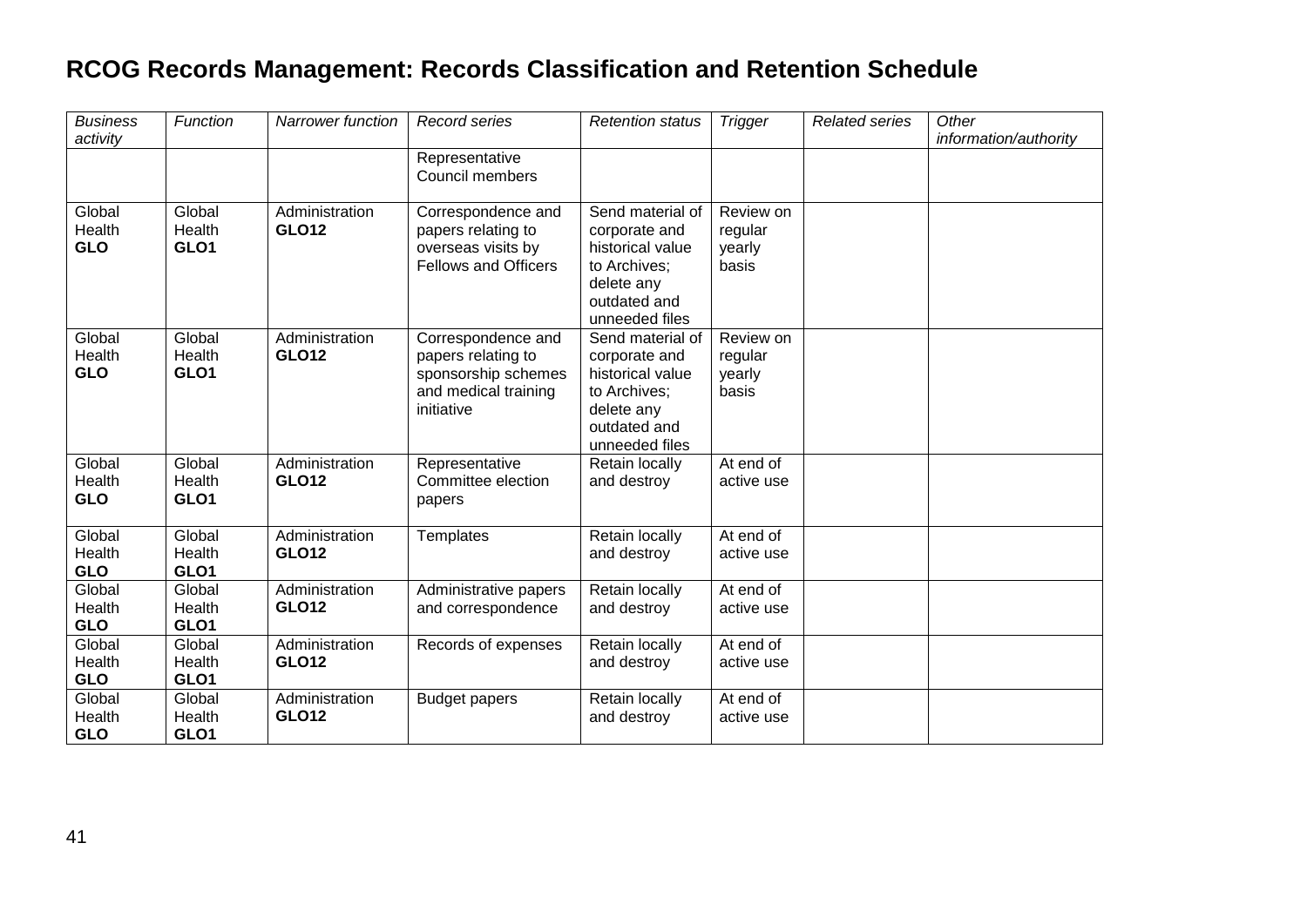#### <span id="page-41-0"></span>Governance

| <b>Business</b>               | Function                                                 | Narrower                                               | Record series                                                             | <b>Retention status</b>                                                                                               | <b>Trigger</b>          | Related | Other                 |
|-------------------------------|----------------------------------------------------------|--------------------------------------------------------|---------------------------------------------------------------------------|-----------------------------------------------------------------------------------------------------------------------|-------------------------|---------|-----------------------|
| activity<br>Governance<br>GOV | <b>Business</b><br><b>Priorities</b><br>GOV <sub>1</sub> | function<br>Policies and<br>procedures<br><b>GOV11</b> | Final copy of all<br>published and<br>unpublished reports<br>and policies | Send to Archive<br>for permanent<br>retention                                                                         | Time of<br>publication  | series  | information/authority |
| Governance<br>GOV             | <b>Business</b><br>Priorities<br>GOV1                    | Policies and<br>procedures<br><b>GOV11</b>             | Draft copy of reports<br>and policies                                     | Retain locally<br>and destroy                                                                                         | Time of<br>publication  |         |                       |
| Governance<br>GOV             | <b>Business</b><br><b>Priorities</b><br>GOV <sub>1</sub> | Policies and<br>procedures<br><b>GOV11</b>             | Circulation lists                                                         | Retain locally<br>and destroy                                                                                         | Time of<br>update       |         | Data Protection       |
| Governance<br>GOV             | <b>Business</b><br><b>Priorities</b><br>GOV <sub>1</sub> | Policies and<br>procedures<br><b>GOV11</b>             | Finance and<br>Resource plans                                             | Retain locally<br>and destroy                                                                                         | Time of<br>update       |         |                       |
| Governance<br>GOV             | <b>Business</b><br><b>Priorities</b><br>GOV <sub>1</sub> | Policies and<br>procedures<br><b>GOV11</b>             | Risk assessment                                                           | Retain locally<br>and destroy                                                                                         | Time of<br>update       |         |                       |
| Governance<br>GOV             | <b>Business</b><br><b>Priorities</b><br>GOV1             | Policies and<br>procedures<br><b>GOV11</b>             | Disaster plans                                                            | Retain locally<br>and destroy                                                                                         | Time of<br>update       |         |                       |
| Governance<br>GOV             | <b>Business</b><br><b>Priorities</b><br>GOV1             | Policies and<br>procedures<br><b>GOV11</b>             | Performance<br>indicators                                                 | Retain locally<br>and destroy                                                                                         | Time of<br>update       |         |                       |
| Governance<br>GOV             | Executive<br>GOV <sub>2</sub>                            | Administration<br><b>GOV21</b>                         | Appointments and<br>honorariums                                           | Send material of<br>corporate and<br>historical value<br>to Archives;<br>delete any<br>outdated and<br>unneeded files | At end of<br>active use |         |                       |
| Governance<br>GOV             | Executive<br>GOV <sub>2</sub>                            | Administration<br><b>GOV21</b>                         | Applications and<br>recommendations to<br>Officer posts                   | Send material of<br>corporate and<br>historical value<br>to Archives;                                                 | At end of<br>active use |         |                       |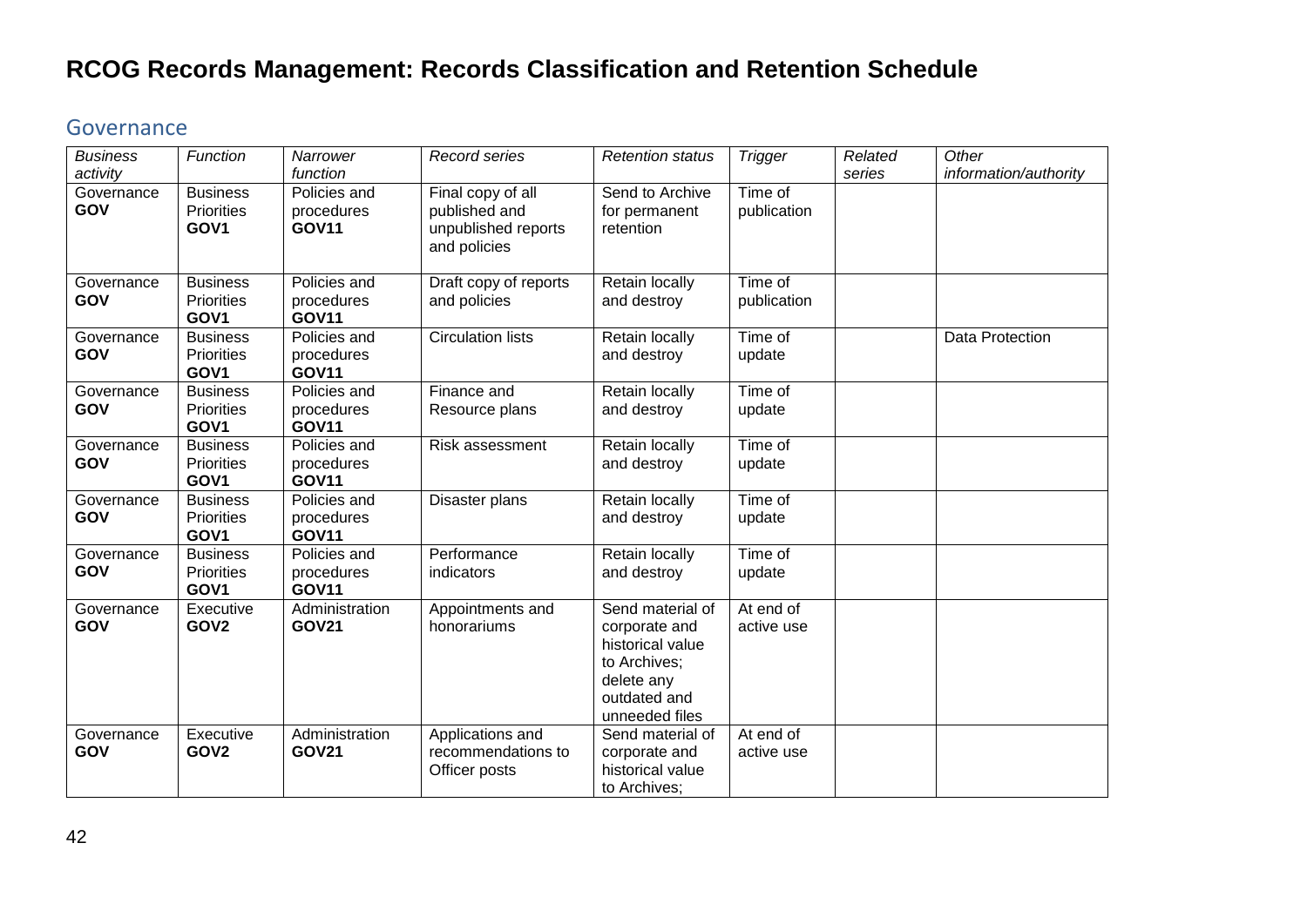| <b>Business</b>   | Function                      | Narrower                       | Record series                | <b>Retention status</b>        | <b>Trigger</b>            | Related | Other                   |
|-------------------|-------------------------------|--------------------------------|------------------------------|--------------------------------|---------------------------|---------|-------------------------|
| activity          |                               | function                       |                              |                                |                           | series  | information/authority   |
|                   |                               |                                |                              | delete any                     |                           |         |                         |
|                   |                               |                                |                              | outdated and<br>unneeded files |                           |         |                         |
| Governance        | Executive                     | Administration                 | Officer election papers      | Retain locally                 | At end of                 |         |                         |
| GOV               | GOV <sub>2</sub>              | <b>GOV21</b>                   |                              | and destroy                    | active use                |         |                         |
| Governance        | Executive                     | Administration                 | <b>President and Officer</b> | Send to Archive                | At end of                 |         |                         |
| GOV               | GOV <sub>2</sub>              | <b>GOV21</b>                   | nomination forms             | for permanent<br>retention     | active use                |         |                         |
| Governance        | Executive                     | Administration                 | <b>President and Officer</b> | Retain locally                 | At end of                 |         |                         |
| GOV               | GOV <sub>2</sub>              | <b>GOV21</b>                   | copies of committee          | and destroy                    | active use                |         |                         |
|                   |                               |                                | papers and external          |                                |                           |         |                         |
|                   |                               |                                | publications                 |                                |                           |         |                         |
| Governance        | Executive                     | Administration                 | Routine                      | Retain locally                 | Review on                 |         |                         |
| GOV               | GOV <sub>2</sub>              | <b>GOV21</b>                   | correspondence               | and destroy                    | regular                   |         |                         |
|                   |                               |                                |                              |                                | yearly basis              |         |                         |
| Governance<br>GOV | Executive<br>GOV <sub>2</sub> | Administration<br><b>GOV21</b> | Expense forms                | Retain locally<br>and destroy  | On transfer<br>to Finance |         |                         |
|                   |                               |                                |                              |                                |                           |         |                         |
| Governance        | Executive                     | Administration                 | Room bookings and            | Retain locally                 | At end of                 |         |                         |
| GOV               | GOV <sub>2</sub>              | <b>GOV21</b>                   | meeting                      | and destroy                    | active use                |         |                         |
|                   |                               |                                | administration               |                                |                           |         |                         |
| Governance        | Executive                     | Governance                     | Correspondence files         | Send material of               | Review on                 |         | Where appropriate,      |
| GOV               | GOV <sub>2</sub>              | <b>GOV22</b>                   | and papers of                | corporate and                  | regular                   |         | review 1 year after     |
|                   |                               |                                | President, Officers          | historical value               | yearly basis              |         | transfer to semi-active |
|                   |                               |                                | and CEO                      | to Archives;                   | and no                    |         | storage                 |
|                   |                               |                                |                              | delete any                     | longer than               |         |                         |
|                   |                               |                                |                              | outdated and                   | 5 years from              |         |                         |
|                   |                               |                                |                              | unneeded files                 | last date on<br>file      |         |                         |
| Governance        | Executive                     | Governance                     | Council: confirmed           | Send to Archive                | At end of                 |         |                         |
| GOV               | GOV <sub>2</sub>              | <b>GOV22</b>                   | and signed minutes           | for permanent                  | active use                |         |                         |
|                   |                               |                                |                              | retention                      |                           |         |                         |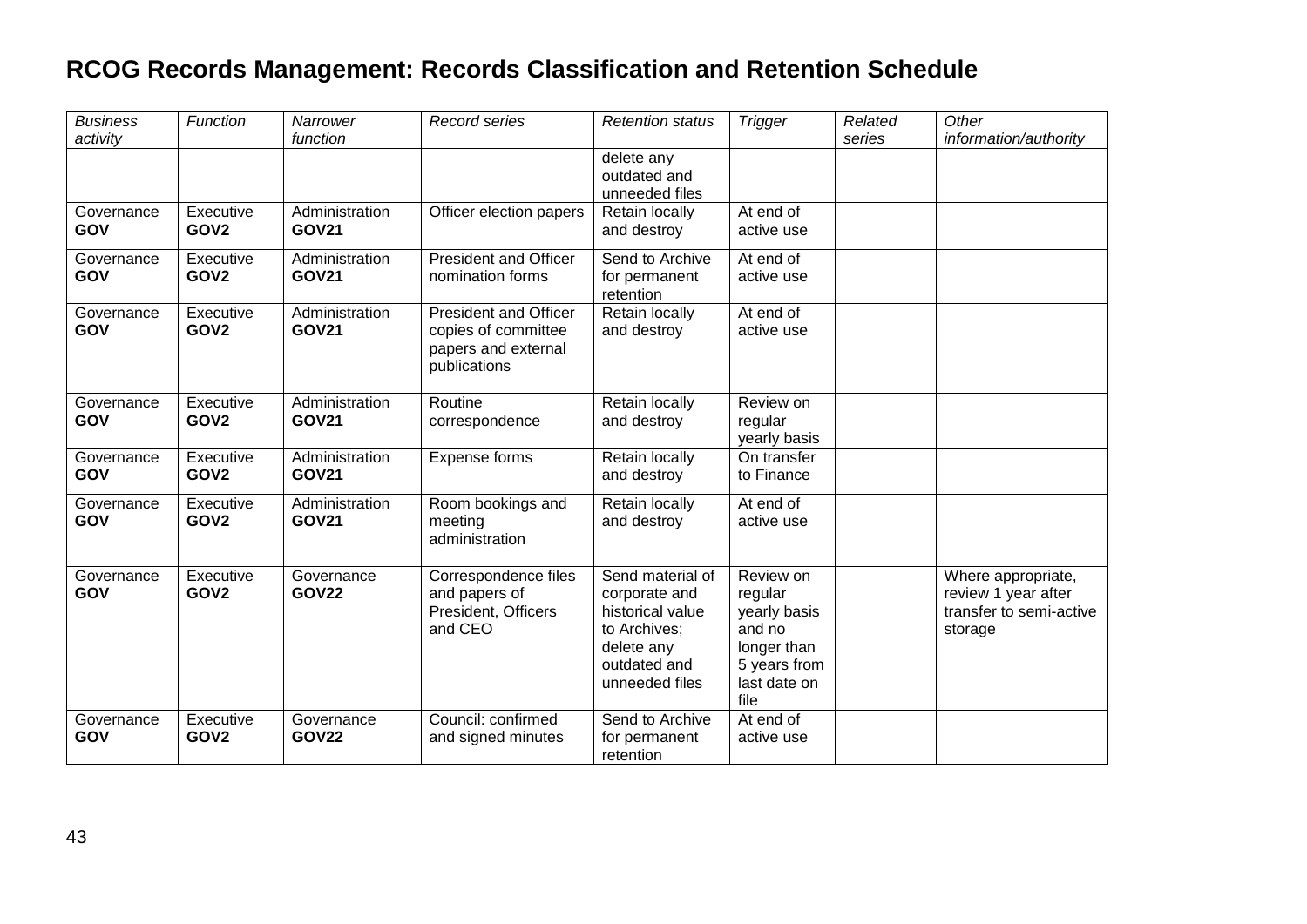| <b>Business</b><br>activity | Function                                              | Narrower<br>function       | Record series                                                                                    | <b>Retention status</b>                                                            | <b>Trigger</b>                                 | Related<br>series | Other<br>information/authority                |
|-----------------------------|-------------------------------------------------------|----------------------------|--------------------------------------------------------------------------------------------------|------------------------------------------------------------------------------------|------------------------------------------------|-------------------|-----------------------------------------------|
| Governance<br>GOV           | Executive<br>GOV <sub>2</sub>                         | Governance<br><b>GOV22</b> | Council: agenda and<br>circulated papers                                                         | Send to Archive<br>for permanent<br>retention                                      | At end of<br>active use                        |                   |                                               |
| Governance<br>GOV           | Executive<br>GOV <sub>2</sub>                         | Governance<br><b>GOV22</b> | Committee terms of<br>reference                                                                  | Send to Archive<br>for permanent<br>retention                                      | At end of<br>active use                        |                   |                                               |
| Governance<br>GOV           | Executive<br>GOV <sub>2</sub>                         | Governance<br><b>GOV22</b> | Final agreements and<br>policies                                                                 | Send to Archive<br>for permanent<br>retention                                      | At end of<br>active use                        |                   |                                               |
| Governance<br>GOV           | Executive<br>GOV <sub>2</sub>                         | Governance<br><b>GOV22</b> | Correspondence with<br>solicitors regarding<br>legal advice and<br>administration of<br>services | Transfer to<br>Records<br>Management for<br>review after 6<br>vears                | On last<br>claim or<br>resolution of<br>matter |                   |                                               |
| Governance<br>GOV           | Executive<br>GOV <sub>2</sub>                         | Governance<br><b>GOV22</b> | Photographs of<br>Officers and events                                                            | Send to Archive<br>for permanent<br>retention                                      | At end of<br>active use                        |                   | Also be added to the<br>College Media Library |
| Governance<br>GOV           | Legal<br>Records and<br>Contracts<br>GOV <sub>3</sub> | Contracts<br><b>GOV31</b>  | Signed contracts and<br>agreements                                                               | Send to Archive<br>for permanent<br>retention or<br>destroy at end of<br>agreement | At end of<br>active use                        |                   |                                               |
| Governance<br>GOV           | Legal<br>Records and<br>Contracts<br>GOV <sub>3</sub> | Contracts<br><b>GOV31</b>  | Records of proposals<br>and negotiations                                                         | Retain locally<br>and destroy                                                      | At end of<br>contract                          |                   |                                               |
| Governance<br>GOV           | Legal<br>Records and<br>Contracts<br>GOV <sub>3</sub> | Contracts<br><b>GOV31</b>  | Correspondence with<br>solicitors and external<br>organisations                                  | Retain locally<br>and destroy                                                      | At end of<br>contract                          |                   |                                               |
| Governance<br>GOV           | Legal<br>Records and<br>Contracts<br>GOV <sub>3</sub> | Contracts<br><b>GOV31</b>  | Papers relating to the<br>contracts                                                              | Transfer to<br>Records<br>Management for<br>review at end of<br>contract           | At end of<br>active use                        |                   |                                               |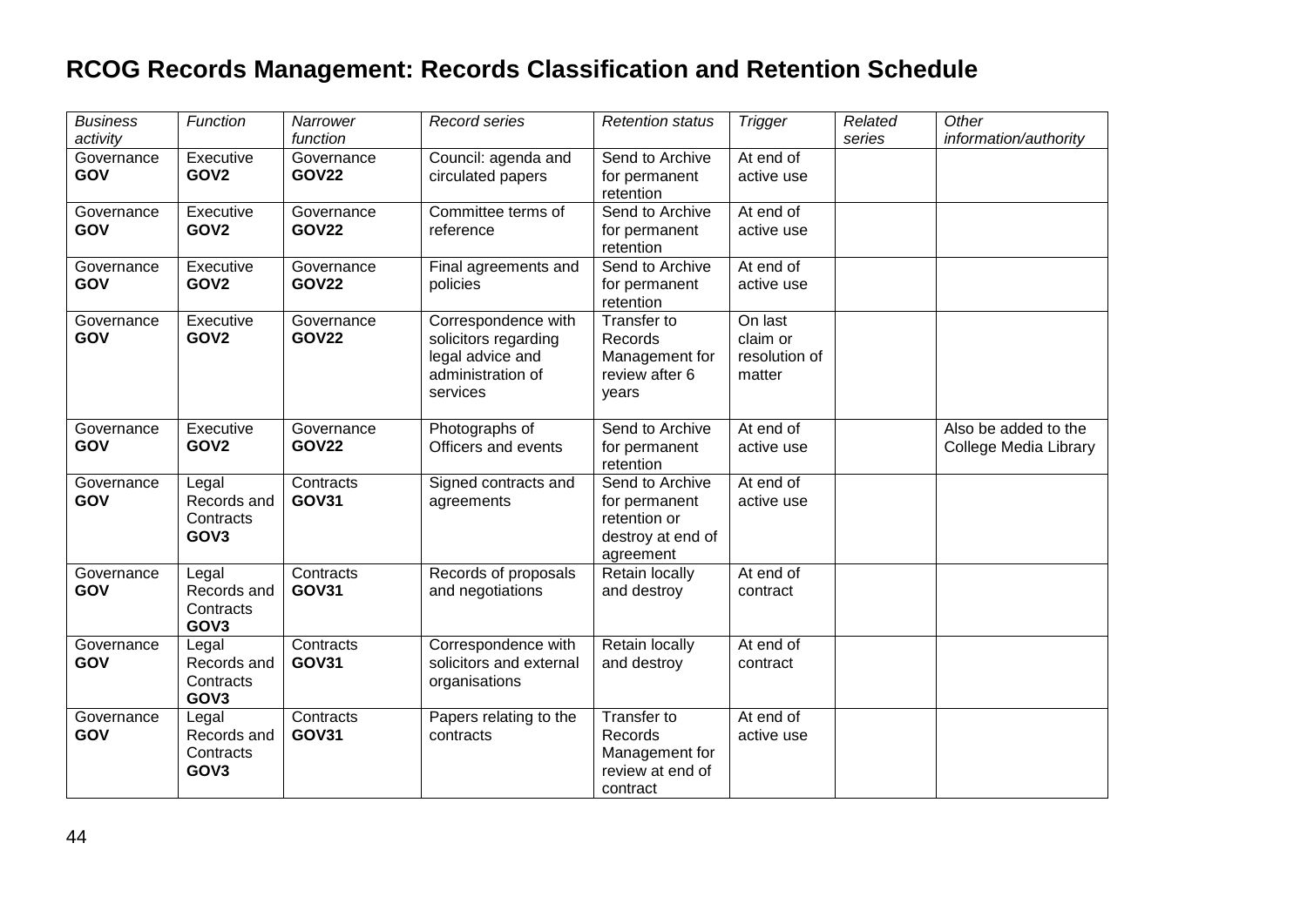| <b>Business</b><br>activity | Function                                              | Narrower<br>function                      | Record series                                                       | <b>Retention status</b>                                                  | <b>Trigger</b>              | Related<br>series | Other<br>information/authority                                               |
|-----------------------------|-------------------------------------------------------|-------------------------------------------|---------------------------------------------------------------------|--------------------------------------------------------------------------|-----------------------------|-------------------|------------------------------------------------------------------------------|
| Governance<br>GOV           | Legal<br>Records and<br>Contracts<br>GOV <sub>3</sub> | Insurance<br><b>GOV32</b>                 | Employers' liability<br>policies                                    | Send to Archive<br>for permanent<br>retention                            | At end of<br>active use     |                   |                                                                              |
| Governance<br>GOV           | Legal<br>Records and<br>Contracts<br>GOV3             | Insurance<br><b>GOV32</b>                 | Insurance schedules,<br>including group health<br>policies          | Transfer to<br>Records<br>Management for<br>destruction after<br>7 years | At end of life<br>of policy |                   |                                                                              |
| Governance<br>GOV           | Legal<br>Records and<br>Contracts<br>GOV <sub>3</sub> | Charter<br>administration<br><b>GOV33</b> | Signed Charter and<br>Articles                                      | Send to Archive<br>for permanent<br>retention                            | Time of<br>update           |                   | Legal requirement                                                            |
| Governance<br>GOV           | Legal<br>Records and<br>Contracts<br>GOV <sub>3</sub> | Charter<br>administration<br><b>GOV33</b> | Records relating to<br>amendments to<br><b>Articles and Charter</b> | Transfer to<br>Records<br>Management for<br>review                       | At end of<br>active use     |                   | No records to be<br>destroyed until next<br>update of Articles or<br>Charter |
| Governance<br>GOV           | Legal<br>Records and<br>Contracts<br>GOV <sub>3</sub> | Assets and<br>investments<br><b>GOV34</b> | Deeds of Title                                                      | <b>Transfer to</b><br>Records<br>Management for<br>review                | Life of the<br>property     |                   |                                                                              |
| Governance<br>GOV           | Legal<br>Records and<br>Contracts<br>GOV <sub>3</sub> | Assets and<br>investments<br><b>GOV34</b> | Leases                                                              | Retain locally<br>and destroy                                            | End of lease                |                   |                                                                              |
| Governance<br>GOV           | Legal<br>Records and<br>Contracts<br>GOV3             | Assets and<br>investments<br><b>GOV34</b> | Records relating to<br>legacies and<br>donations                    | Send to Archive<br>for permanent<br>retention                            | At end of<br>active use     |                   |                                                                              |
| Governance<br>GOV           | Legal<br>Records and<br>Contracts<br>GOV <sub>3</sub> | Registers<br><b>GOV35</b>                 | <b>Registers of Members</b><br>and Fellows                          | Send to Archive<br>for permanent<br>retention                            | Time of<br>publication      |                   |                                                                              |
| Governance<br>GOV           | Legal<br>Records and<br>Contracts                     | Registers<br><b>GOV35</b>                 | <b>Registers of Trustees</b><br>and related papers                  | Send to Archive<br>for permanent<br>retention                            | Time of<br>publication      |                   |                                                                              |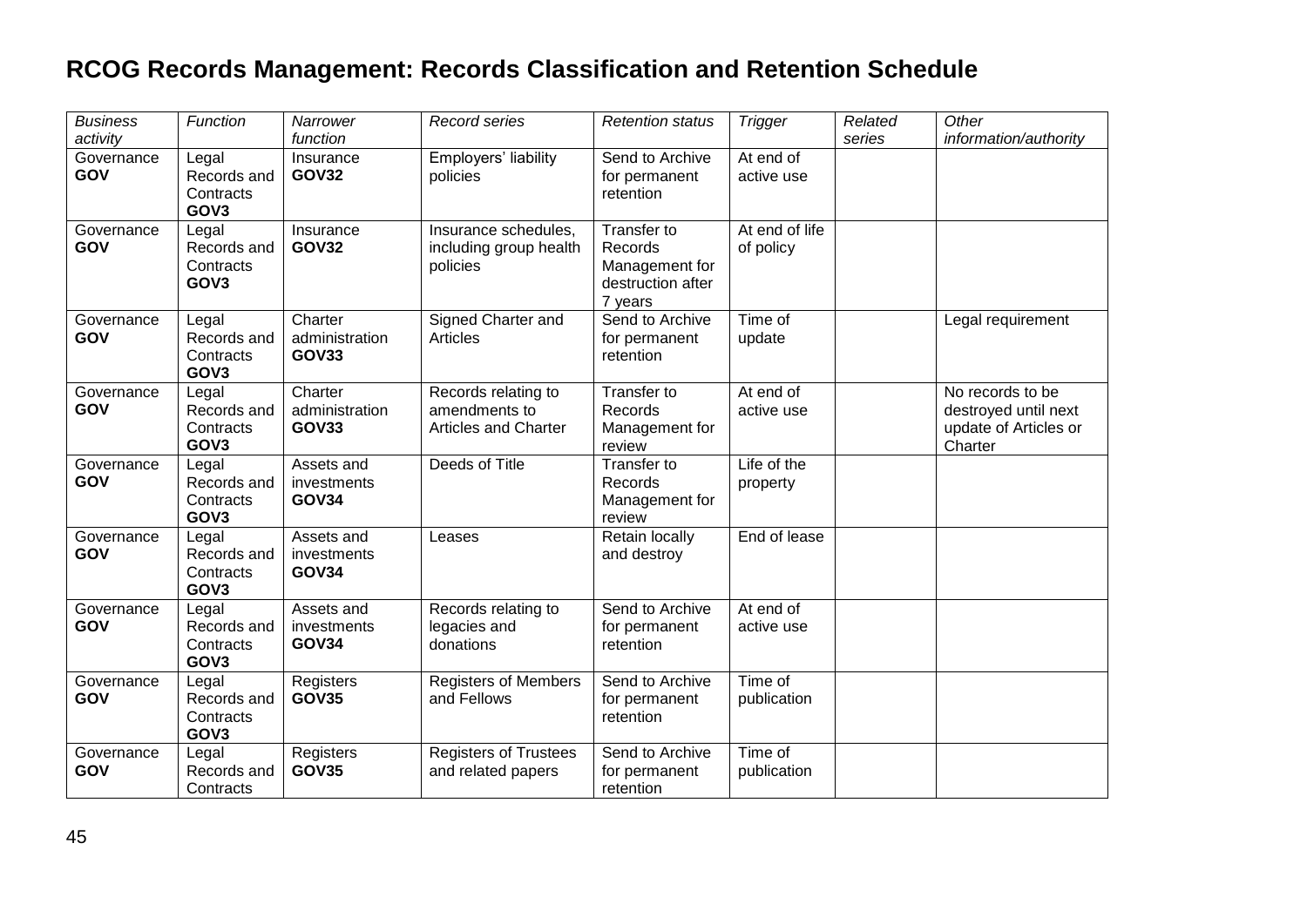| <b>Business</b><br>activity | <b>Function</b>           | Narrower<br>function            | Record series                                      | <b>Retention status</b>                       | <b>Trigger</b>                       | Related<br>series | Other<br>information/authority |
|-----------------------------|---------------------------|---------------------------------|----------------------------------------------------|-----------------------------------------------|--------------------------------------|-------------------|--------------------------------|
|                             | GOV <sub>3</sub>          |                                 |                                                    |                                               |                                      |                   |                                |
| Governance<br><b>GOV</b>    | <b>Strategies</b><br>GOV4 | Strategy papers<br><b>GOV41</b> | Final strategy                                     | Send to Archive<br>for permanent<br>retention | Time of<br>publication               |                   |                                |
| Governance<br><b>GOV</b>    | <b>Strategies</b><br>GOV4 | Strategy papers<br><b>GOV41</b> | Correspondence,<br>drafts and supporting<br>papers | Retain locally<br>and destroy                 | 3 months<br>after end of<br>project  |                   |                                |
| Governance<br><b>GOV</b>    | <b>Strategies</b><br>GOV4 | Strategy papers<br><b>GOV41</b> | Project administration                             | Retain locally<br>and destroy                 | Review on<br>regular<br>yearly basis |                   |                                |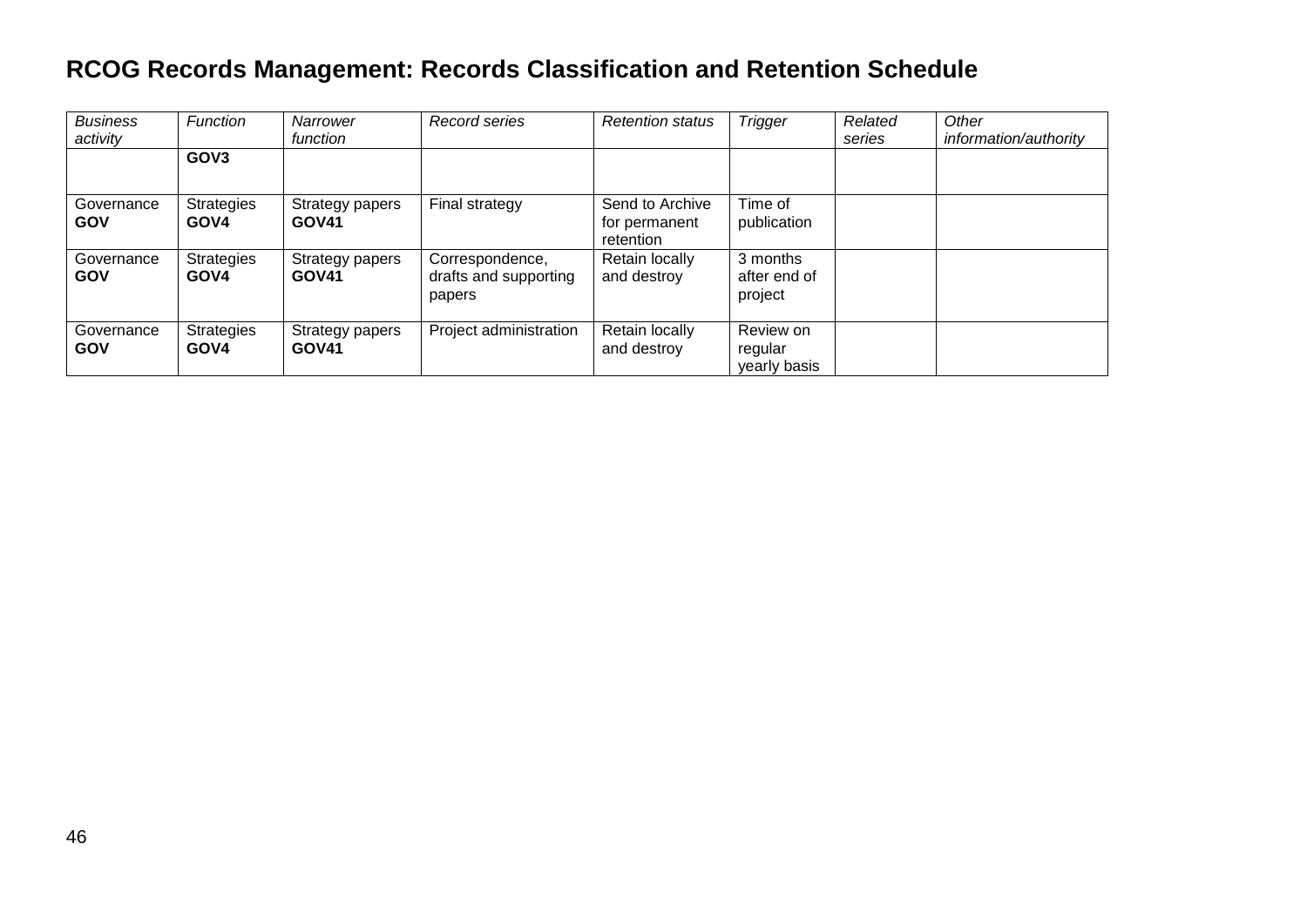#### <span id="page-46-0"></span>Human Resources

| <b>Business</b>  | Function        | Narrower       | <b>Record series</b>       | Retention       | <b>Trigger</b>             | <b>Related series</b> | Other                    |
|------------------|-----------------|----------------|----------------------------|-----------------|----------------------------|-----------------------|--------------------------|
| activity         |                 | function       |                            | status          |                            |                       | information/authority    |
| Human            | Human           | <b>Staff</b>   | <b>Annual Leave</b>        | Retain locally  | At end of 2                |                       |                          |
| Resources        | Resources       | administration | spreadsheets and forms     | and destroy     | vears                      |                       |                          |
| <b>HR</b>        | HR <sub>1</sub> | <b>HR11</b>    |                            |                 |                            |                       |                          |
| Human            | Human           | Staff          | Staff presentations        | Retain locally  | At end of                  |                       |                          |
| <b>Resources</b> | Resources       | administration |                            | and destroy     | active use                 |                       |                          |
| <b>HR</b>        | HR1             | <b>HR11</b>    |                            |                 |                            |                       |                          |
| Human            | Human           | Staff          | Human Resources policy     | Send to Archive | Time of                    | Senior                | <b>Business activity</b> |
| <b>Resources</b> | Resources       | administration | records                    | for permanent   | publication                | Management            |                          |
| <b>HR</b>        | HR <sub>1</sub> | <b>HR11</b>    |                            | retention?      |                            | Committee             |                          |
|                  |                 |                |                            |                 |                            | papers?               |                          |
| Human            | Human           | <b>Staff</b>   | Staff handbooks            | Live on the     | At end of                  |                       | <b>Business activity</b> |
| <b>Resources</b> | Resources       | administration |                            | intranet        | active use                 |                       |                          |
| <b>HR</b>        | HR <sub>1</sub> | <b>HR11</b>    |                            |                 |                            |                       |                          |
| Human            | Human           | <b>Staff</b>   | Employee files, including  | Transfer to     | 6 years after              | Payroll records       | CIPD recommended         |
| Resources        | Resources       | administration | training, disciplinary and | Records         | employment                 |                       | retention period,        |
| <b>HR</b>        | HR <sub>1</sub> | <b>HR11</b>    | grievance records,         | Management      | ceases                     |                       | based on the time        |
|                  |                 |                | absence records, pension   | for review      |                            |                       | limits for potential UK  |
|                  |                 |                | information                |                 | Pension                    |                       | tribunal or civil        |
|                  |                 |                |                            |                 | information:               |                       | claims.                  |
|                  |                 |                |                            |                 | for the                    |                       |                          |
|                  |                 |                |                            |                 | lifetime of the            |                       |                          |
|                  |                 |                |                            |                 | employee or                |                       |                          |
|                  |                 |                |                            |                 | automatically              |                       |                          |
|                  |                 |                |                            |                 | destroy on                 |                       |                          |
|                  |                 |                |                            |                 | 100 <sup>th</sup> birthday |                       |                          |
|                  |                 |                |                            |                 | anniversary                |                       |                          |
| Human            | Human           | Staff          | Disciplinary and grievance | Transfer to     | 10 years                   |                       | Data Protection; FOI     |
| <b>Resources</b> | Resources       | administration | records                    | Records         | after                      |                       |                          |
| ΗR               | HR <sub>1</sub> | <b>HR11</b>    |                            | Management      | employment                 |                       |                          |
|                  |                 |                |                            | for review      | ceases                     |                       |                          |
| Human            | Human           | <b>Staff</b>   | Training records           | Transfer to     | 10 years                   |                       | Data Protection          |
| <b>Resources</b> | Resources       | administration |                            | Records         | after                      |                       |                          |
| <b>HR</b>        | HR <sub>1</sub> | <b>HR11</b>    |                            | Management      | employment                 |                       |                          |
|                  |                 |                |                            | for review      | ceases                     |                       |                          |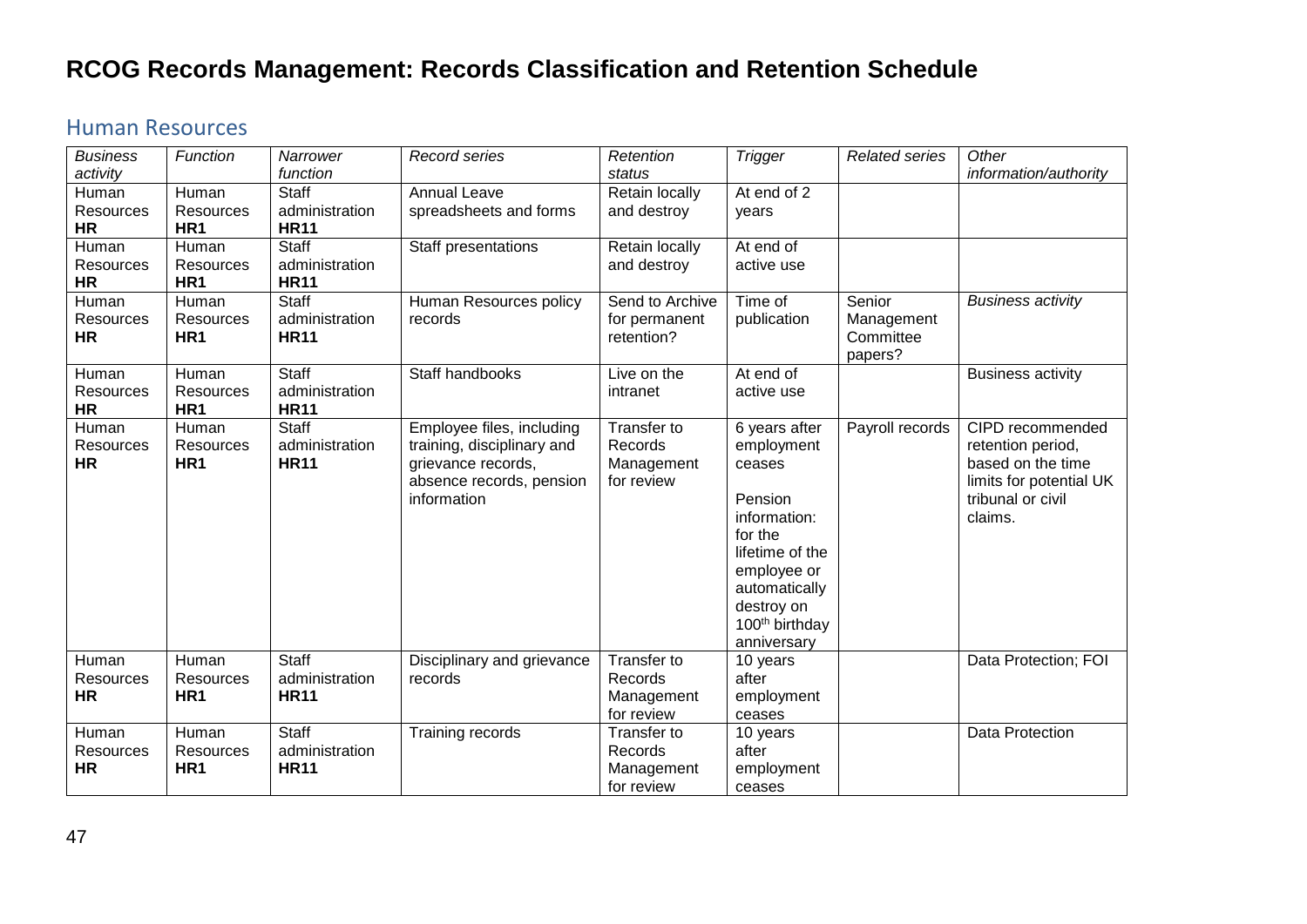| <b>Business</b>                                    | Function                              | Narrower                                           | <b>Record series</b>                                                                                | Retention                                                                                                   | <b>Trigger</b>                                                | Related series  | Other                                                                                                                                                                                                          |
|----------------------------------------------------|---------------------------------------|----------------------------------------------------|-----------------------------------------------------------------------------------------------------|-------------------------------------------------------------------------------------------------------------|---------------------------------------------------------------|-----------------|----------------------------------------------------------------------------------------------------------------------------------------------------------------------------------------------------------------|
| activity<br>Human<br><b>Resources</b><br><b>HR</b> | Human<br>Resources<br>HR <sub>1</sub> | function<br>Staff<br>administration<br><b>HR11</b> | Personnel files                                                                                     | status<br>Transfer to<br>Records<br>Management<br>for review                                                | 10 years<br>after<br>employment<br>ceases                     | Payroll records | information/authority<br>Retain pensioners<br>records until 10 years<br>after benefit ceases<br>Additional 4 years<br>retention for non-<br>pension holders at<br>request of Director<br>HR in order to fulfil |
| Human<br>Resources<br><b>HR</b>                    | Human<br>Resources<br>HR <sub>1</sub> | Staff<br>administration<br><b>HR11</b>             | Staff contact details                                                                               | Retain locally<br>and destroy                                                                               | Time of<br>update or 6<br>years after<br>employment<br>ceases |                 | role giving references<br>Data Protection                                                                                                                                                                      |
| Human<br><b>Resources</b><br><b>HR</b>             | Human<br>Resources<br>HR <sub>1</sub> | Staff<br>administration<br><b>HR11</b>             | Medical and self-<br>certificates                                                                   | Retain locally<br>and destroy at<br>the end of 4<br>years                                                   | Review on<br>regular yearly<br>basis                          |                 | Data Protection                                                                                                                                                                                                |
| Human<br>Resources<br><b>HR</b>                    | Human<br>Resources<br>HR <sub>1</sub> | Staff<br>administration<br><b>HR11</b>             | Records relating to injury<br>at work                                                               | Transfer to<br>Records<br>Management<br>for review                                                          | $Life$ of<br>employee                                         |                 | Legal requirement                                                                                                                                                                                              |
| Human<br>Resources<br><b>HR</b>                    | Human<br>Resources<br>HR <sub>1</sub> | Payroll<br><b>HR12</b>                             | Payroll records (including<br>benefits, Income Tax,<br>maternity pay, loans,<br>childcare vouchers) | Transfer to<br>Records<br>Management<br>for review                                                          | 6 years after<br>employment<br>ceases                         |                 | Financial regulations                                                                                                                                                                                          |
| Human<br><b>Resources</b><br><b>HR</b>             | Human<br>Resources<br>HR <sub>1</sub> | Payroll<br><b>HR12</b>                             | Advances for season<br>tickets, childcare etc                                                       | Transfer to<br>Records<br>Management<br>for destruction<br>or destroy<br>locally 6 years<br>after repayment | End of<br>financial year                                      |                 |                                                                                                                                                                                                                |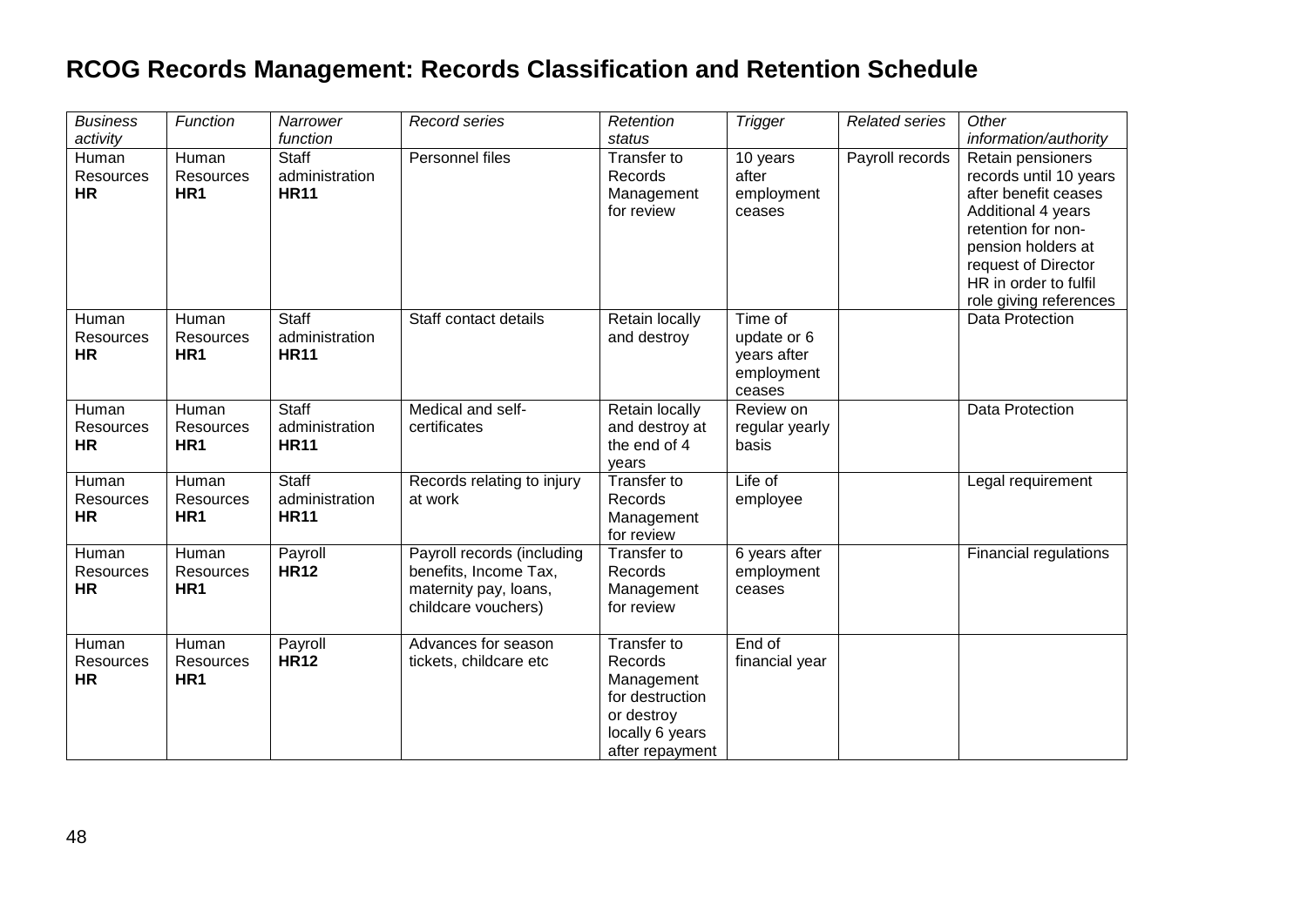| <b>Business</b><br>activity            | Function                              | Narrower<br>function          | Record series                                                                                                   | Retention<br>status                                                                                                      | <b>Trigger</b>                                                  | <b>Related series</b> | Other<br>information/authority                                                                                                                                           |
|----------------------------------------|---------------------------------------|-------------------------------|-----------------------------------------------------------------------------------------------------------------|--------------------------------------------------------------------------------------------------------------------------|-----------------------------------------------------------------|-----------------------|--------------------------------------------------------------------------------------------------------------------------------------------------------------------------|
| Human<br>Resources<br>HR               | Human<br>Resources<br>HR <sub>1</sub> | Administration<br><b>HR13</b> | Head of Human<br>Resources'<br>correspondence and<br>papers                                                     | Send material<br>of corporate<br>and historical<br>value to<br>Archives; delete<br>any outdated<br>and unneeded<br>files | Review on<br>regular yearly<br>basis                            |                       | <b>Business activity</b>                                                                                                                                                 |
| Human<br><b>Resources</b><br><b>HR</b> | Human<br>Resources<br>HR <sub>1</sub> | Administration<br><b>HR13</b> | Head of Human<br>Resources' copies of<br>meeting papers                                                         | Retain locally<br>and destroy                                                                                            | At end of<br>active use                                         |                       |                                                                                                                                                                          |
| Human<br><b>Resources</b><br><b>HR</b> | Human<br>Resources<br>HR <sub>1</sub> | Administration<br><b>HR13</b> | Team correspondence<br>and papers                                                                               | Retain locally<br>and destroy                                                                                            | At end of<br>active use                                         |                       |                                                                                                                                                                          |
| Human<br>Resources<br><b>HR</b>        | Human<br>Resources<br>HR <sub>1</sub> | Administration                | Recruitment information                                                                                         | Retain locally<br>and destroy                                                                                            | 6 months<br>after the<br>recruitment<br>process has<br>finished |                       |                                                                                                                                                                          |
| Human<br><b>Resources</b><br>HR        | Human<br>Resources<br>HR <sub>1</sub> | Administration                | Redundancy details,<br>calculations of payments,<br>refunds, notification to the<br>Secretary of State          | Transfer to<br>Records<br>Management<br>for review                                                                       | 6 years after<br>employment<br>ceases                           |                       |                                                                                                                                                                          |
| Human<br>Resources<br><b>HR</b>        | Human<br>Resources<br>HR <sub>1</sub> | Administration                | <b>Statutory Maternity Pay</b><br>records: calculations,<br>certificates (Mat B1s) or<br>other medical evidence | Transfer to<br>Records<br>Management<br>for review                                                                       | 6 years after<br>employment<br>ceases                           |                       | Statutory retention<br>period: 3 years after<br>the end of the tax<br>year in which the<br>maternity period<br>ends. RCOG: 6 years<br>to streamline the<br>admin process |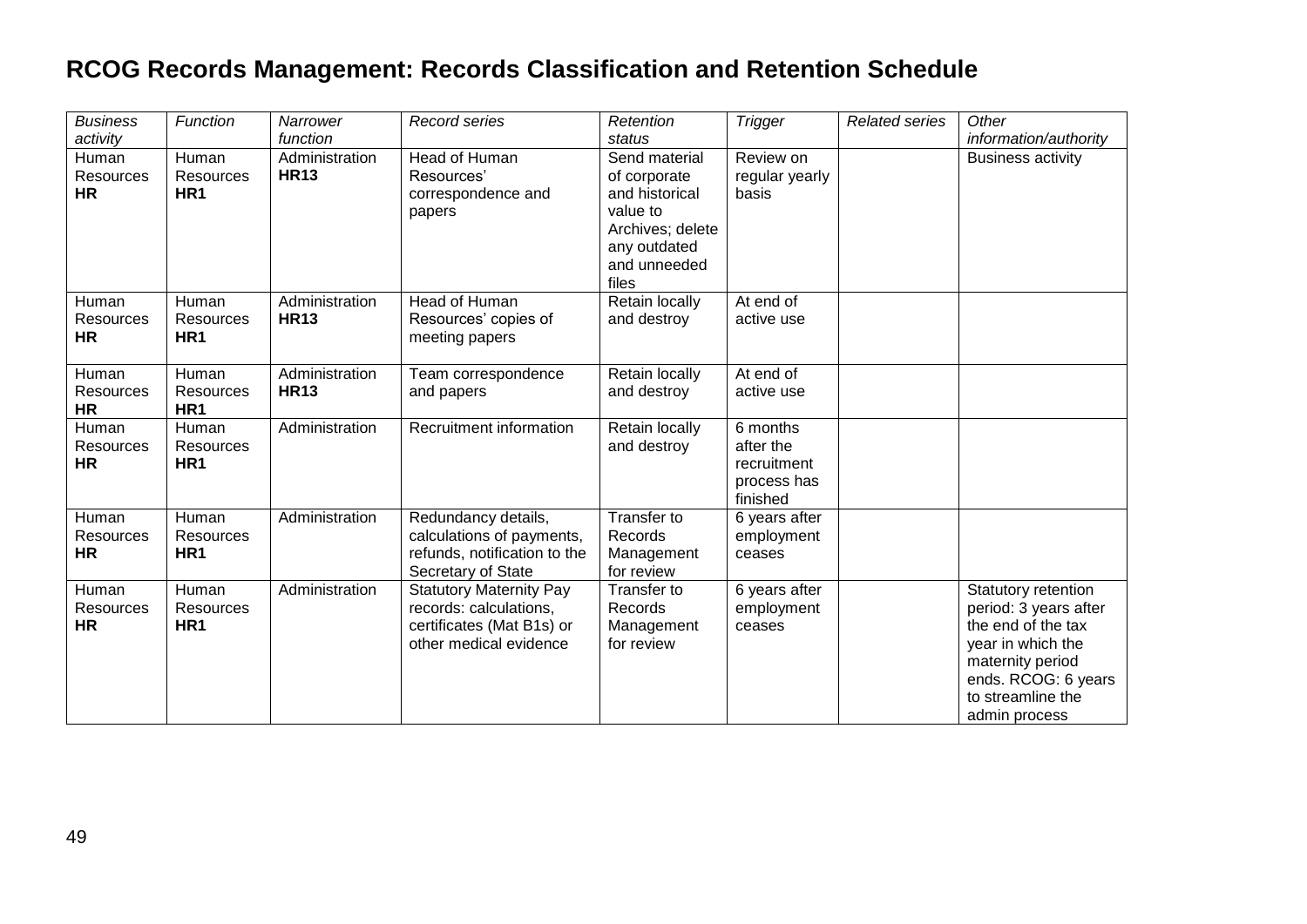#### <span id="page-49-0"></span>Information Management

| <b>Business</b><br>activity     | Function                                     | Narrower<br>function                         | Record series                                                   | Retention<br>status                                                                                                         | <b>Trigger</b>                       | Related<br>series | Other information/authority |
|---------------------------------|----------------------------------------------|----------------------------------------------|-----------------------------------------------------------------|-----------------------------------------------------------------------------------------------------------------------------|--------------------------------------|-------------------|-----------------------------|
| Information<br>Management<br>IM | Information<br>Technology<br>IM <sub>1</sub> | Multimedia<br><b>IM11</b>                    | RCOG images, still<br>and moving                                | Send to<br>Archive for<br>permanent<br>retention                                                                            | Time of<br>publication               |                   |                             |
| Information<br>Management<br>IM | Information<br>Technology<br>IM <sub>1</sub> | Multimedia<br><b>IM11</b>                    | Online lectures<br>(including podcasts<br>and audio recordings) | Send to<br>Archive for<br>permanent<br>retention                                                                            | Time of<br>publication               |                   |                             |
| Information<br>Management<br>IM | Information<br>Technology<br>IM <sub>1</sub> | Multimedia<br><b>IM11</b>                    | Recordings of<br>College events                                 | Send to<br>Archive for<br>permanent<br>retention                                                                            | Time of<br>publication               |                   |                             |
| Information<br>Management<br>IM | Information<br>Technology<br>IM <sub>1</sub> | Multimedia<br><b>IM11</b>                    | Officer presentation<br>slides                                  | Send material<br>of corporate<br>and historical<br>value to<br>Archives;<br>delete any<br>outdated and<br>unneeded<br>files | Review on<br>regular<br>yearly basis |                   |                             |
| Information<br>Management<br>IM | Information<br>Technology<br>IM <sub>1</sub> | Information<br><b>Systems</b><br><b>IM12</b> | Tenders, contracts<br>and agreements                            | Retain locally<br>and destroy                                                                                               | At end of<br>contract                |                   |                             |
| Information<br>Management<br>IM | Information<br>Technology<br>IM <sub>1</sub> | Information<br><b>Systems</b><br><b>IM12</b> | Policies and<br>procedures                                      | Send material<br>of corporate<br>and historical<br>value to<br>Archives;<br>delete any<br>outdated and<br>unneeded<br>files | Review on a<br>yearly basis          |                   |                             |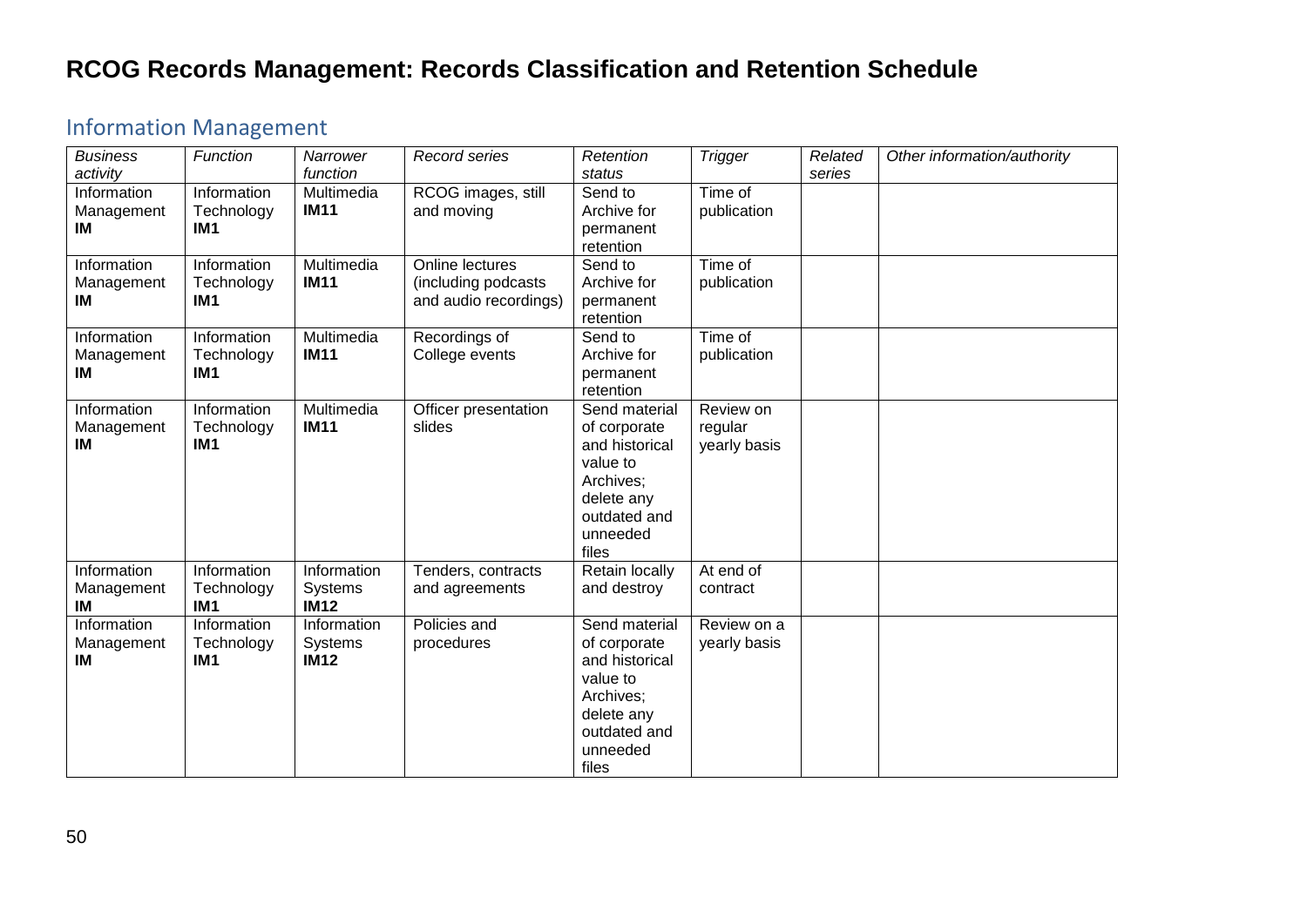| <b>Business</b><br>activity     | Function                                     | Narrower<br>function                   | Record series                                                                  | Retention<br>status                                                        | <b>Trigger</b>                       | Related<br>series | Other information/authority |
|---------------------------------|----------------------------------------------|----------------------------------------|--------------------------------------------------------------------------------|----------------------------------------------------------------------------|--------------------------------------|-------------------|-----------------------------|
| Information<br>Management<br>IM | Information<br>Technology<br>IM <sub>1</sub> | Information<br>Systems<br><b>IM12</b>  | Administrative papers                                                          | Retain locally<br>and destroy                                              | Review on<br>regular<br>yearly basis |                   |                             |
| Information<br>Management<br>IM | Information<br>Governance<br>IM <sub>2</sub> | Policy and<br>procedure<br><b>IM21</b> | Final policy papers                                                            | Send to<br>Archive for<br>permanent<br>retention                           | Time of<br>publication               |                   |                             |
| Information<br>Management<br>IM | Information<br>Governance<br>IM <sub>2</sub> | Policy and<br>procedure<br><b>IM21</b> | Draft policy papers                                                            | Retain locally<br>and destroy<br>after 3 months                            | Time of<br>publication               |                   |                             |
| Information<br>Management<br>ΙM | Information<br>Governance<br>IM <sub>2</sub> | Policy and<br>procedure<br><b>IM21</b> | Project notes and<br>correspondence                                            | Retain locally<br>and destroy<br>after 3 months                            | At end of<br>project                 |                   |                             |
| Information<br>Management<br>IM | Information<br>Governance<br>IM <sub>2</sub> | Administratio<br>n<br><b>IM22</b>      | Assessment papers<br>and audit records                                         | <b>Transfer to</b><br>Records<br>Management<br>for review<br>after 5 years | At end of<br>active use              |                   |                             |
| Information<br>Management<br>IМ | Information<br>Governance<br>IM <sub>2</sub> | Administratio<br>n<br><b>IM22</b>      | Data<br>Protection/Freedom<br>of Information<br>requests and<br>correspondence | Retain locally<br>and destroy                                              | After 3 year                         |                   |                             |
| Information<br>Management<br>IМ | Information<br>Governance<br>IM <sub>2</sub> | Administratio<br>n.<br><b>IM22</b>     | Data<br>Protection/Confidenti<br>ality templates for use<br>by RCOG staff      | Retain locally<br>and destroy                                              | Time of<br>update                    |                   |                             |
| Information<br>Management<br>IM | Information<br>Governance<br>IM <sub>2</sub> | Administratio<br>n.<br><b>IM22</b>     | Staff IG training<br>records                                                   | Retain locally<br>and destroy                                              | Time of<br>update                    |                   |                             |
| Information<br>Management<br>IM | Information<br>Services<br>IM <sub>3</sub>   | Policy and<br>procedure<br><b>IM31</b> | See Information<br>Governance - Policy<br>and Procedure                        |                                                                            |                                      |                   |                             |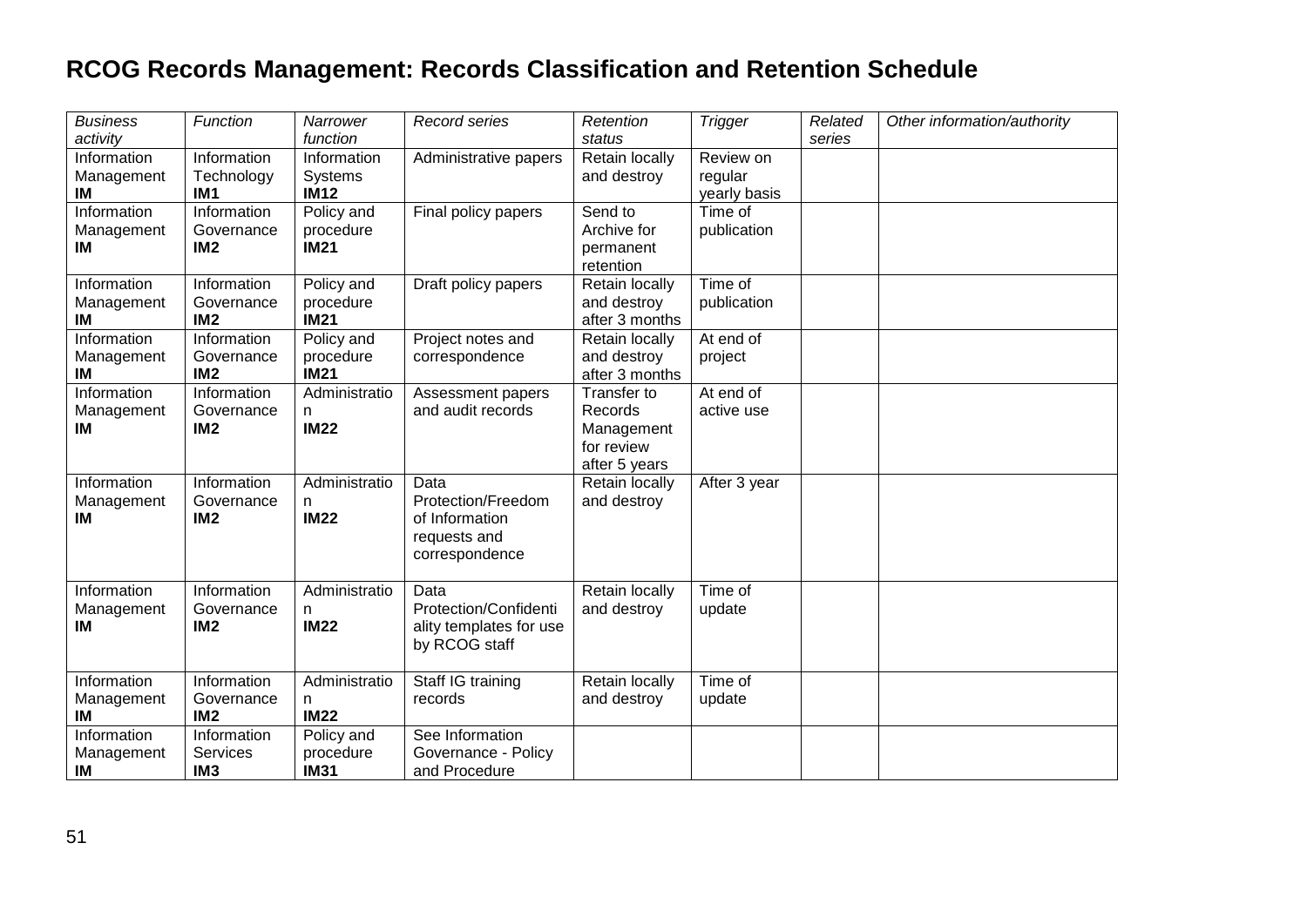| <b>Business</b><br>activity     | Function                                          | Narrower<br>function               | Record series                                                 | Retention<br>status                                                      | <b>Trigger</b>                       | Related<br>series        | Other information/authority                                                                                                                              |
|---------------------------------|---------------------------------------------------|------------------------------------|---------------------------------------------------------------|--------------------------------------------------------------------------|--------------------------------------|--------------------------|----------------------------------------------------------------------------------------------------------------------------------------------------------|
| Information<br>Management<br>IM | Information<br><b>Services</b><br>IM <sub>3</sub> | Administratio<br>n<br><b>IM31</b>  | <b>Agenda and Minutes</b><br>of Meetings                      | Send to<br>Archive for<br>permanent<br>retention                         | At end of<br>active use              |                          |                                                                                                                                                          |
| Information<br>Management<br>ΙM | Information<br><b>Services</b><br>IM <sub>3</sub> | Library<br>services<br><b>IM32</b> | Service agreements,<br>licences and<br>contracts              | Retain locally<br>and destroy                                            | At end of<br>contract                |                          |                                                                                                                                                          |
| Information<br>Management<br>IM | Information<br><b>Services</b><br>IM <sub>3</sub> | Library<br>services<br><b>IM32</b> | Enquiries                                                     | Retain locally<br>and destroy<br>after 2 years                           | End of year                          | Archive<br>enquirie<br>s |                                                                                                                                                          |
| Information<br>Management<br>IM | Information<br><b>Services</b><br>IM <sub>3</sub> | Library<br>services<br><b>IM32</b> | <b>Clinical queries</b>                                       | Retain locally<br>and destroy                                            | At end of<br>active use              |                          |                                                                                                                                                          |
| Information<br>Management<br>IM | Information<br>Services<br>IM <sub>3</sub>        | Library<br>services<br><b>IM32</b> | Literature searches                                           | Retain locally<br>and destroy                                            | At end of<br>active use              | <b>NGA</b>               |                                                                                                                                                          |
| Information<br>Management<br>IM | Information<br><b>Services</b><br>IM <sub>3</sub> | Library<br>services<br><b>IM32</b> | Document delivery<br>records                                  | Transfer to<br>Records<br>Management<br>for destruction<br>after 7 years | Review on<br>regular<br>yearly basis |                          |                                                                                                                                                          |
| Information<br>Management<br>IM | Information<br><b>Services</b><br>IM <sub>3</sub> | Library<br>services<br><b>IM32</b> | Document delivery<br>digital copies of<br>articles            | Retain locally<br>and destroy                                            | At end of<br>active use              |                          | End of active use is when<br>delivery request has been<br>completed                                                                                      |
| Information<br>Management<br>IM | Information<br><b>Services</b><br>IM <sub>3</sub> | Library<br>services<br><b>IM32</b> | Invoices and<br>payments                                      | Retain locally<br>and destroy                                            | At end of<br>financial year          | Finance                  | Duplicates sent to Finance<br>Office for retention                                                                                                       |
| Information<br>Management<br>IM | Information<br>Services<br>IM <sub>3</sub>        | Library<br>services<br><b>IM32</b> | Photocopy request<br>forms and copyright<br>declaration forms | Transfer to<br>Records<br>Management<br>for destruction<br>after 7 years | Review on<br>regular<br>yearly basis |                          | Forms to be kept minimum of 6<br>years, taken from:<br>http://www.forumforinterlending.<br>org.uk/wp-<br>content/uploads/2011/05/Emily-<br>Copyright.pdf |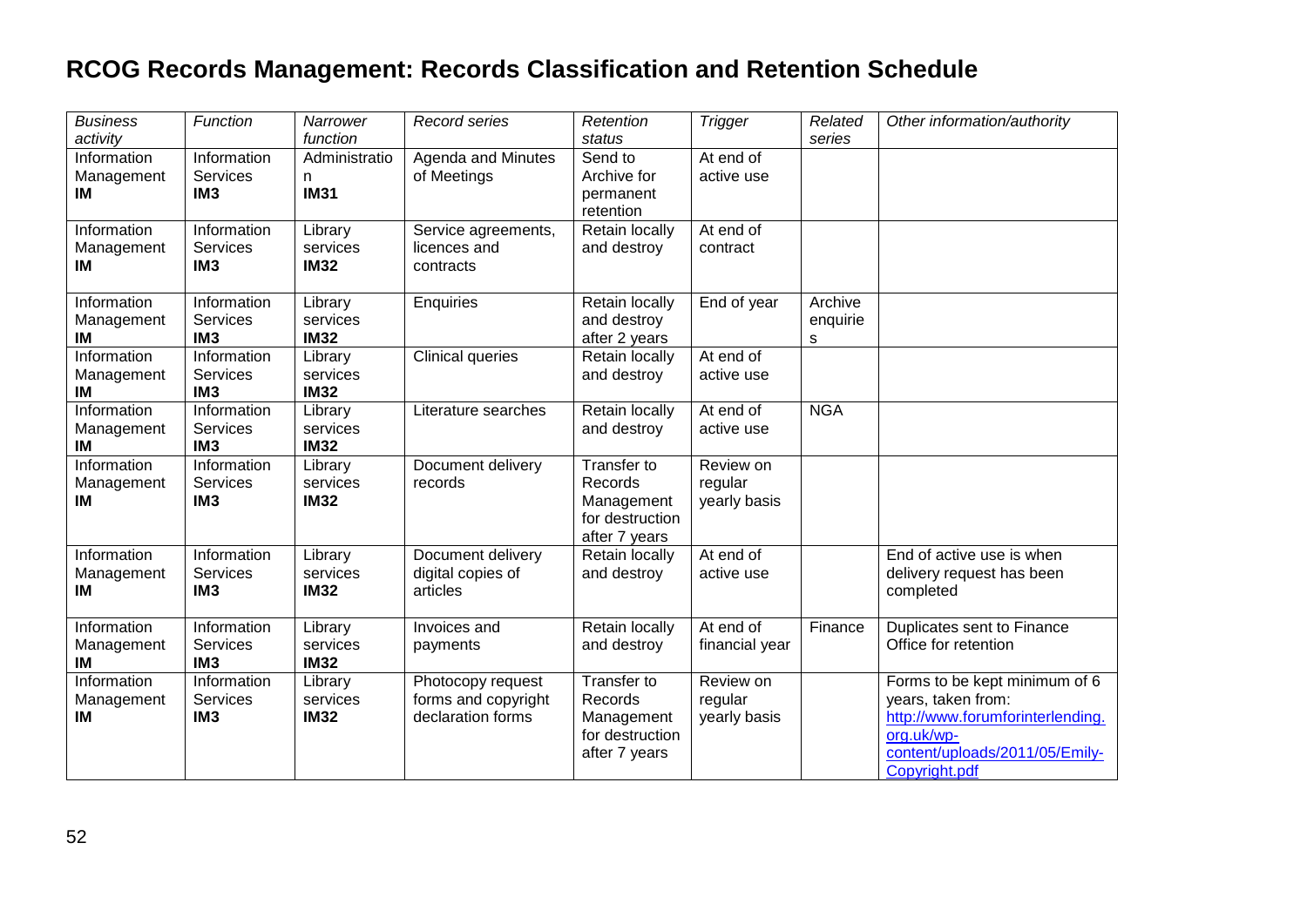| <b>Business</b><br>activity     | Function                                          | Narrower<br>function                | Record series                                                  | Retention<br>status                              | <b>Trigger</b>                             | Related<br>series        | Other information/authority                           |
|---------------------------------|---------------------------------------------------|-------------------------------------|----------------------------------------------------------------|--------------------------------------------------|--------------------------------------------|--------------------------|-------------------------------------------------------|
| Information<br>Management<br>ΙM | Information<br>Services<br>IM <sub>3</sub>        | Library<br>services<br><b>IM32</b>  | Team administrative<br>correspondence,<br>notes and statistics | Retain locally<br>and destroy                    | Review on<br>regular<br>yearly basis       |                          |                                                       |
| Information<br>Management<br>IM | Information<br>Services<br>IM <sub>3</sub>        | Heritage<br>services<br><b>IM33</b> | Records of<br>accessions and<br>deposit of gifts/assets        | Retain locally                                   | On receipt of<br>asset                     |                          | To be held as part of catalogue<br>record             |
| Information<br>Management<br>IM | Information<br>Services<br>IM <sub>3</sub>        | Heritage<br>services<br><b>IM33</b> | <b>Conservation records</b>                                    | Retain locally                                   | <b>On</b><br>completion of<br>conservation |                          | To be held as part of catalogue<br>record             |
| Information<br>Management<br>IM | Information<br>Services<br>IM <sub>3</sub>        | Heritage<br>services<br><b>IM33</b> | Records of disposal                                            | Retain locally                                   | On disposal                                |                          | To be held as part of catalogue<br>record             |
| Information<br>Management<br>IM | Information<br><b>Services</b><br>IM <sub>3</sub> | Heritage<br>services<br><b>IM33</b> | Promotional material,<br>resource guides and<br>articles       | Send to<br>Archive for<br>permanent<br>retention | On<br>publication                          |                          |                                                       |
| Information<br>Management<br>IM | <b>Information</b><br>Services<br>IM <sub>3</sub> | Heritage<br>services<br><b>IM33</b> | Enquiries                                                      | Retain locally<br>and destroy<br>after 2 years   | End of year                                | Library<br>enquirie<br>s |                                                       |
| Information<br>Management<br>IM | Information<br>Services<br>IM <sub>3</sub>        | Heritage<br>services<br><b>IM33</b> | Successful volunteer<br>placement records                      | Retain locally<br>and destroy<br>after 3 years   | End of<br>placement                        |                          |                                                       |
| Information<br>Management<br>IM | Information<br><b>Services</b><br>IM <sub>3</sub> | Heritage<br>services<br><b>IM33</b> | Unsuccessful<br>volunteer placement<br>records                 | Retain locally<br>and destroy<br>after 1 year    | Review on<br>regular<br>yearly basis       |                          |                                                       |
| Information<br>Management<br>IM | Information<br>Services<br>IM <sub>3</sub>        | Heritage<br>services<br><b>IM33</b> | Environmental<br>monitoring records<br>and incident reports    | Retain locally<br>and destroy                    | At end of<br>active use                    |                          | Destroy if summaries of<br>monitoring statistics made |
| Information<br>Management<br>IM | Information<br><b>Services</b><br>IM <sub>3</sub> | Heritage<br>services<br><b>IM33</b> | Collection care and<br>management<br>procedures                | Retain locally<br>and destroy                    | Time of<br>update                          |                          |                                                       |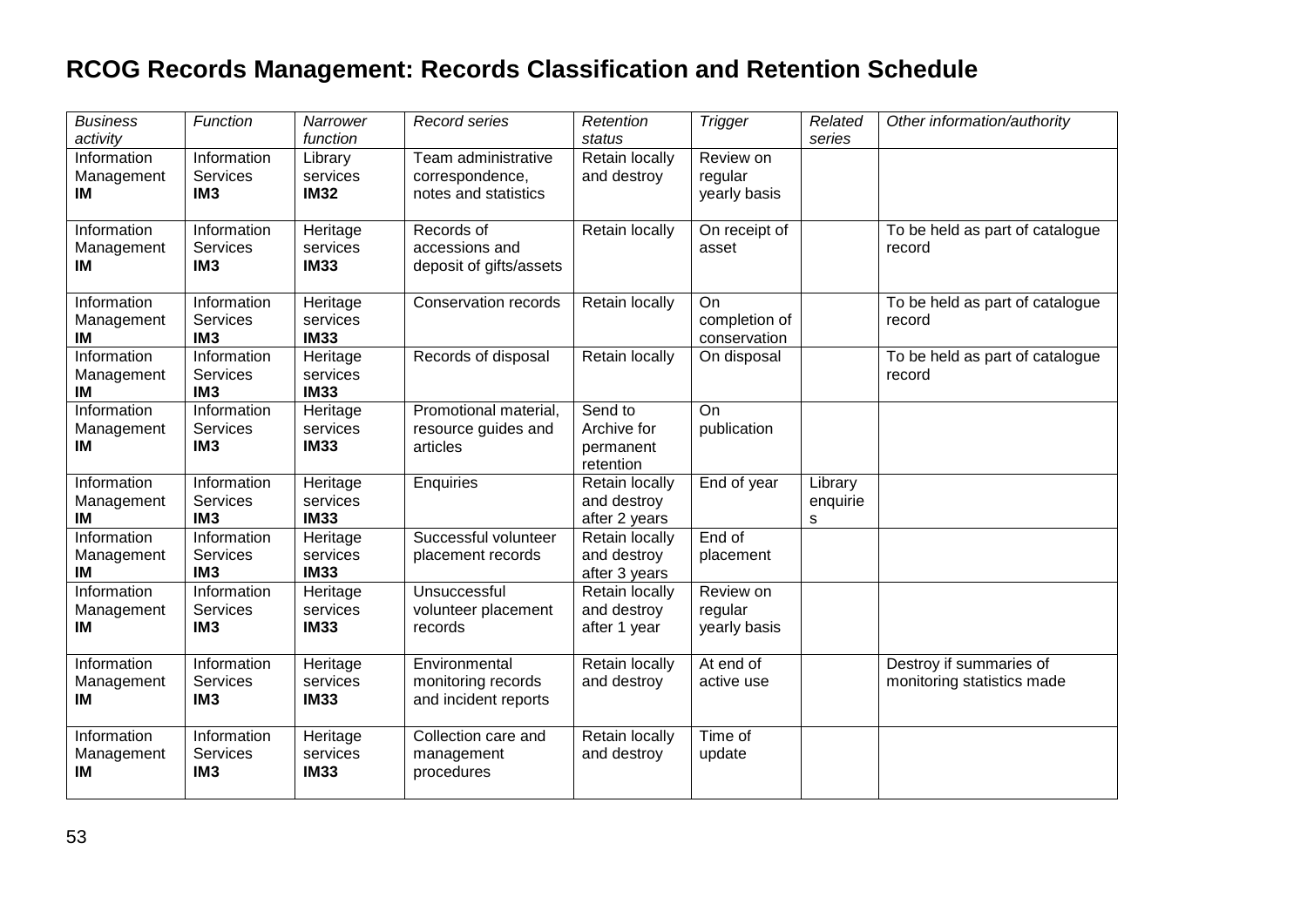| <b>Business</b><br>activity     | Function                                          | Narrower<br>function                 | Record series                                                             | Retention<br>status           | <b>Trigger</b>                | Related<br>series                 | Other information/authority                                           |
|---------------------------------|---------------------------------------------------|--------------------------------------|---------------------------------------------------------------------------|-------------------------------|-------------------------------|-----------------------------------|-----------------------------------------------------------------------|
| Information<br>Management<br>ΙM | Information<br>Services<br>IM <sub>3</sub>        | Records<br>management<br><b>IM34</b> | Records of transfers,<br>reviews and disposals                            | Retain locally                | End of<br>transfer<br>process |                                   |                                                                       |
| Information<br>Management<br>IМ | Information<br>Services<br>IM <sub>3</sub>        | Records<br>management<br><b>IM34</b> | <b>Retention schedules</b><br>and classification                          | Retain locally<br>and destroy | Time of<br>update             |                                   |                                                                       |
| Information<br>Management<br>ΙM | Information<br><b>Services</b><br>IM <sub>3</sub> | Administratio<br>n                   | Copyright and<br>reproduction requests<br>to and on behalf of<br>the RCOG | Destroy after<br>6 years      | Review<br>annually            | Journals<br>and<br>Publishi<br>ng | p.140 copyright for archives and<br>records managers Padfield<br>book |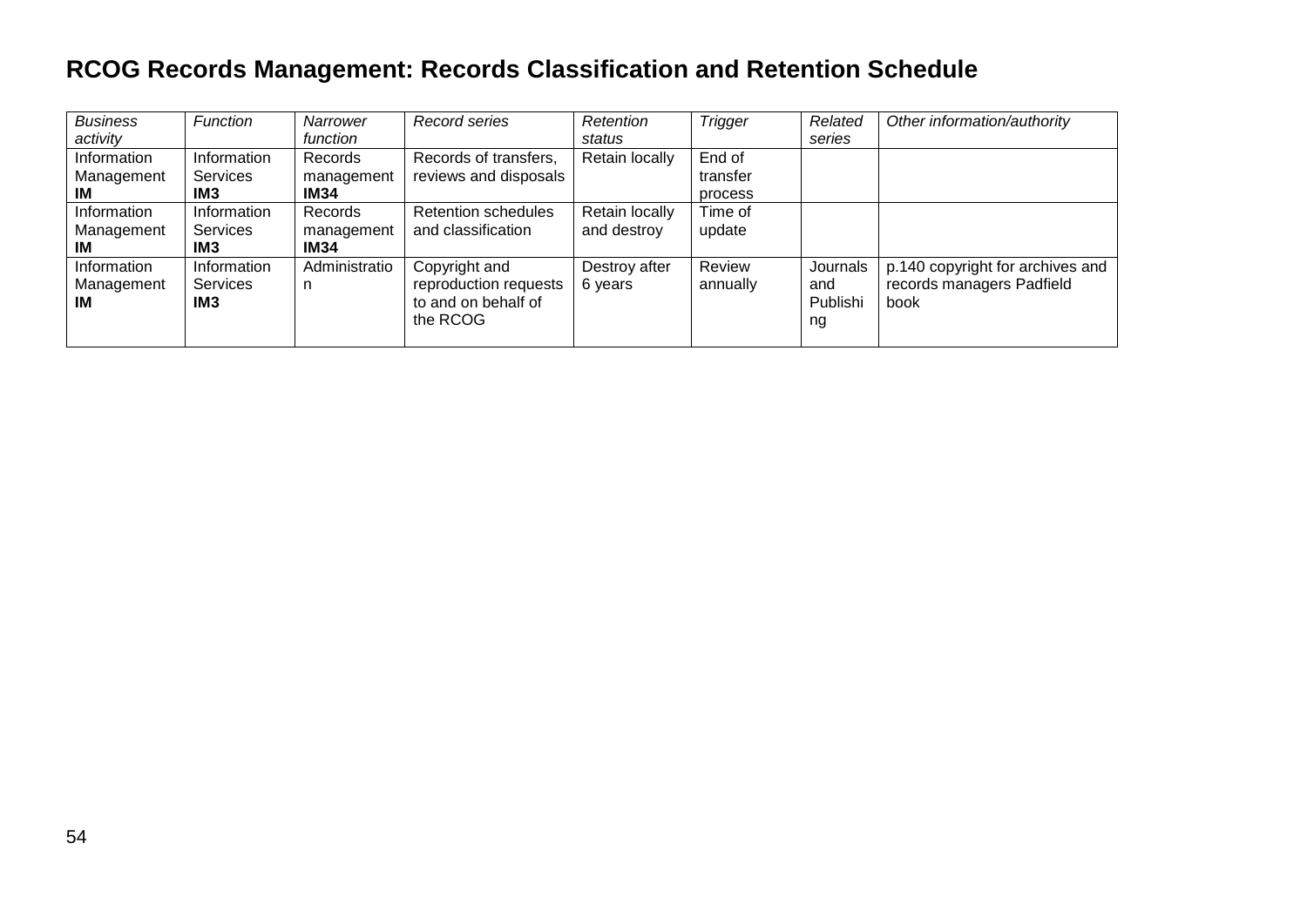| <b>Business</b><br>activity              | Function                      | Narrower<br>function                    | Record series                                  | <b>Retention status</b>                                                                                    | <b>Trigger</b>                                         | <b>Related series</b>                                                          | Other<br>information/authority |
|------------------------------------------|-------------------------------|-----------------------------------------|------------------------------------------------|------------------------------------------------------------------------------------------------------------|--------------------------------------------------------|--------------------------------------------------------------------------------|--------------------------------|
| Journals and<br>ePublishing<br><b>JP</b> | Publishing<br>JP1             | Policy and<br>governance<br><b>JP11</b> | Contracts and<br>agreements-                   | see Legal<br>Records-<br>Contracts                                                                         |                                                        |                                                                                |                                |
| Journals and<br>ePublishing<br>JP        | Publishing<br>JP1             | Policy and<br>governance<br><b>JP11</b> | Policy and<br>procedures                       | - see Information<br>Governance -<br>Policy and<br>Procedure                                               |                                                        |                                                                                |                                |
| Journals and<br>ePublishing<br><b>JP</b> | Publishing<br>JP1             | Policy and<br>governance<br><b>JP11</b> | Permissions and<br>author declaration<br>forms | Transfer to<br>Records<br>Management for<br>scheduled<br>destruction after<br>7 years or<br>regular review | 3 years after<br>end of active<br>use<br>(publication) |                                                                                |                                |
| Journals and<br>ePublishing<br><b>JP</b> | Publishing<br>JP1             | Administration<br><b>JP12</b>           | <b>Editorial meeting</b><br>papers             | Send to Archive<br>for permanent<br>retention                                                              | At end of<br>active use                                |                                                                                |                                |
| Journals and<br>ePublishing<br><b>JP</b> | Publishing<br>JP1             | Administration<br><b>JP12</b>           | Final copy of<br>publications                  | Send to Archive<br>for permanent<br>retention                                                              | Time of<br>publication                                 | <b>Staff</b><br>publications,<br>membership<br>publications,<br>press releases |                                |
| Journals and<br>ePublishing<br>JP        | Publishing<br>JP <sub>1</sub> | Administration<br><b>JP12</b>           | Sales reports                                  | Retain locally<br>and destroy                                                                              | At end of<br>active use                                |                                                                                |                                |
| Journals and<br>ePublishing<br><b>JP</b> | Publishing<br>JP <sub>1</sub> | Administration<br><b>JP12</b>           | Templates                                      | Retain locally<br>and destroy                                                                              | Review on<br>regular<br>yearly basis                   |                                                                                |                                |
| Journals and<br>ePublishing<br><b>JP</b> | Publishing<br>JP1             | Administration<br><b>JP12</b>           | Invoices                                       | Retain locally<br>and destroy                                                                              | Review on<br>regular<br>yearly basis                   |                                                                                |                                |
| Journals and<br>ePublishing<br><b>JP</b> | Publishing<br>JP1             | Administration<br><b>JP12</b>           | <b>Stock lists</b>                             | Retain locally<br>and destroy                                                                              | Review on<br>regular<br>yearly basis                   |                                                                                |                                |

#### <span id="page-54-0"></span>Journals and ePublishing – Owner: Director, Publishing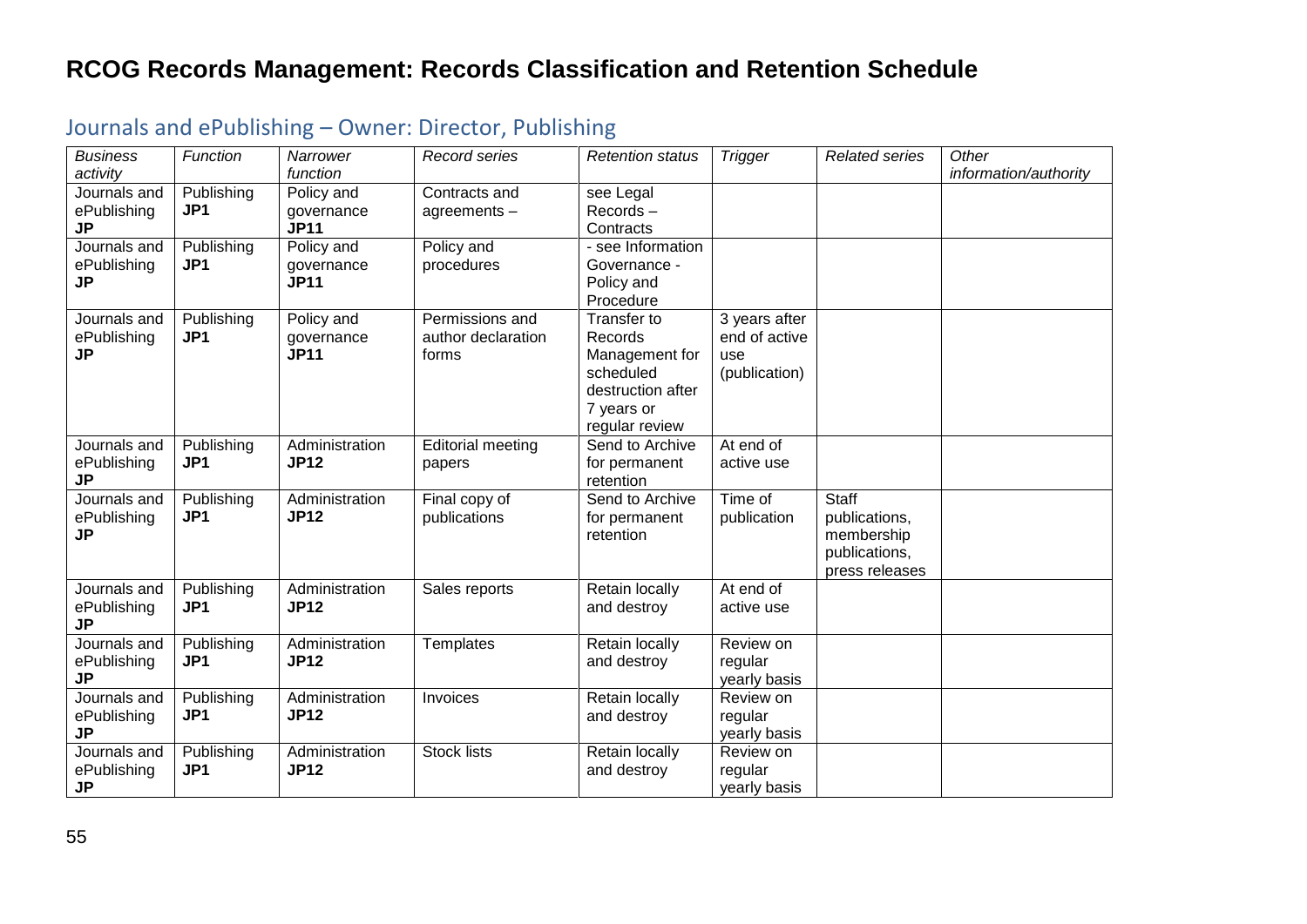| <b>Business</b><br>activity              | <b>Function</b>   | <b>Narrower</b><br>function   | Record series                                                                | <b>Retention status</b>                                             | <b>Trigger</b>                        | <b>Related series</b>                                   | Other<br>information/authority                                           |
|------------------------------------------|-------------------|-------------------------------|------------------------------------------------------------------------------|---------------------------------------------------------------------|---------------------------------------|---------------------------------------------------------|--------------------------------------------------------------------------|
| Journals and<br>ePublishing<br>JP        | Publishing<br>JP1 | Administration<br><b>JP12</b> | <b>Budget papers</b>                                                         | Retain locally<br>and destroy                                       | Review on<br>regular<br>yearly basis  |                                                         |                                                                          |
| Journals and<br>ePublishing<br><b>JP</b> | Publishing<br>JP1 | Administration<br><b>JP12</b> | Proofs of<br>publications                                                    | <b>Retain Locally</b><br>and destroy                                | At end of<br>active use               |                                                         |                                                                          |
| Journals and<br>ePublishing<br>JP        | Publishing<br>JP1 | Administration<br><b>JP12</b> | Copyright and<br>reproduction<br>requests to and on<br>behalf of the RCOG    | Transfer to<br>Records<br>Management                                | After 3 years                         | All requests<br>after 2012<br>Information<br>Management | p.140 copyright for<br>archives and records<br>managers Padfield<br>book |
| Journals and<br>ePublishing<br>JP        | Publishing<br>JP1 | Administration<br><b>JP12</b> | Images used in<br>publications                                               | Transfer to<br>Records<br>Management for<br>permanent<br>retention  | l year after<br>end of active<br>life |                                                         |                                                                          |
| Journals and<br>ePublishing<br>JP        | Publishing<br>JP1 | Administration<br><b>JP12</b> | Editor's<br>correspondence,<br>papers and files;<br>administrative<br>papers | Transfer to<br>Records<br>Management for<br>review after 5<br>years | At end of<br>active use               |                                                         |                                                                          |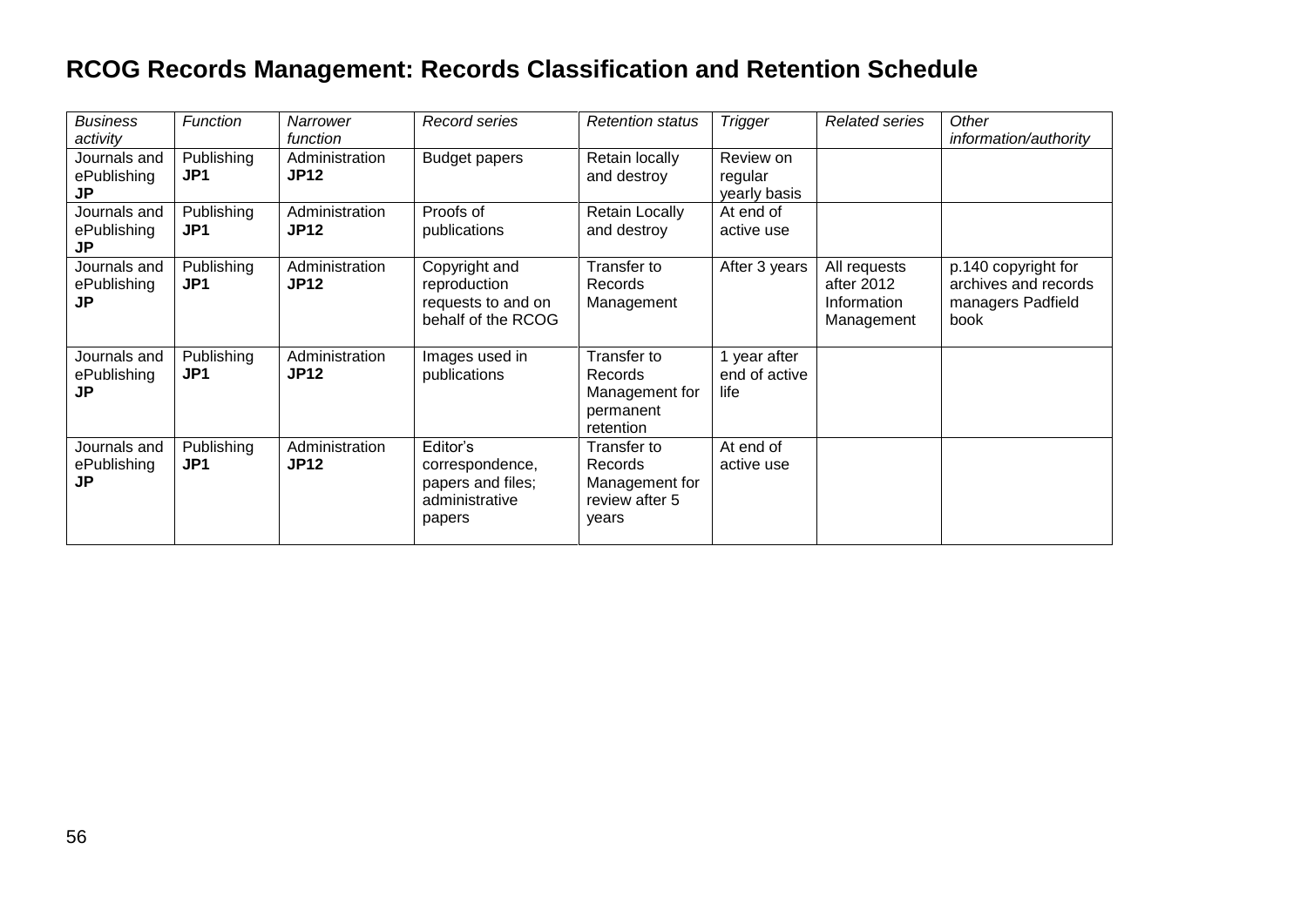#### <span id="page-56-0"></span>Membership

| <b>Business</b><br>activity | Function                                     | Narrower<br>function          | Record series                                                                                                                                   | <b>Retention status</b>                                                                                                                                                             | <b>Trigger</b>                             | Related<br>series | Other<br>information/authority |
|-----------------------------|----------------------------------------------|-------------------------------|-------------------------------------------------------------------------------------------------------------------------------------------------|-------------------------------------------------------------------------------------------------------------------------------------------------------------------------------------|--------------------------------------------|-------------------|--------------------------------|
| Membership<br><b>ME</b>     | Member<br><b>Services</b><br>ME <sub>1</sub> | Administration<br><b>ME11</b> | Fellowship:<br>correspondence,<br>declaration forms,<br>biographical information                                                                | Declaration and<br>relevant contact<br>record details<br>should be<br>recorded on<br>Fellow's Integra<br>record (date<br>stamp) and form<br>discarded.                              | Review at<br>end of<br>retention<br>period |                   |                                |
|                             |                                              |                               |                                                                                                                                                 | Retain<br>application form<br>and biographical<br>information for 5<br>yrs locally<br>electronically.<br>All info relating<br>to each<br>applicant to be<br>kept in one<br>folder   |                                            |                   |                                |
| Membership<br>ME            | Member<br>Services<br>ME <sub>1</sub>        | Administration<br><b>ME11</b> | <b>Honorary Fellowships</b><br>(including Honoris Causa<br>and ad Eundem):<br>correspondence,<br>declaration forms,<br>biographical information | Retain<br>nomination form<br>and supporting<br>information<br>locally<br>electronically for<br>5yrs.<br>Declaration<br>should be<br>recorded on<br>Fellow's Integra<br>record (date | Review at<br>end of<br>retention<br>period |                   |                                |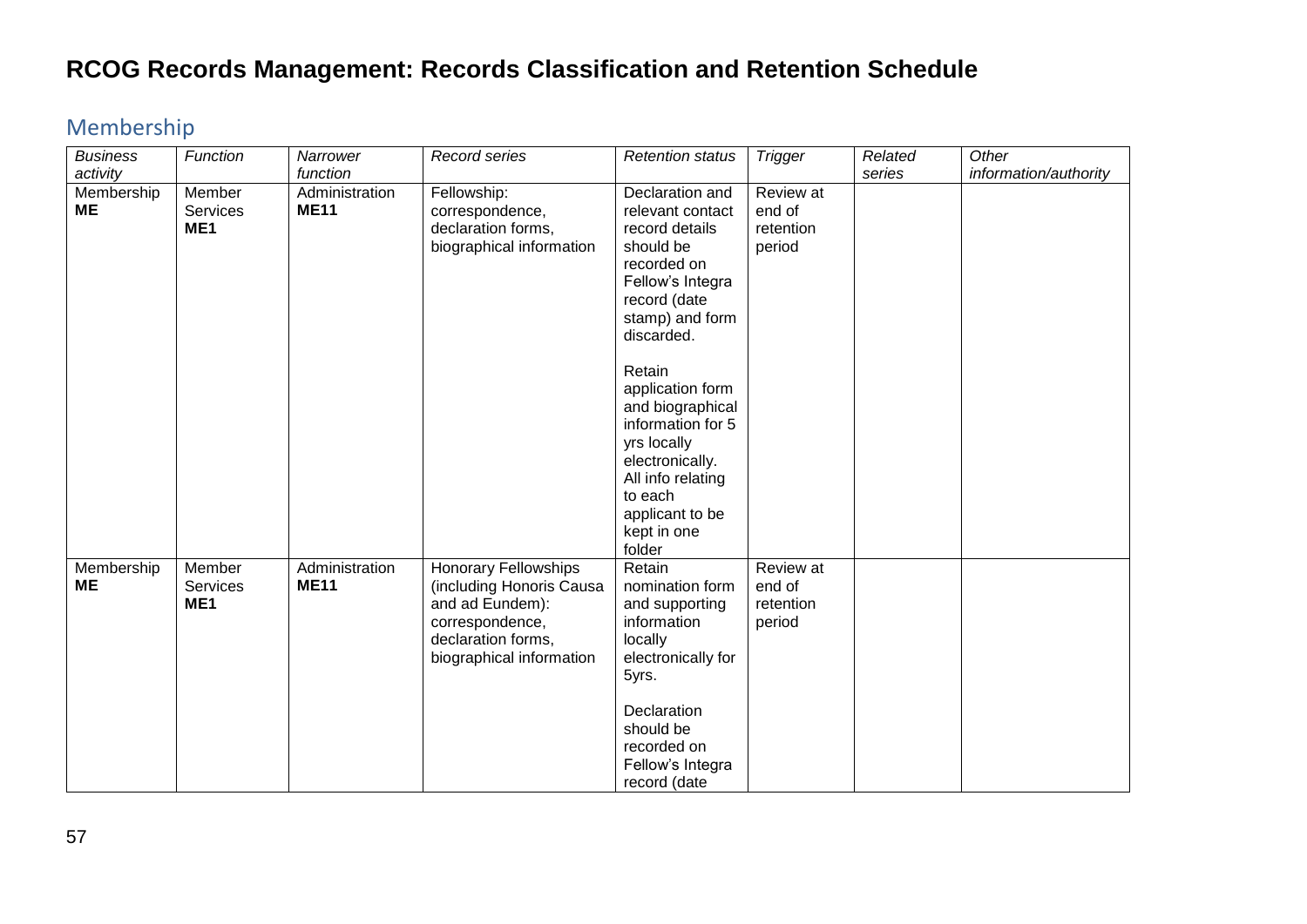| <b>Business</b><br>activity | Function                                     | Narrower<br>function          | Record series                                                                          | <b>Retention status</b>                                                                                  | <b>Trigger</b>                             | Related<br>series | Other<br>information/authority |
|-----------------------------|----------------------------------------------|-------------------------------|----------------------------------------------------------------------------------------|----------------------------------------------------------------------------------------------------------|--------------------------------------------|-------------------|--------------------------------|
|                             |                                              |                               |                                                                                        | stamp) and form<br>discarded<br>All info relating<br>to each<br>applicant to be<br>kept in one<br>folder |                                            |                   |                                |
| Membership<br><b>ME</b>     | Member<br><b>Services</b><br>ME <sub>1</sub> | Administration<br><b>ME11</b> | Fellowship: lists to<br>Council                                                        | Retain locally<br>until Council<br>meeting takes<br>place and then<br>destroy                            | Review at<br>end of<br>retention<br>period |                   |                                |
| Membership<br><b>ME</b>     | Member<br><b>Services</b><br>ME <sub>1</sub> | Administration<br><b>ME11</b> | Fellowship:<br>correspondence and<br>papers relating to<br>unsuccessful<br>nominations | Retain locally<br>and destroy                                                                            | Review on<br>regular<br>yearly basis       |                   |                                |
| Membership<br><b>ME</b>     | Membership<br>ME <sub>1</sub>                | Administration<br><b>ME11</b> | Fellowship applications                                                                | Retain locally<br>and destroy                                                                            | At end of<br>active use                    |                   |                                |
| Membership<br><b>ME</b>     | Member<br><b>Services</b><br>ME1             | Administration<br><b>ME11</b> | Membership: declaration<br>form and registration<br>forms                              | Retain locally,<br>log relevant<br>information on<br>Integra and then<br>destroy.                        |                                            |                   |                                |
| Membership<br>ME            | Member<br><b>Services</b><br>ME <sub>1</sub> | Administration<br><b>ME11</b> | Membership: Part 2<br>candidate application<br>files and eligibility forms             | Send to Archive<br>for permanent<br>retention                                                            | At end of<br>active use                    |                   |                                |
| Membership<br>MЕ            | Member<br>Services<br>ME <sub>1</sub>        | Administration<br><b>ME11</b> | Membership:<br>correspondence                                                          | Retain locally<br>and destroy                                                                            | Review on<br>regular<br>yearly basis       |                   |                                |
| Membership<br><b>ME</b>     | Member<br><b>Services</b>                    | Administration<br><b>ME11</b> | Membership without<br>examination:                                                     | Transfer to<br>Records                                                                                   | At end of<br>active use                    |                   |                                |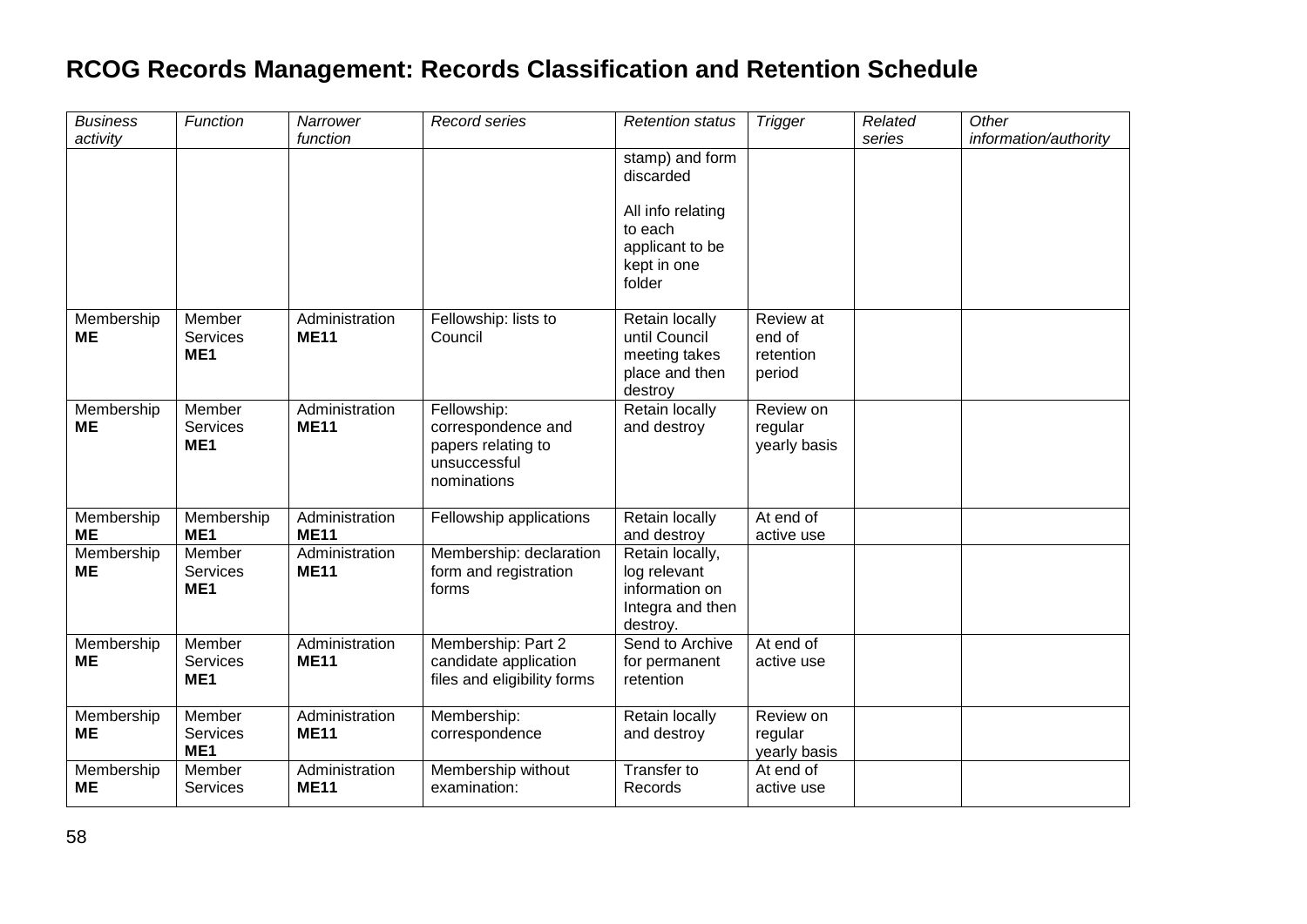| <b>Business</b>         | Function                                     | Narrower<br>function          | <b>Record series</b>                                                                             | <b>Retention status</b>                                                                                          | <b>Trigger</b>          | Related | Other                 |
|-------------------------|----------------------------------------------|-------------------------------|--------------------------------------------------------------------------------------------------|------------------------------------------------------------------------------------------------------------------|-------------------------|---------|-----------------------|
| activity                | ME <sub>1</sub>                              |                               | correspondence and<br>forms                                                                      | Management for<br>review after 3<br>years                                                                        |                         | series  | information/authority |
| Membership<br><b>ME</b> | Member<br><b>Services</b><br>ME <sub>1</sub> | Administration<br><b>ME11</b> | Associate Membership:<br>correspondence and<br>forms                                             | Retain locally,<br>log relevant<br>information on<br>Integra and then<br>destroy.                                | At end of<br>active use |         |                       |
| Membership<br><b>ME</b> | Member<br><b>Services</b><br>ME <sub>1</sub> | Administration<br><b>ME11</b> | Admission ceremonies:<br>correspondence and<br>administrative paperwork                          | Retain<br>correspondence<br>and paperwork<br>locally and<br>destroy                                              | At end of<br>active use |         |                       |
|                         |                                              |                               |                                                                                                  | Send one hard<br>copy of each<br>admission<br>ceremony<br>programme to<br>Archives for<br>permanent<br>retention |                         |         |                       |
| Membership<br><b>ME</b> | Member<br>Services<br>ME <sub>1</sub>        | Administration<br><b>ME11</b> | Artistic works, including<br>recording, films,<br>photographs,<br>programmes and<br>broadcasting | Send to Archive<br>for permanent<br>retention noting<br>copyright owner                                          | At end of<br>active use |         |                       |
| Membership<br><b>ME</b> | Member<br>Services<br>ME <sub>1</sub>        | Administration<br><b>ME11</b> | Images                                                                                           | Send to Archive<br>for permanent<br>retention noting<br>copyright owner                                          | At end of<br>active use |         |                       |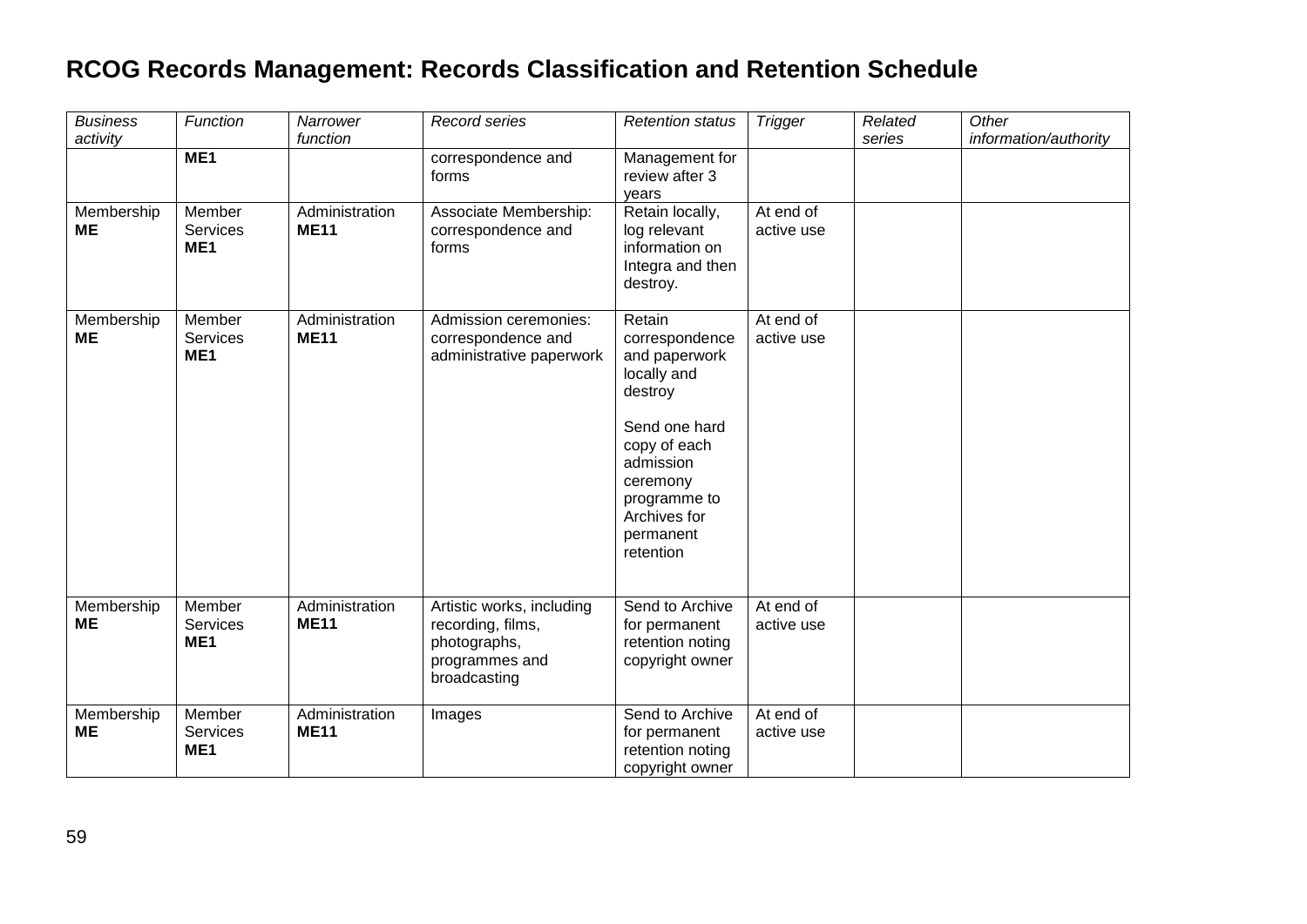| <b>Business</b><br>activity | Function                                     | Narrower<br>function          | <b>Record series</b>                                             | <b>Retention status</b>                                                                                             | <b>Trigger</b>              | Related<br>series | Other<br>information/authority |
|-----------------------------|----------------------------------------------|-------------------------------|------------------------------------------------------------------|---------------------------------------------------------------------------------------------------------------------|-----------------------------|-------------------|--------------------------------|
| Membership<br><b>ME</b>     | Member<br><b>Services</b><br>ME <sub>1</sub> | Administration<br><b>ME11</b> | Membership: notification<br>of death                             | Retain locally<br>until logged on<br>Integra and then<br>destroy                                                    | At end of<br>active use     |                   |                                |
| Membership<br>ME            | Member<br><b>Services</b><br>ME <sub>1</sub> | Administration<br><b>ME11</b> | Membership: obituaries<br>and memorial records                   | Retain locally<br>electronically for<br>2yrs and then<br>review                                                     | At end of<br>active use     |                   |                                |
| Membership<br>ΜE            | Member<br><b>Services</b><br>ME <sub>1</sub> | Administration<br><b>ME11</b> | Departmental<br>correspondence/emails                            | Retain locally<br>and destroy                                                                                       | Review<br>every 6<br>months |                   |                                |
| Membership<br>ME            | Member<br><b>Services</b><br>ME <sub>1</sub> | Administration<br><b>ME11</b> | <b>Advisory Appointment</b><br>Committee papers                  | <b>See Committees</b><br>and groups                                                                                 |                             |                   |                                |
| Membership<br>ME            | Member<br><b>Services</b><br>ME <sub>1</sub> | Administration<br><b>ME11</b> | Papers relating to<br>successful award<br>winners/lectureships   | Retain<br>applications<br>locally<br>electronically for<br>3yrs and then<br>review                                  | At end of<br>active use     |                   |                                |
| Membership<br>ME            | Member<br><b>Services</b><br>ME <sub>1</sub> | Administration<br><b>ME11</b> | Papers relating to<br>unsuccessful award<br>winners/lectureships | Retain<br>applications<br>locally<br>electronically for<br>3yrs and then<br>review                                  | At end of<br>active use     |                   |                                |
| Membership<br>ME            | Member<br><b>Services</b><br>ME <sub>1</sub> | Administration<br><b>ME11</b> | Papers and<br>correspondence relating<br>to careers              | Send a copy of<br>hard copy<br>careers<br>brochures and<br>other<br>promotional<br>printed material<br>to archives. |                             |                   |                                |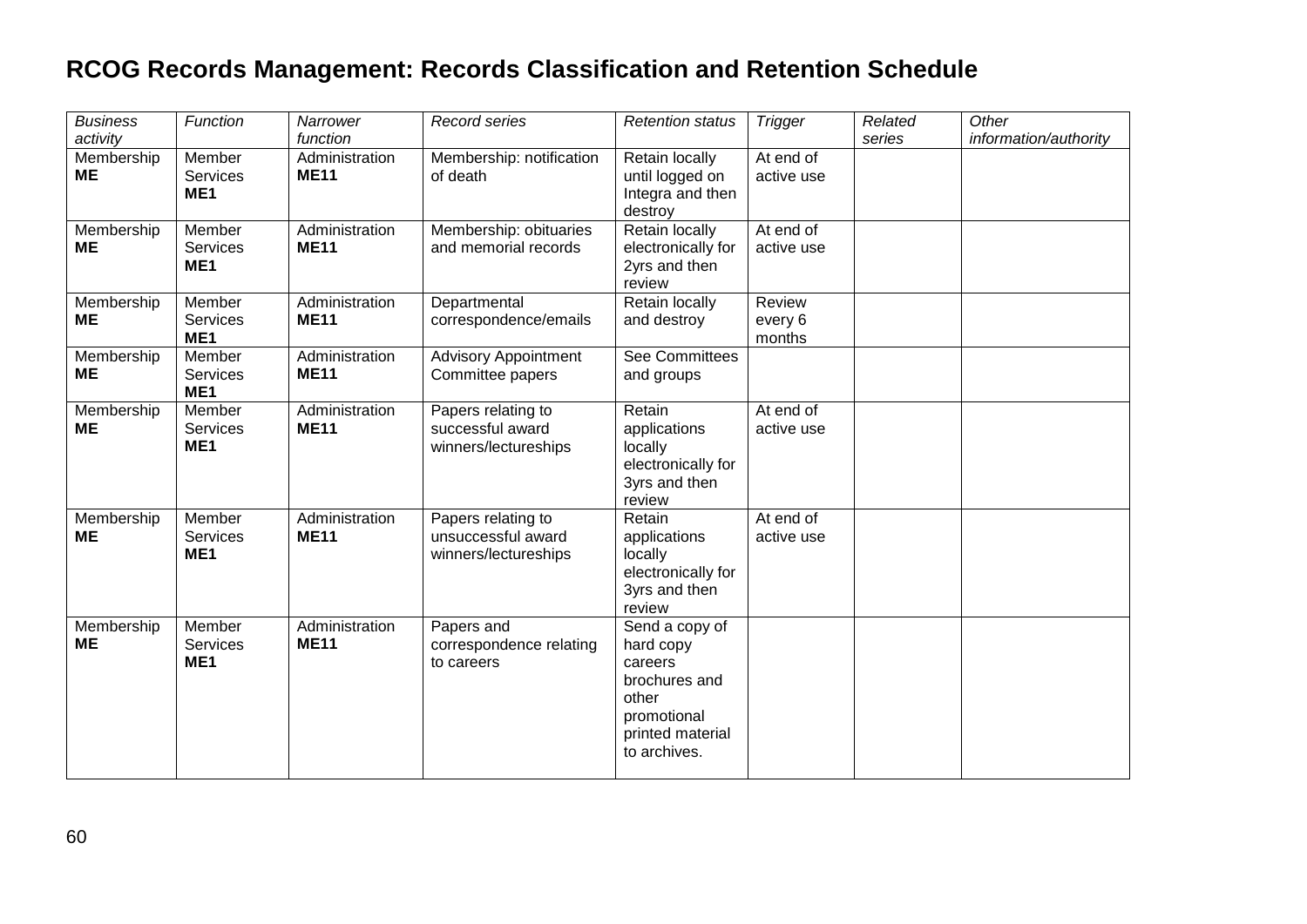| <b>Business</b> | Function        | Narrower       | Record series              | <b>Retention status</b> | <b>Trigger</b> | Related | Other                 |
|-----------------|-----------------|----------------|----------------------------|-------------------------|----------------|---------|-----------------------|
| activity        |                 | function       |                            |                         |                | series  | information/authority |
|                 |                 |                |                            | Retain all other        |                |         |                       |
|                 |                 |                |                            | promotional             |                |         |                       |
|                 |                 |                |                            | material locally        |                |         |                       |
|                 |                 |                |                            | electronically          |                |         |                       |
|                 |                 |                |                            | and review after        |                |         |                       |
|                 |                 |                |                            | 5yrs                    |                |         |                       |
| Membership      | Member          | Administration | Templates for              | Retain locally          | Review         |         |                       |
| ME              | Services        | <b>ME11</b>    | membership                 | electronically,         | annually       |         |                       |
|                 | ME <sub>1</sub> |                | correspondence             | review annually         |                |         |                       |
|                 |                 |                |                            |                         |                |         |                       |
|                 |                 |                |                            |                         |                |         |                       |
| Membership      | Member          | Administration | Lists of representatives   | Retain locally          | Time of        |         |                       |
| <b>ME</b>       | Services        | <b>ME11</b>    | on outside bodies          | electronically,         | update         |         |                       |
|                 | ME1             |                |                            | review annually         |                |         |                       |
| Membership      | Member          | Administration | Administrative             | Retain locally          | Review on      |         |                       |
| ME              | Services        | <b>ME11</b>    | correspondence             | and destroy             | regular        |         |                       |
|                 | ME <sub>1</sub> |                |                            |                         | yearly basis   |         |                       |
| Membership      | Member          | Administration | <b>Fellows and Members</b> | Retain locally on       | When           |         |                       |
| <b>ME</b>       | Services        | <b>ME11</b>    | contact details            | Integra, review         | amendments     |         |                       |
|                 | ME <sub>1</sub> |                |                            | inactive records        | are            |         |                       |
|                 |                 |                |                            | every 5yrs,             | requested by   |         |                       |
|                 |                 |                |                            | destroy if no           | the contact    |         |                       |
|                 |                 |                |                            | activity in last        | and at point   |         |                       |
|                 |                 |                |                            | 5yrs                    | of review      |         |                       |
| Membership      | Member          | Policy and     | Membership Surveys and     | Replace                 |                |         |                       |
| <b>ME</b>       | Services        | strategy       | Reports                    | identifiable            | At time of     |         |                       |
|                 | ME <sub>1</sub> | <b>ME12</b>    |                            | details with a          | report         |         |                       |
|                 |                 |                |                            | unique                  | publication    |         |                       |
|                 |                 |                |                            | reference.              |                |         |                       |
|                 |                 |                |                            | Survey                  |                |         |                       |
|                 |                 |                |                            | responses to be         |                |         |                       |
|                 |                 |                |                            | retained                |                |         |                       |
|                 |                 |                |                            | securely locally        |                |         |                       |
|                 |                 |                |                            | for analysis and        |                |         |                       |
|                 |                 |                |                            | reviewed every          |                |         |                       |
|                 |                 |                |                            | 5yrs.                   |                |         |                       |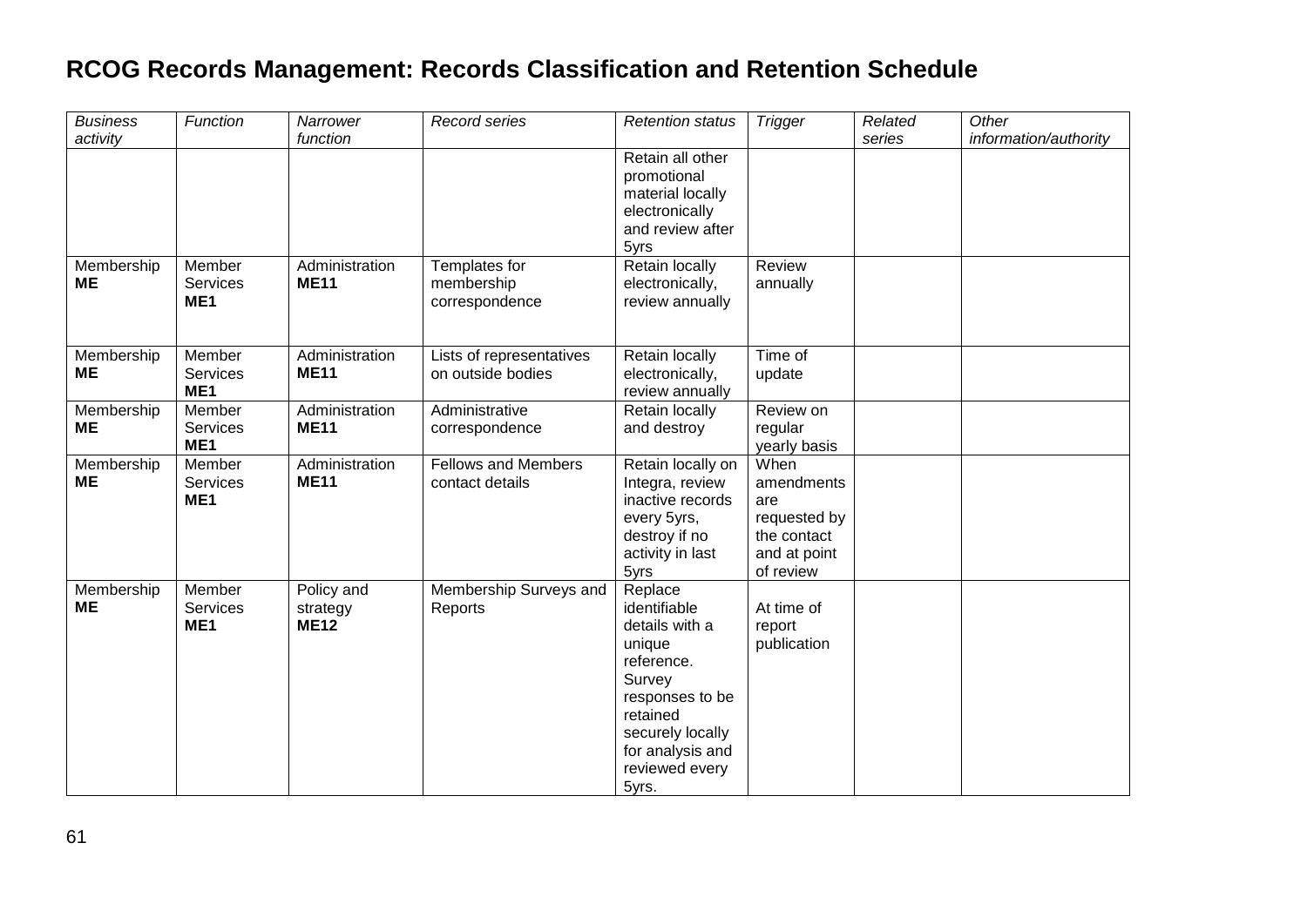| <b>Business</b>         | Function                                     | Narrower                              | Record series                                                     | <b>Retention status</b>                                                                                                                       | <b>Trigger</b>          | Related                                   | Other                                                           |
|-------------------------|----------------------------------------------|---------------------------------------|-------------------------------------------------------------------|-----------------------------------------------------------------------------------------------------------------------------------------------|-------------------------|-------------------------------------------|-----------------------------------------------------------------|
| activity                |                                              | function                              |                                                                   |                                                                                                                                               |                         | series                                    | information/authority                                           |
|                         |                                              |                                       |                                                                   | Retain survey<br>reports in<br>electronic<br>archive<br>permanently.<br>Destroy data<br>after active use                                      |                         |                                           |                                                                 |
| Membership<br><b>ME</b> | Member<br><b>Services</b><br>ME <sub>1</sub> | Policy and<br>strategy<br><b>ME12</b> | <b>RCOG Census report</b><br>and returns                          | Send material of<br>corporate and<br>historical value<br>to Archives;<br>delete any<br>outdated and<br>unneeded files<br>and personal<br>data | At end of<br>active use | Manpower<br>surveys<br>Staffing<br>census | All legacy data<br>returns to be<br>destroyed within 5<br>years |
| Membership<br><b>ME</b> | Member<br><b>Services</b><br>ME <sub>1</sub> | Policy and<br>strategy<br><b>ME12</b> | Final strategy papers                                             | Retain in<br>electronic<br>archive<br>permanently                                                                                             | Time of<br>publication  |                                           |                                                                 |
| Membership<br><b>ME</b> | Member<br>Services<br>ME <sub>1</sub>        | Policy and<br>strategy<br><b>ME12</b> | <b>Retired Fellows and</b><br>Members Society -<br>meeting papers | See Committees<br>and groups                                                                                                                  |                         |                                           |                                                                 |
| Membership<br><b>ME</b> | Member<br>Services<br>ME <sub>1</sub>        | Policy and<br>strategy<br><b>ME12</b> | Working Group and<br>Committee papers                             | See Committees<br>and groups                                                                                                                  |                         |                                           |                                                                 |
| Membership<br><b>ME</b> | Member<br>Services<br>ME <sub>1</sub>        | Policy and<br>strategy<br><b>ME12</b> | Register of Fellows and<br><b>Members</b>                         | Review annually<br>for accuracy.<br>Retain in<br>electronic                                                                                   | At end of<br>active use |                                           |                                                                 |
|                         |                                              |                                       |                                                                   | archive centrally                                                                                                                             |                         |                                           |                                                                 |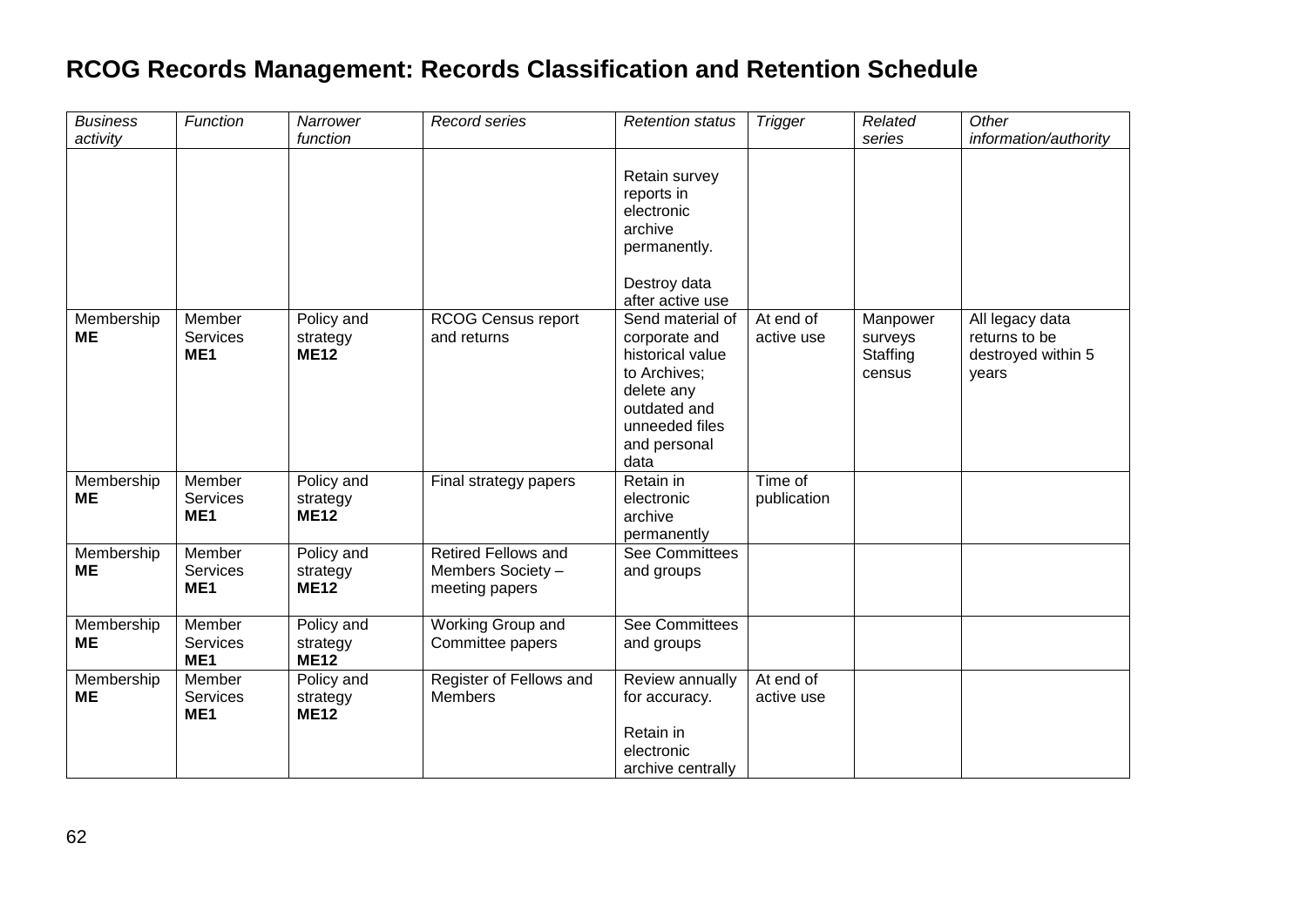| <b>Business</b><br>activity | Function        | Narrower<br>function | Record series  | <b>Retention status</b> | <b>Trigger</b> | Related<br>series | Other<br>information/authority |
|-----------------------------|-----------------|----------------------|----------------|-------------------------|----------------|-------------------|--------------------------------|
|                             |                 |                      |                |                         |                |                   |                                |
| Membership                  | Member          | Removals and         | Correspondence | Retain locally          | Review on      |                   |                                |
| МE                          | Services        | reinstatements       |                | and destroy             | regular        |                   |                                |
|                             | ME <sub>1</sub> | <b>ME13</b>          |                |                         | yearly basis   |                   |                                |

#### <span id="page-62-0"></span>**Operations**

| Business | -unctior | tunctior :<br>Narrower | ' series<br>Record | <i>Retentior ہ</i><br>status | <b>Trigger</b> | Related | Other                 |
|----------|----------|------------------------|--------------------|------------------------------|----------------|---------|-----------------------|
| activity |          |                        |                    |                              |                | series  | intormation/authority |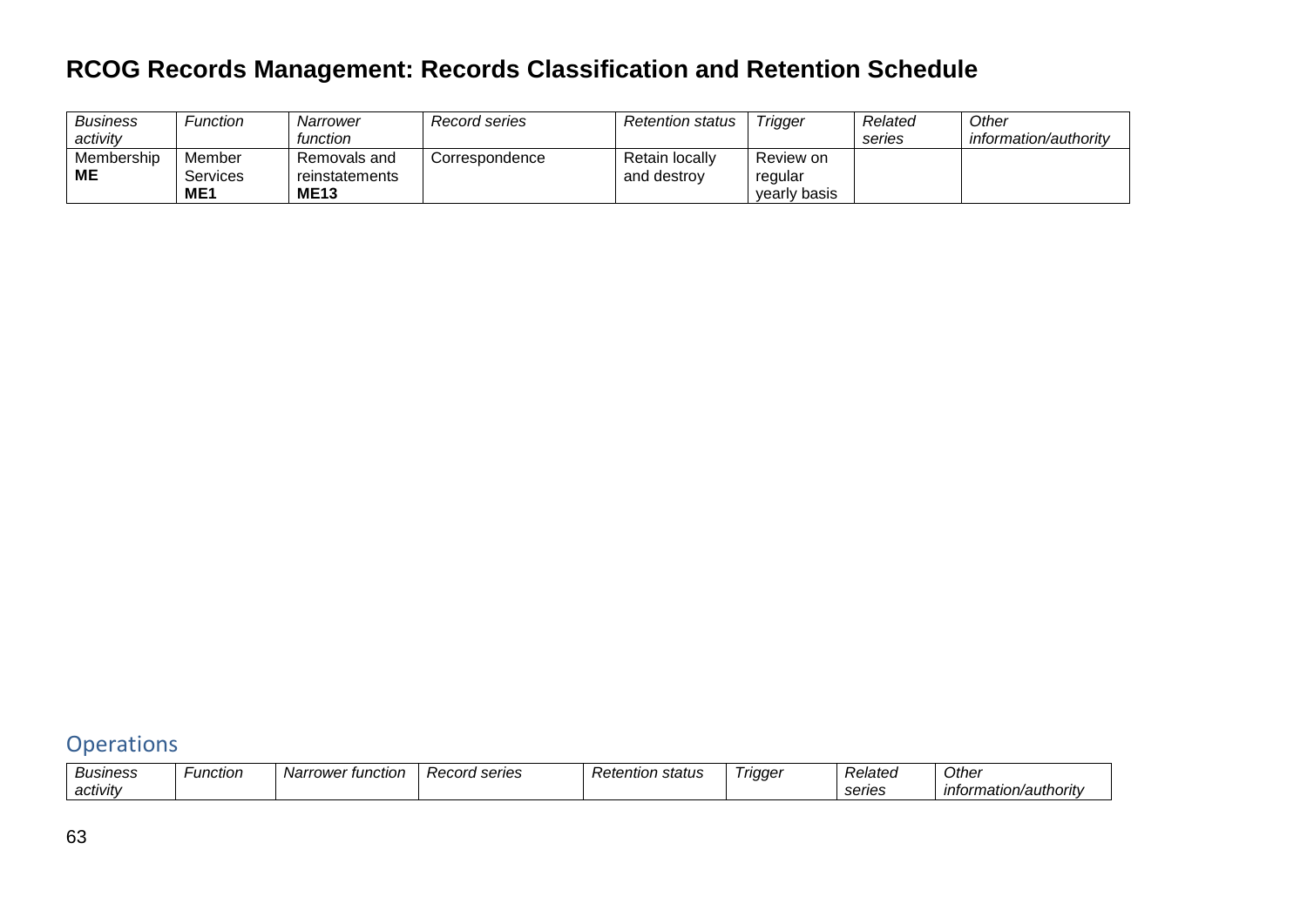| Operations<br><b>OP</b><br>Operations<br><b>OP</b> | <b>Buildings</b><br>OP <sub>1</sub><br><b>Buildings</b><br>OP <sub>1</sub> | Property services<br>and management<br><b>OP11</b><br>Property services<br>and management | Records of major<br>projects<br>Records of minor<br>projects | Send material of<br>corporate and<br>historical value to<br>Archives; delete<br>any outdated and<br>unneeded files<br>and personal data<br>Retain locally and<br>destroy after 3 | At end of<br>active use<br>At end $of$<br>active use | Statutory requirement<br>College policy<br>The National Archives |
|----------------------------------------------------|----------------------------------------------------------------------------|-------------------------------------------------------------------------------------------|--------------------------------------------------------------|----------------------------------------------------------------------------------------------------------------------------------------------------------------------------------|------------------------------------------------------|------------------------------------------------------------------|
| Operations<br><b>OP</b>                            | <b>Buildings</b><br>OP <sub>1</sub>                                        | <b>OP11</b><br>Property services<br>and management<br><b>OP11</b>                         | Records of property<br>development                           | months<br>Transfer to<br>Records<br>Management for<br>destruction on<br>disposal of<br>property or retain<br>locally and<br>destroy                                              | Review on<br>regular<br>yearly basis                 | <b>Internal Assessment</b>                                       |
| Operations<br><b>OP</b>                            | <b>Buildings</b><br>OP <sub>1</sub>                                        | Property services<br>and management<br><b>OP11</b>                                        | Routine inspection<br>records                                | Transfer to<br>Records<br>Management for<br>destruction 5<br>years after<br>inspection or<br>retain locally and<br>destroy                                                       | Review on<br>regular<br>yearly basis                 | The National Archives                                            |
| Operations<br><b>OP</b>                            | <b>Buildings</b><br>OP <sub>1</sub>                                        | Property services<br>and management<br><b>OP11</b>                                        | Major maintenance<br>works                                   | Transfer to<br>Records<br>Management for<br>destruction on<br>disposal of<br>property or retain<br>locally and<br>destroy                                                        | At end of<br>active use                              | The National Archives                                            |
| Operations<br><b>OP</b>                            | <b>Buildings</b><br>OP <sub>1</sub>                                        | Property services<br>and management<br><b>OP11</b>                                        | Minor maintenance<br>works                                   | Transfer to<br>Records<br>Management for<br>destruction after                                                                                                                    | At end of<br>active use                              | The National Archives                                            |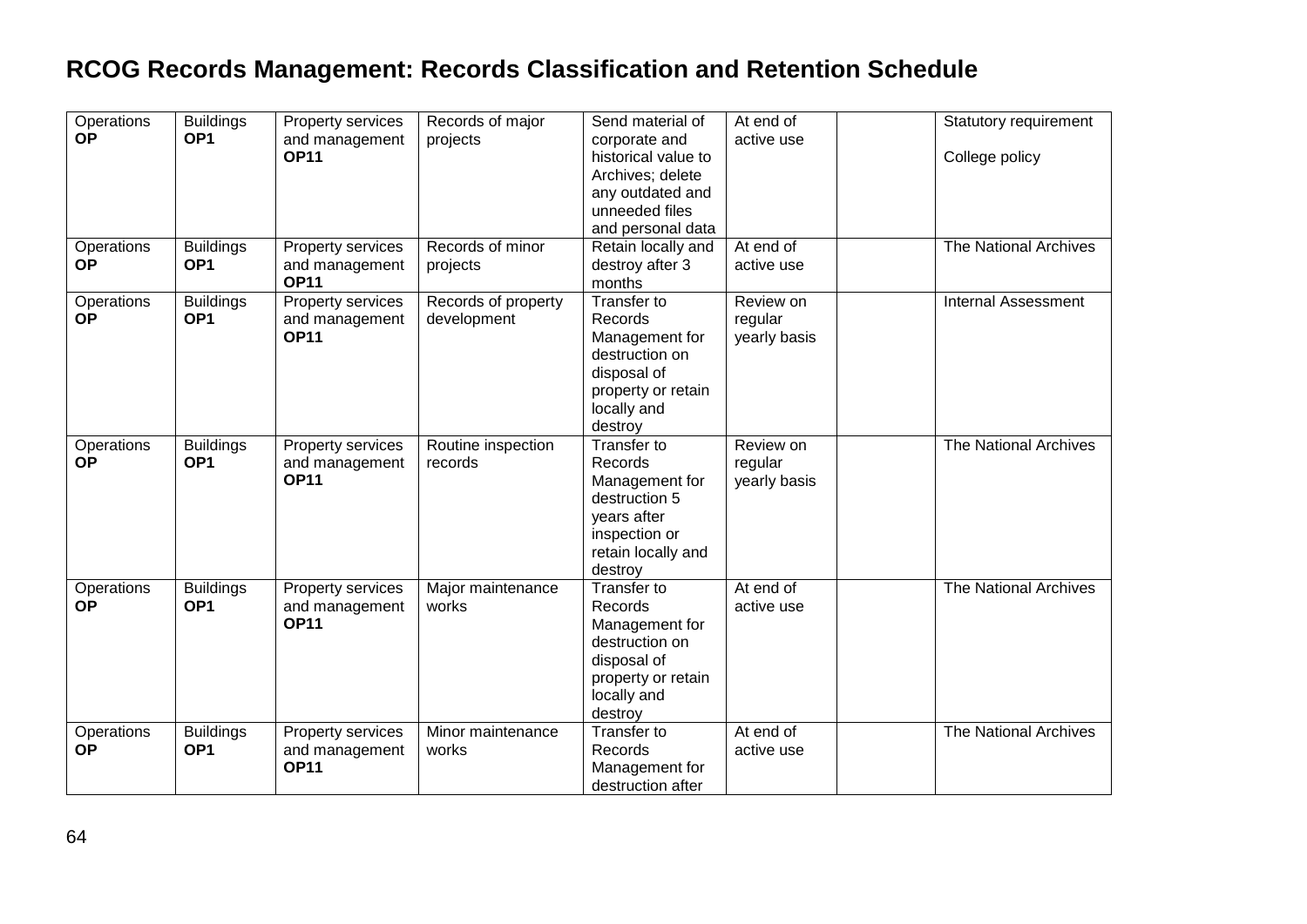|                         |                                     |                                                    |                                                                                                                        | 15 years or retain<br>locally and<br>destroy   |                                      |                                                     |
|-------------------------|-------------------------------------|----------------------------------------------------|------------------------------------------------------------------------------------------------------------------------|------------------------------------------------|--------------------------------------|-----------------------------------------------------|
| Operations<br><b>OP</b> | <b>Buildings</b><br>OP <sub>1</sub> | Property services<br>and management<br><b>OP11</b> | Records of<br>procedure relating to<br>management of<br>property                                                       | Retain locally and<br>destroy                  | Time of<br>update                    | The National Archives<br><b>Internal Assessment</b> |
| Operations<br><b>OP</b> | <b>Buildings</b><br>OP <sub>1</sub> | Property services<br>and management<br><b>OP11</b> | Plans                                                                                                                  | Send to Archive<br>for permanent<br>retention  | At end of<br>active use              | <b>The National Archives</b>                        |
| Operations<br><b>OP</b> | <b>Buildings</b><br>OP <sub>1</sub> | Property services<br>and management<br><b>OP11</b> | Project and works<br>specifications                                                                                    | Retain locally and<br>destroy                  | At end of<br>active use              | The National Archive                                |
| Operations<br><b>OP</b> | <b>Buildings</b><br>OP <sub>1</sub> | Property services<br>and management<br><b>OP11</b> | Tenders and records<br>for unsuccessful<br>contracts                                                                   | Retain locally and<br>destroy after 2<br>years | At end of<br>active use              | The National Archive                                |
| Operations<br><b>OP</b> | <b>Buildings</b><br>OP <sub>1</sub> | Property services<br>and management<br><b>OP11</b> | Tenders and records<br>for successful<br>contracts, including<br>specifications, job<br>sheets and records<br>of goods | Retain locally and<br>destroy after 6<br>years | End of<br>contract                   | The National Archive                                |
| Operations<br><b>OP</b> | <b>Buildings</b><br>OP <sub>1</sub> | Property services<br>and management<br><b>OP11</b> | Property security<br>management<br>including inspection<br>records, security<br>breaches and<br>procedure records.     | Retain locally and<br>destroy after 2<br>years | $\overline{T}$ ime of<br>update      | <b>Internal Assessment</b><br>The National Archive  |
| Operations<br><b>OP</b> | <b>Buildings</b><br>OP <sub>1</sub> | Property services<br>and management<br><b>OP11</b> | Records of space<br>management audits                                                                                  | Retain locally and<br>destroy after 5<br>years | Time of<br>update                    | The National Archive                                |
| Operations<br><b>OP</b> | <b>Buildings</b><br>OP <sub>1</sub> | Property services<br>and management<br><b>OP11</b> | Master copies of<br>instructions or                                                                                    | Retain locally and<br>destroy on               | Review on<br>regular<br>yearly basis | The National Archive                                |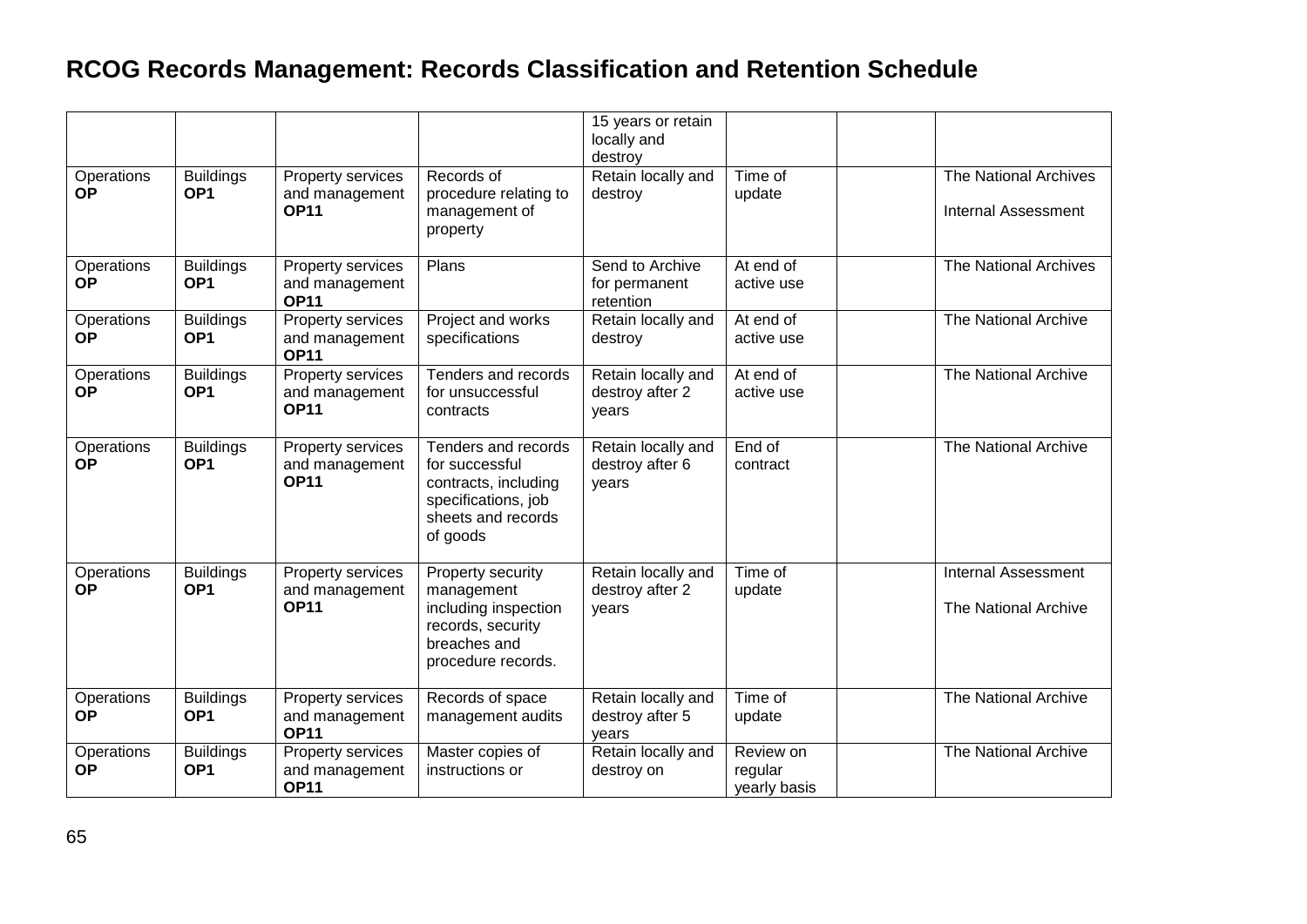|                         |                                     |                                                    | procedures for<br>equipment                                                                      | disposal of<br>equipment                                                |                                      |                 |                                                     |
|-------------------------|-------------------------------------|----------------------------------------------------|--------------------------------------------------------------------------------------------------|-------------------------------------------------------------------------|--------------------------------------|-----------------|-----------------------------------------------------|
| Operations<br><b>OP</b> | <b>Buildings</b><br>OP <sub>1</sub> | Property services<br>and management<br><b>OP11</b> | Invoices and budgets<br>- see Finance -<br>administration and<br>audit                           | Retain in BRC for<br>seven years                                        |                                      | Finance<br>Dept | <b>Internal Assessment</b><br>The National Archives |
| Operations<br><b>OP</b> | <b>Buildings</b><br>OP <sub>1</sub> | Health and safety<br><b>OP12</b>                   | Risk assessment<br>papers                                                                        | Retain locally and<br>destroy after 3<br>years                          | Time of<br>update                    |                 | <b>The National Archives</b>                        |
| Operations<br><b>OP</b> | <b>Buildings</b><br>OP <sub>1</sub> | Health and safety<br><b>OP12</b>                   | Equipment<br>assessment records,<br>including inspection<br>and testing                          | Retain locally and<br>destroy 6 years<br>after disposal of<br>equipment | Review on<br>regular<br>yearly basis |                 | The National Archives                               |
| Operations<br><b>OP</b> | <b>Buildings</b><br>OP <sub>1</sub> | Health and safety<br><b>OP12</b>                   | Premises<br>assessment papers,<br>including inspection,<br>monitoring and<br>maintenance records | Retain locally and<br>destroy after 5<br>years                          | Review on<br>regular<br>yearly basis |                 | The National Archives                               |
| Operations<br><b>OP</b> | <b>Buildings</b><br>OP <sub>1</sub> | Health and safety<br><b>OP12</b>                   | Asbestos testing and<br>monitoring                                                               | Retain locally and<br>destroy after 40<br>vears                         | Review on<br>regular<br>yearly basis |                 | The National Archives                               |
| Operations<br><b>OP</b> | <b>Buildings</b><br>OP <sub>1</sub> | Health and safety<br><b>OP12</b>                   | Accident/Incident<br>report forms                                                                | Retain locally and<br>destroy after 40<br>vears                         | Review on<br>regular<br>yearly basis |                 | The National Archives                               |
| Operations<br><b>OP</b> | <b>Buildings</b><br>OP <sub>1</sub> | Health and safety<br><b>OP12</b>                   | Control of<br><b>Substances</b><br><b>Hazardous to Health</b><br>records                         | Retain locally and<br>destroy after 40<br>years                         | Review on<br>regular<br>yearly basis |                 | The National Archives                               |
| Operations<br><b>OP</b> | <b>Buildings</b><br>OP <sub>1</sub> | Health and safety<br><b>OP12</b>                   | Fire safety training<br>certificates                                                             | Retain locally and<br>destroy                                           | End of<br>appointment                |                 | <b>The National Archives</b>                        |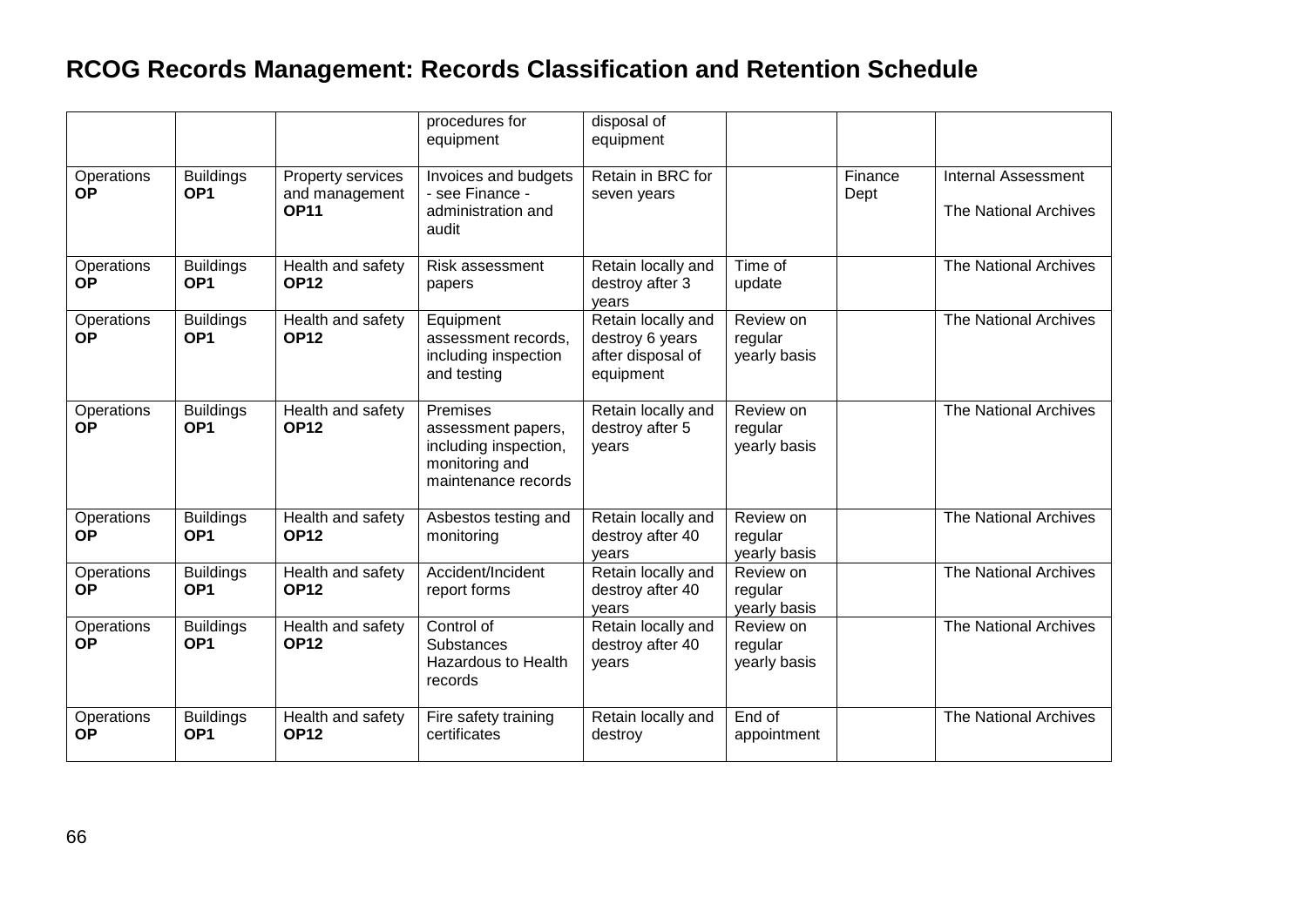| Operations<br><b>OP</b> | <b>Buildings</b><br>OP <sub>1</sub>  | Health and safety<br><b>OP12</b>                                                     | First Aid training<br>records                                                                                | Retain locally and<br>destroy 5 years<br>after issue                                                | End of<br>appointment                | The National Archives        |
|-------------------------|--------------------------------------|--------------------------------------------------------------------------------------|--------------------------------------------------------------------------------------------------------------|-----------------------------------------------------------------------------------------------------|--------------------------------------|------------------------------|
| Operations<br><b>OP</b> | <b>Buildings</b><br>OP <sub>1</sub>  | Health and safety<br><b>OP12</b>                                                     | <b>Health and Safety</b><br>training records                                                                 | Retain locally and<br>destroy 5 years<br>after issue                                                | End of<br>appointment                | The National Archives        |
| Operations<br><b>OP</b> | <b>Buildings</b><br>OP <sub>1</sub>  | Health and safety<br><b>OP12</b>                                                     | Workstation<br>assessment forms                                                                              | Retain locally and<br>destroy after 40<br>years                                                     | Review on<br>regular<br>yearly basis | The National Archives        |
| Operations<br><b>OP</b> | <b>Buildings</b><br>OP <sub>1</sub>  | Health and safety<br><b>OP12</b>                                                     | <b>Fire Certificates</b>                                                                                     | Retain in BRC<br>until expiry or<br>superseded<br>Destroy 12 years<br>after expiry or<br>superseded | At end of<br>active use              | The National Archives        |
| Operations<br><b>OP</b> | <b>Buildings</b><br>OP <sub>1</sub>  | Health and safety<br><b>OP12</b>                                                     | <b>Emergency planning</b><br>records, including<br>emergency plan and<br>records of major<br>local incidents | Retain in BRC<br>until 40 years<br>after date of event<br>Review 30 years<br>after date of even     | At end of<br>active use              | The National Archives        |
| Operations<br><b>OP</b> | <b>Buildings</b><br>OP <sub>1</sub>  | Health and safety<br><b>OP12</b>                                                     | <b>Emergency planning</b><br>tests and records of<br>minor local incidents                                   | Retain locally and<br>destroy after 10<br>years                                                     | Review on<br>regular<br>yearly basis | <b>The National Archives</b> |
| Operations<br><b>OP</b> | Catering<br>OP <sub>2</sub>          | See Events and<br>conferencing -<br>College social<br>events and<br>outside bookings |                                                                                                              |                                                                                                     |                                      |                              |
| Operations<br><b>OP</b> | Accommod<br>ation<br>OP <sub>3</sub> | Administration<br><b>OP31</b>                                                        | Hotel bookings<br>correspondence and<br>forms                                                                | Retain locally and<br>destroy                                                                       | Review on<br>regular<br>yearly basis |                              |
| Operations<br><b>OP</b> | Accommod<br>ation OP3                | Administration<br><b>OP31</b>                                                        | Hotel invoices                                                                                               | Transfer to<br>Records<br>Management for                                                            | Review on<br>regular<br>yearly basis |                              |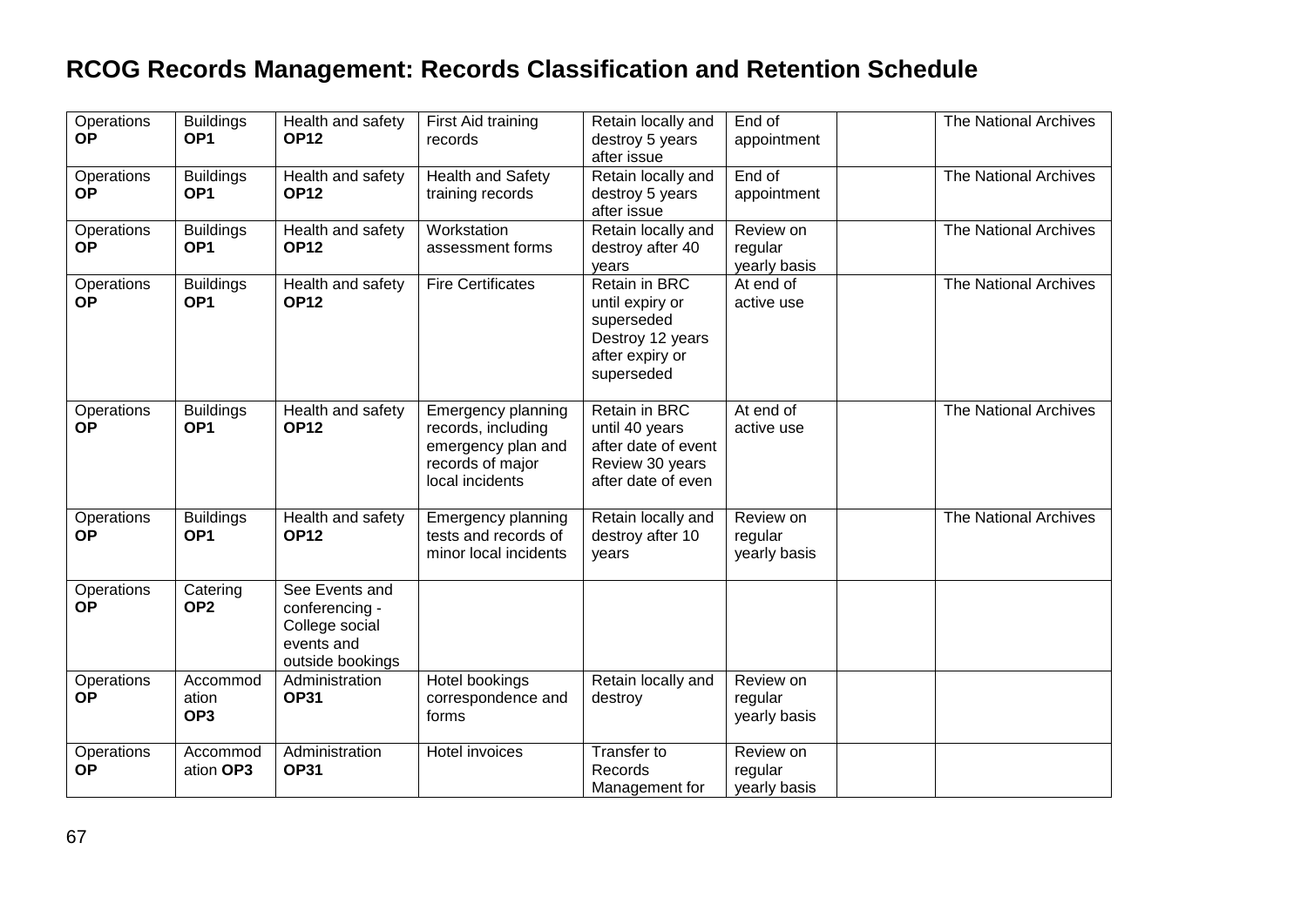|                         |                       |                                    |                                        | destruction or<br>destroy locally at<br>end of financial<br>year plus 6 years |                                      |  |
|-------------------------|-----------------------|------------------------------------|----------------------------------------|-------------------------------------------------------------------------------|--------------------------------------|--|
| Operations<br><b>OP</b> | Accommod<br>ation OP3 | Administration<br><b>OP31</b>      | Hotel night audit<br>reports           | Retain locally and<br>destroy after 2<br>vears                                | Review on<br>regular<br>yearly basis |  |
| Operations<br><b>OP</b> | Accommod<br>ation OP3 | Administration<br><b>OP31</b>      | <b>Promotional material</b>            | Send to Archive<br>for permanent<br>retention                                 | At end of<br>active use              |  |
| Operations<br><b>OP</b> | Operations<br>OP4     | Asset<br>management<br><b>OP41</b> | Gifts and asset<br>register            | Retain locally                                                                | Time of<br>update                    |  |
| Operations<br><b>OP</b> | Operations<br>OP4     | Asset<br>management<br><b>OP41</b> | Wine stock lists                       | Send to Archive<br>for permanent<br>retention                                 | At end of<br>active use              |  |
| Operations<br><b>OP</b> | Operations<br>OP4     | Asset<br>management<br><b>OP41</b> | Wine requisition<br>sheets             | Retain locally and<br>destroy after 2<br>vears                                | Review on<br>regular<br>yearly basis |  |
| Operations<br><b>OP</b> | Operations<br>OP4     | Asset<br>management<br><b>OP41</b> | Photographs of the<br>College building | Send to Archive<br>for permanent<br>retention                                 | At end of<br>active use              |  |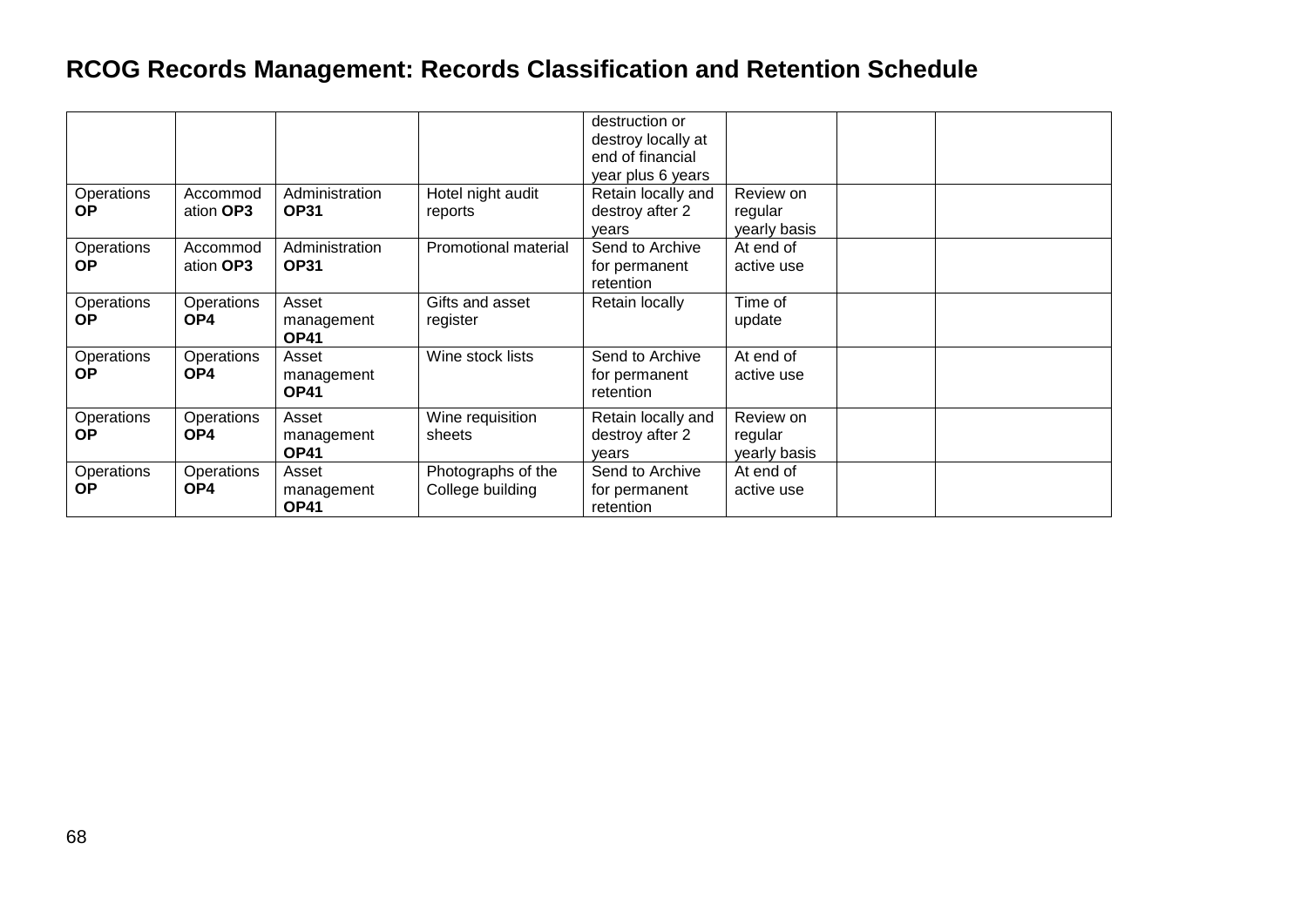#### <span id="page-68-0"></span>PR & External Communications

| <b>Business activity</b>                     | Function                                      | Narrower                                     | Record series                             | Retention                                                                                                                                              | <b>Trigger</b>                          | <b>Related series</b>       | Other                    |
|----------------------------------------------|-----------------------------------------------|----------------------------------------------|-------------------------------------------|--------------------------------------------------------------------------------------------------------------------------------------------------------|-----------------------------------------|-----------------------------|--------------------------|
|                                              |                                               | function                                     |                                           | status                                                                                                                                                 |                                         |                             | information/authority    |
| PR & External<br>Communications<br><b>PR</b> | External<br>Communications<br>PR <sub>1</sub> | <b>Central Policy</b><br>Unit<br><b>PR11</b> | Responses to<br>external<br>consultations | Send to<br>Archive for<br>permanent<br>retention                                                                                                       | Review on<br>regular<br>yearly<br>basis | President/Officer<br>papers | <b>Business activity</b> |
| PR & External<br>Communications<br><b>PR</b> | External<br>Communications<br>PR <sub>1</sub> | <b>Central Policy</b><br>Unit<br><b>PR11</b> | Public affairs<br>briefings to<br>members | Send to<br>Archive for<br>permanent<br>retention                                                                                                       | Review on<br>regular<br>yearly<br>basis |                             | <b>Business activity</b> |
| PR & External<br>Communications<br><b>PR</b> | External<br>Communications<br>PR <sub>1</sub> | <b>Central Policy</b><br>Unit<br><b>PR11</b> | Press<br>digests/releases                 | Send to<br>Archive for<br>permanent<br>retention                                                                                                       | Review on<br>regular<br>yearly<br>basis |                             | <b>Business activity</b> |
| PR & External<br>Communications<br><b>PR</b> | External<br>Communications<br>PR <sub>1</sub> | Policy and<br>procedure<br><b>PR11</b>       | Press statements                          | Send to<br>Archive for<br>permanent<br>retention                                                                                                       | Review on<br>regular<br>yearly<br>basis |                             | <b>Business activity</b> |
| PR & External<br>Communications<br><b>PR</b> | External<br>Communications<br>PR <sub>1</sub> | Policy and<br>procedure<br><b>PR11</b>       | Media guidelines<br>and procedures        | Send to<br>Archive for<br>permanent<br>retention                                                                                                       | At end of<br>active use                 |                             | <b>Business activity</b> |
| PR & External<br>Communications<br><b>PR</b> | External<br>Communications<br>PR <sub>1</sub> | Administration<br><b>PR12</b>                | Working files and<br>schedules            | Send<br>material of<br>corporate<br>and historical<br>value to<br>Archives;<br>delete any<br>outdated and<br>unneeded<br>files and<br>personal<br>data | Review on<br>regular<br>yearly<br>basis |                             | <b>Business activity</b> |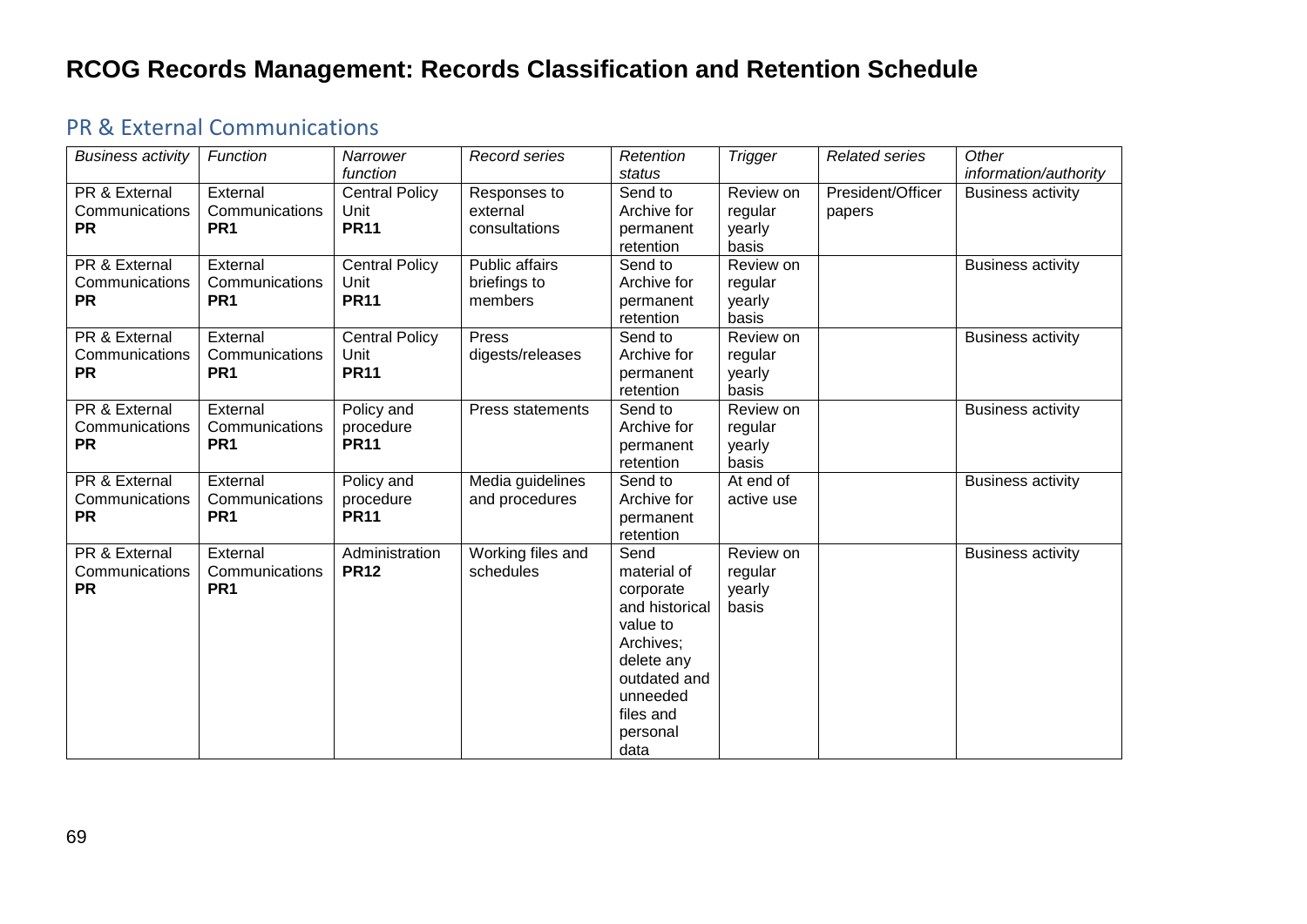| PR & External            | External               | Administration     | Templates, contact   | Retain         | At end of   |  |
|--------------------------|------------------------|--------------------|----------------------|----------------|-------------|--|
| Communications           | Communications         | <b>PR12</b>        | lists and draft      | locally and    | active use  |  |
| <b>PR</b>                | PR <sub>1</sub>        |                    | reports              | destroy        |             |  |
|                          |                        |                    |                      |                |             |  |
| PR & External            | External               | Administration     | Copies of            | Retain         | Review on   |  |
| Communications           | Communications         | <b>PR12</b>        | guidelines and       | locally and    | regular     |  |
| <b>PR</b>                | PR <sub>1</sub>        |                    | publications         | destroy        | yearly      |  |
|                          |                        |                    |                      |                | basis       |  |
| <b>PR &amp; External</b> | External               | Administration     | Images and           | Send to        | At end of   |  |
| Communications           | Communications         | <b>PR12</b>        | presentations        | Archive for    | active use  |  |
| <b>PR</b>                | PR <sub>1</sub>        |                    |                      | permanent      |             |  |
|                          |                        |                    |                      | retention      |             |  |
| <b>PR &amp; External</b> | External               | Administration     | Correspondence       | Retain         | Review on   |  |
| Communications           | Communications         | <b>PR12</b>        | with public relating | locally and    | regular     |  |
| <b>PR</b>                | PR <sub>1</sub>        |                    | to PR issues         | destroy        | yearly      |  |
|                          |                        |                    |                      |                | basis       |  |
| <b>PR &amp; External</b> | Internal               | Administration     | Submissions to       | Retain         | At end of   |  |
| Communications           | Communications         | <b>PR21</b>        | staff circular       | locally and    | active use  |  |
| <b>PR</b>                | PR <sub>2</sub>        |                    |                      | destroy        |             |  |
| <b>PR &amp; External</b> | Internal               | Administration     | Final copy of staff  | Send to        | Time of     |  |
| Communications           | Communications         | <b>PR21</b>        | circular             | Archive for    | publication |  |
| <b>PR</b>                | PR <sub>2</sub>        |                    |                      | permanent      |             |  |
|                          |                        |                    |                      | retention      |             |  |
| PR & External            | <b>National Health</b> | External groups    | Correspondence       | Send           | Review on   |  |
| Communications           | Policy                 | - clinical quality | and reports of       | material of    | regular     |  |
| <b>PR</b>                | PR <sub>3</sub>        | and education      | meetings             | corporate      | yearly      |  |
|                          |                        | health             |                      | and historical | basis       |  |
|                          |                        | <b>PR31</b>        |                      | value to       |             |  |
|                          |                        |                    |                      | Archives;      |             |  |
|                          |                        |                    |                      | delete any     |             |  |
|                          |                        |                    |                      | outdated and   |             |  |
|                          |                        |                    |                      | unneeded       |             |  |
|                          |                        |                    |                      | files and      |             |  |
|                          |                        |                    |                      | personal       |             |  |
|                          |                        |                    |                      | data           |             |  |
| PR & External            | <b>National Health</b> | All external       | Responses to         | Send to        | Review on   |  |
| Communications           | Policy                 | groups             | consultations        | Archive for    | regular     |  |
| <b>PR</b>                | PR <sub>3</sub>        | <b>PR32</b>        |                      |                |             |  |